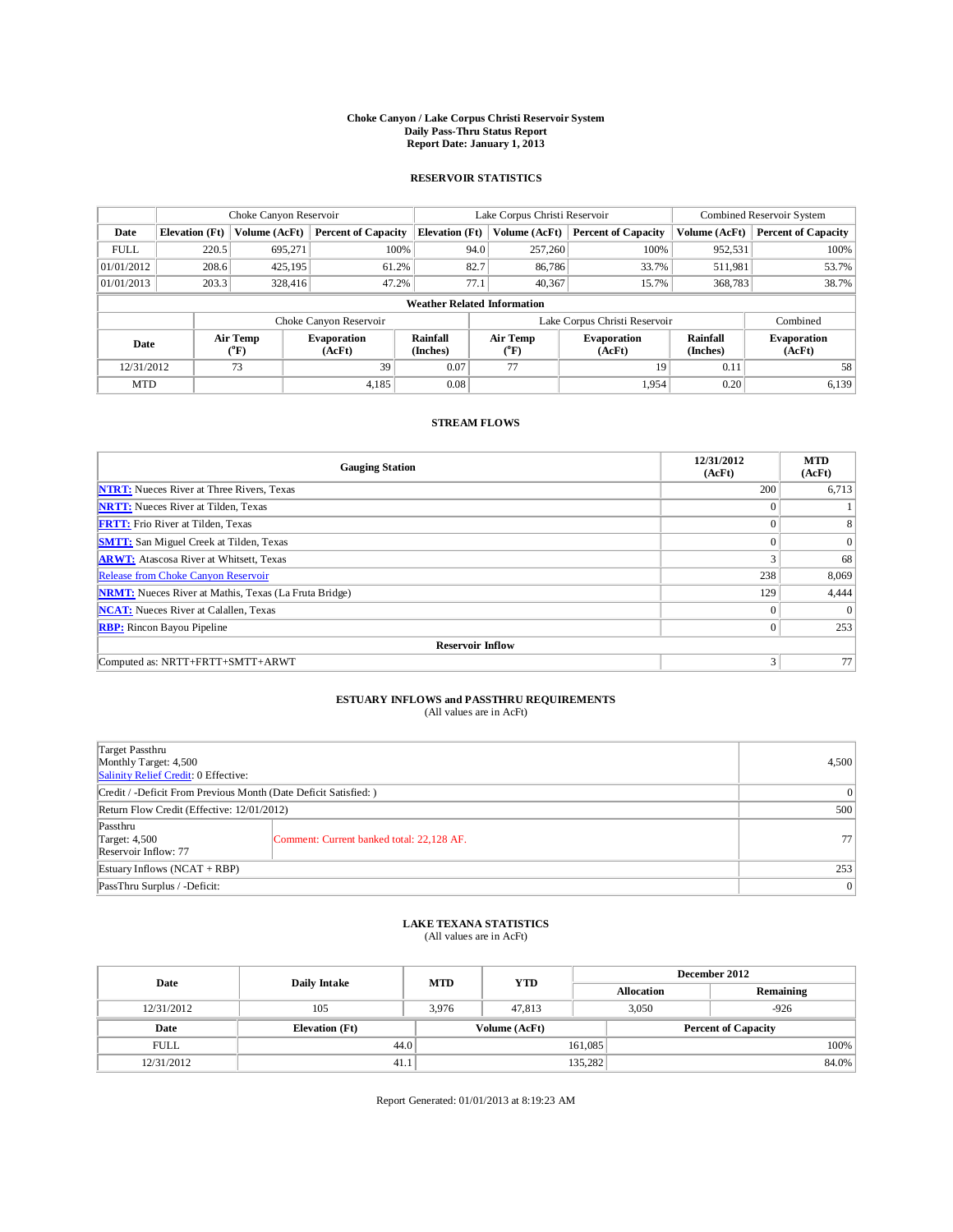## **Choke Canyon / Lake Corpus Christi Reservoir System Daily Pass-Thru Status Report Report Date: January 2, 2013**

#### **RESERVOIR STATISTICS**

|             | Choke Canyon Reservoir             |                  | Lake Corpus Christi Reservoir |                       |                               |                                     | Combined Reservoir System    |                             |                              |  |  |
|-------------|------------------------------------|------------------|-------------------------------|-----------------------|-------------------------------|-------------------------------------|------------------------------|-----------------------------|------------------------------|--|--|
| Date        | <b>Elevation</b> (Ft)              | Volume (AcFt)    | <b>Percent of Capacity</b>    | <b>Elevation</b> (Ft) |                               | Volume (AcFt)                       | <b>Percent of Capacity</b>   | Volume (AcFt)               | <b>Percent of Capacity</b>   |  |  |
| <b>FULL</b> | 220.5                              | 695,271          | 100%                          |                       | 94.0                          | 257,260                             | 100%                         | 952,531                     | 100%                         |  |  |
| 01/02/2012  | 208.6                              | 425,390          | 61.2%                         |                       | 82.7                          | 86,786                              | 33.7%                        | 512,176                     | 53.8%                        |  |  |
| 01/02/2013  | 203.2                              | 327,737          | 47.1%                         |                       | 77.2                          | 40,430                              | 15.7%                        | 368,167                     | 38.7%                        |  |  |
|             | <b>Weather Related Information</b> |                  |                               |                       |                               |                                     |                              |                             |                              |  |  |
|             |                                    |                  | Choke Canyon Reservoir        |                       | Lake Corpus Christi Reservoir |                                     |                              |                             |                              |  |  |
| Date        |                                    | Air Temp<br>(°F) | <b>Evaporation</b><br>(AcFt)  | Rainfall<br>(Inches)  |                               | <b>Air Temp</b><br>$\rm ^{(^o}\!F)$ | <b>Evaporation</b><br>(AcFt) | <b>Rainfall</b><br>(Inches) | <b>Evaporation</b><br>(AcFt) |  |  |
| 01/01/2013  |                                    | 59               | 148                           | 0.00                  |                               | 64                                  | 52                           | 0.00                        | 200                          |  |  |
| <b>MTD</b>  |                                    |                  | 148                           | 0.00                  |                               |                                     | 52                           | 0.00                        | 200                          |  |  |

#### **STREAM FLOWS**

| <b>Gauging Station</b>                                       | 01/01/2013<br>(AcFt) | <b>MTD</b><br>(AcFt) |  |  |  |  |  |  |  |
|--------------------------------------------------------------|----------------------|----------------------|--|--|--|--|--|--|--|
| <b>NTRT:</b> Nueces River at Three Rivers, Texas             | 200                  | 200                  |  |  |  |  |  |  |  |
| <b>NRTT:</b> Nueces River at Tilden, Texas                   | $\Omega$             | $\theta$             |  |  |  |  |  |  |  |
| <b>FRTT:</b> Frio River at Tilden, Texas                     | $\theta$             | $\overline{0}$       |  |  |  |  |  |  |  |
| <b>SMTT:</b> San Miguel Creek at Tilden, Texas               | $\theta$             | $\theta$             |  |  |  |  |  |  |  |
| <b>ARWT:</b> Atascosa River at Whitsett, Texas               | 3                    | 3                    |  |  |  |  |  |  |  |
| Release from Choke Canyon Reservoir                          | 238                  | 238                  |  |  |  |  |  |  |  |
| <b>NRMT:</b> Nueces River at Mathis, Texas (La Fruta Bridge) | 135                  | 135                  |  |  |  |  |  |  |  |
| <b>NCAT:</b> Nueces River at Calallen, Texas                 | $\Omega$             | $\theta$             |  |  |  |  |  |  |  |
| <b>RBP:</b> Rincon Bayou Pipeline                            | $\mathbf{0}$         | $\Omega$             |  |  |  |  |  |  |  |
| <b>Reservoir Inflow</b>                                      |                      |                      |  |  |  |  |  |  |  |
| Computed as: NRTT+FRTT+SMTT+ARWT                             | 3                    |                      |  |  |  |  |  |  |  |

# **ESTUARY INFLOWS and PASSTHRU REQUIREMENTS**<br>(All values are in AcFt)

|                                                                  | $(1.41.7.01.00)$ and $(1.1.7.01.0)$       |          |  |
|------------------------------------------------------------------|-------------------------------------------|----------|--|
|                                                                  |                                           |          |  |
| Target Passthru                                                  |                                           |          |  |
| Monthly Target: 1,200                                            |                                           |          |  |
| Salinity Relief Credit: 0 Effective:                             |                                           |          |  |
| Credit / -Deficit From Previous Month (Date Deficit Satisfied: ) | $\theta$                                  |          |  |
| Return Flow Credit (Effective: 01/01/2013)                       | 500                                       |          |  |
| Passthru                                                         |                                           |          |  |
| <b>Target: 1,200</b>                                             | Comment: Current banked total: 21,875 AF. |          |  |
| Reservoir Inflow: 3                                              |                                           |          |  |
| Estuary Inflows (NCAT + RBP)                                     |                                           | $\theta$ |  |

## **LAKE TEXANA STATISTICS** (All values are in AcFt)

PassThru Surplus / -Deficit: 0

| Date        | <b>Daily Intake</b>   | <b>MTD</b> | <b>YTD</b>    | January 2013 |                   |                            |       |
|-------------|-----------------------|------------|---------------|--------------|-------------------|----------------------------|-------|
|             |                       |            |               |              | <b>Allocation</b> | Remaining                  |       |
| 01/01/2013  | 105                   | 105        | 105           | 3.050        |                   | 2,945                      |       |
| Date        | <b>Elevation</b> (Ft) |            | Volume (AcFt) |              |                   | <b>Percent of Capacity</b> |       |
| <b>FULL</b> | 44.0                  |            |               | 161,085      |                   |                            | 100%  |
| 01/01/2013  | 41.1                  |            |               | 135,282      |                   |                            | 84.0% |

Report Generated: 01/02/2013 at 9:51:35 AM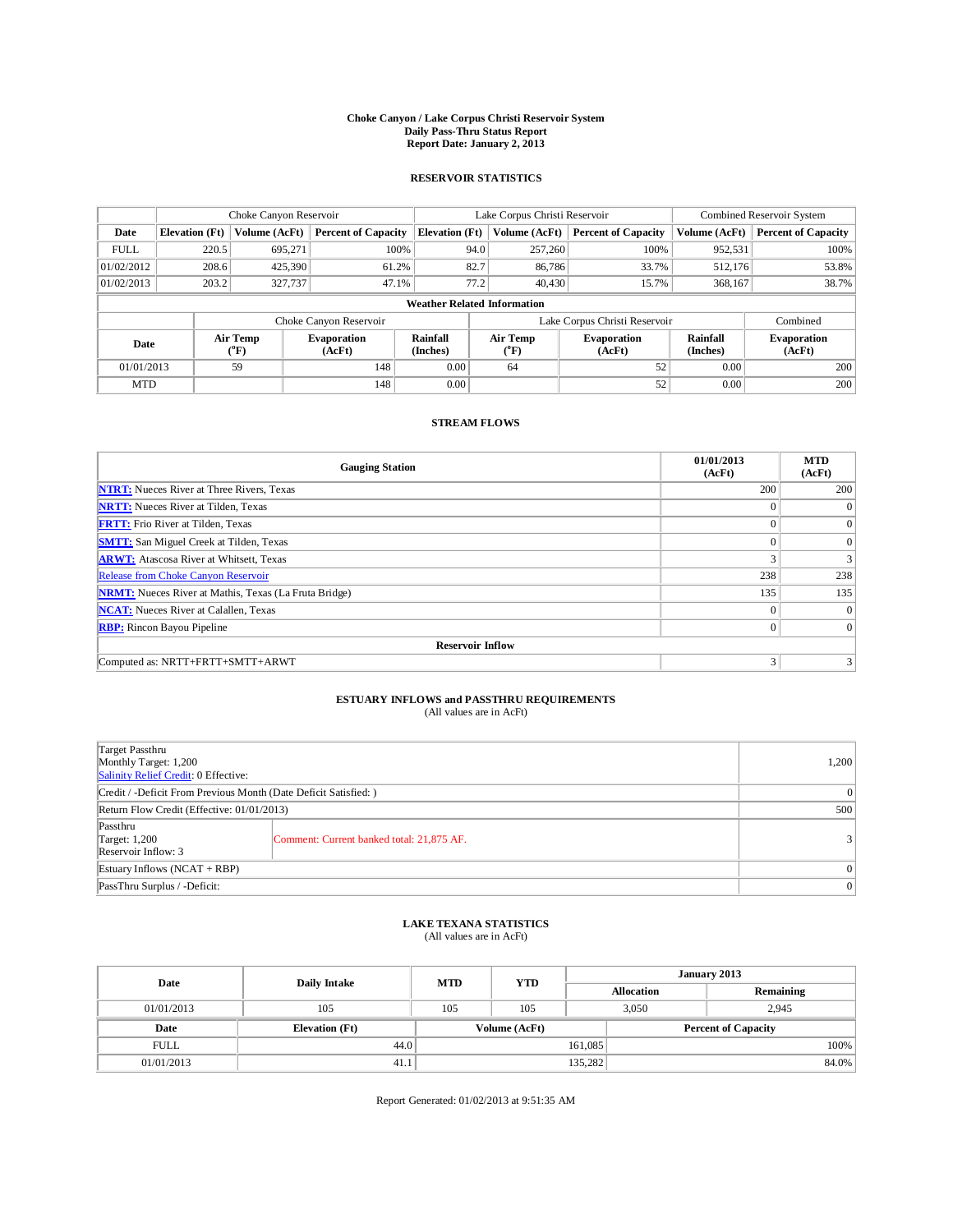## **Choke Canyon / Lake Corpus Christi Reservoir System Daily Pass-Thru Status Report Report Date: January 3, 2013**

#### **RESERVOIR STATISTICS**

|             | Choke Canyon Reservoir             |                  | Lake Corpus Christi Reservoir |                       |                               |                                     | Combined Reservoir System    |                      |                              |  |  |
|-------------|------------------------------------|------------------|-------------------------------|-----------------------|-------------------------------|-------------------------------------|------------------------------|----------------------|------------------------------|--|--|
| Date        | <b>Elevation</b> (Ft)              | Volume (AcFt)    | <b>Percent of Capacity</b>    | <b>Elevation</b> (Ft) |                               | Volume (AcFt)                       | <b>Percent of Capacity</b>   | Volume (AcFt)        | <b>Percent of Capacity</b>   |  |  |
| <b>FULL</b> | 220.5                              | 695,271          | 100%                          |                       | 94.0                          | 257,260                             | 100%                         | 952,531              | 100%                         |  |  |
| 01/03/2012  | 208.6                              | 426,171          | 61.3%                         |                       | 82.7                          | 86,148                              | 33.5%                        | 512,319              | 53.8%                        |  |  |
| 01/03/2013  | 203.2                              | 327,059          | 47.0%                         |                       | 77.2                          | 40.494                              | 15.7%                        | 367,553              | 38.6%                        |  |  |
|             | <b>Weather Related Information</b> |                  |                               |                       |                               |                                     |                              |                      |                              |  |  |
|             |                                    |                  | Choke Canyon Reservoir        |                       | Lake Corpus Christi Reservoir |                                     |                              |                      |                              |  |  |
| Date        |                                    | Air Temp<br>(°F) | <b>Evaporation</b><br>(AcFt)  | Rainfall<br>(Inches)  |                               | <b>Air Temp</b><br>$\rm ^{(^o}\!F)$ | <b>Evaporation</b><br>(AcFt) | Rainfall<br>(Inches) | <b>Evaporation</b><br>(AcFt) |  |  |
| 01/02/2013  |                                    | 43               | 39                            | 0.06                  |                               | 43                                  |                              | 0.16                 | 46                           |  |  |
| <b>MTD</b>  |                                    |                  | 187                           | 0.06                  |                               |                                     | 59                           | 0.16                 | 246                          |  |  |

#### **STREAM FLOWS**

| <b>Gauging Station</b>                                       | 01/02/2013<br>(AcFt) | <b>MTD</b><br>(AcFt) |  |  |  |  |  |  |  |
|--------------------------------------------------------------|----------------------|----------------------|--|--|--|--|--|--|--|
| <b>NTRT:</b> Nueces River at Three Rivers, Texas             | 200                  | 401                  |  |  |  |  |  |  |  |
| <b>NRTT:</b> Nueces River at Tilden, Texas                   | $\Omega$             | $\theta$             |  |  |  |  |  |  |  |
| <b>FRTT:</b> Frio River at Tilden, Texas                     | $\mathbf{0}$         |                      |  |  |  |  |  |  |  |
| <b>SMTT:</b> San Miguel Creek at Tilden, Texas               | $\theta$             | $\Omega$             |  |  |  |  |  |  |  |
| <b>ARWT:</b> Atascosa River at Whitsett, Texas               | 3                    | 6                    |  |  |  |  |  |  |  |
| Release from Choke Canyon Reservoir                          | 238                  | 476                  |  |  |  |  |  |  |  |
| <b>NRMT:</b> Nueces River at Mathis, Texas (La Fruta Bridge) | 139                  | 274                  |  |  |  |  |  |  |  |
| <b>NCAT:</b> Nueces River at Calallen, Texas                 | $\Omega$             | $\theta$             |  |  |  |  |  |  |  |
| <b>RBP:</b> Rincon Bayou Pipeline                            | $\mathbf{0}$         | $\Omega$             |  |  |  |  |  |  |  |
| <b>Reservoir Inflow</b>                                      |                      |                      |  |  |  |  |  |  |  |
| Computed as: NRTT+FRTT+SMTT+ARWT                             | 3                    | 6                    |  |  |  |  |  |  |  |

# **ESTUARY INFLOWS and PASSTHRU REQUIREMENTS**<br>(All values are in AcFt)

| Target Passthru<br>Monthly Target: 1,200<br>Salinity Relief Credit: 0 Effective: |                                           | 1,200          |
|----------------------------------------------------------------------------------|-------------------------------------------|----------------|
| Credit / -Deficit From Previous Month (Date Deficit Satisfied: )                 |                                           | $\overline{0}$ |
| Return Flow Credit (Effective: 01/01/2013)                                       |                                           |                |
| Passthru<br>Target: 1,200<br>Reservoir Inflow: 6                                 | Comment: Current banked total: 21,875 AF. | 6              |
| Estuary Inflows $(NCAT + RBP)$                                                   |                                           | $\overline{0}$ |
| PassThru Surplus / -Deficit:                                                     |                                           | $\overline{0}$ |

## **LAKE TEXANA STATISTICS** (All values are in AcFt)

| Date        | Daily Intake          | <b>MTD</b> | <b>YTD</b>    | January 2013 |                   |                            |       |
|-------------|-----------------------|------------|---------------|--------------|-------------------|----------------------------|-------|
|             |                       |            |               |              | <b>Allocation</b> | Remaining                  |       |
| 01/02/2013  | 105                   | 210        | 210           | 3,050        |                   | 2,840                      |       |
| Date        | <b>Elevation</b> (Ft) |            | Volume (AcFt) |              |                   | <b>Percent of Capacity</b> |       |
| <b>FULL</b> | 44.0                  |            |               | 161,085      |                   |                            | 100%  |
| 01/02/2013  | 41.2                  |            |               | 136, 132     |                   |                            | 84.5% |

Report Generated: 01/03/2013 at 8:23:44 AM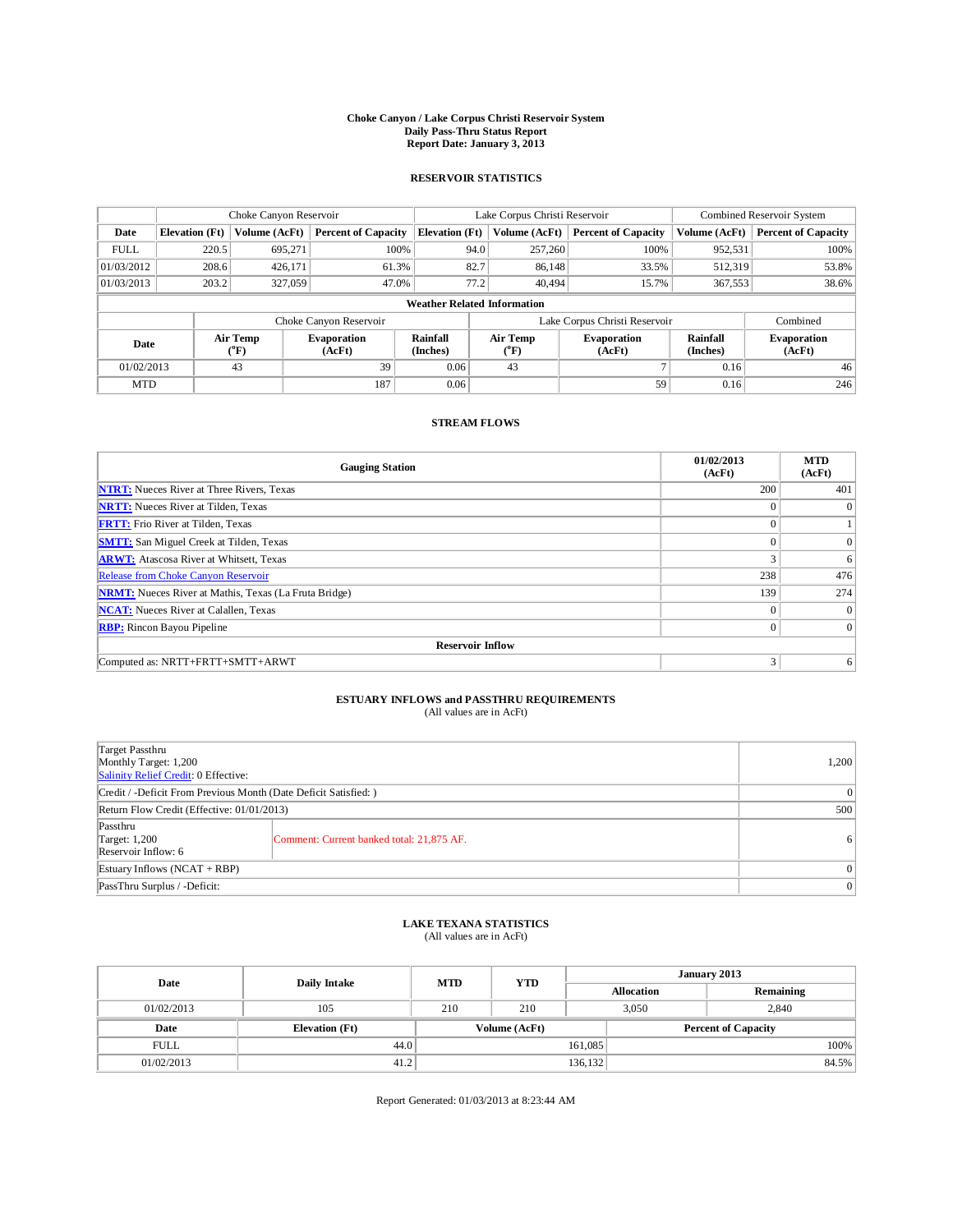## **Choke Canyon / Lake Corpus Christi Reservoir System Daily Pass-Thru Status Report Report Date: January 4, 2013**

#### **RESERVOIR STATISTICS**

|             | Choke Canyon Reservoir             |                  | Lake Corpus Christi Reservoir |                       |                               |                                     | Combined Reservoir System    |                      |                              |  |
|-------------|------------------------------------|------------------|-------------------------------|-----------------------|-------------------------------|-------------------------------------|------------------------------|----------------------|------------------------------|--|
| Date        | <b>Elevation</b> (Ft)              | Volume (AcFt)    | <b>Percent of Capacity</b>    | <b>Elevation</b> (Ft) |                               | Volume (AcFt)                       | <b>Percent of Capacity</b>   | Volume (AcFt)        | <b>Percent of Capacity</b>   |  |
| <b>FULL</b> | 220.5                              | 695,271          | 100%                          |                       | 94.0                          | 257,260                             | 100%                         | 952,531              | 100%                         |  |
| 01/04/2012  | 208.7                              | 426,366          | 61.3%                         |                       | 82.6                          | 85,936                              | 33.4%                        | 512,302              | 53.8%                        |  |
| 01/04/2013  | 203.2                              | 326,557          | 47.0%                         |                       | 77.1                          | 40,303                              | 15.7%                        | 366,860              | 38.5%                        |  |
|             | <b>Weather Related Information</b> |                  |                               |                       |                               |                                     |                              |                      |                              |  |
|             |                                    |                  | Choke Canyon Reservoir        |                       | Lake Corpus Christi Reservoir |                                     |                              |                      | Combined                     |  |
| Date        |                                    | Air Temp<br>(°F) | <b>Evaporation</b><br>(AcFt)  | Rainfall<br>(Inches)  |                               | <b>Air Temp</b><br>$\rm ^{(^o}\!F)$ | <b>Evaporation</b><br>(AcFt) | Rainfall<br>(Inches) | <b>Evaporation</b><br>(AcFt) |  |
| 01/03/2013  |                                    | 49               | 98                            | 0.00                  |                               | 48                                  | 30                           | 0.00                 | 128                          |  |
| <b>MTD</b>  |                                    |                  | 285                           | 0.06                  |                               |                                     | 89                           | 0.16                 | 374                          |  |

#### **STREAM FLOWS**

| <b>Gauging Station</b>                                       | 01/03/2013<br>(AcFt) | <b>MTD</b><br>(AcFt) |  |  |  |  |  |  |  |
|--------------------------------------------------------------|----------------------|----------------------|--|--|--|--|--|--|--|
| <b>NTRT:</b> Nueces River at Three Rivers, Texas             | 200                  | 601                  |  |  |  |  |  |  |  |
| <b>NRTT:</b> Nueces River at Tilden, Texas                   | $\Omega$             |                      |  |  |  |  |  |  |  |
| <b>FRTT:</b> Frio River at Tilden, Texas                     | $\Omega$             |                      |  |  |  |  |  |  |  |
| <b>SMTT:</b> San Miguel Creek at Tilden, Texas               | $\Omega$             | $\mathbf{0}$         |  |  |  |  |  |  |  |
| <b>ARWT:</b> Atascosa River at Whitsett, Texas               | 3                    | 8                    |  |  |  |  |  |  |  |
| Release from Choke Canyon Reservoir                          | 238                  | 715                  |  |  |  |  |  |  |  |
| <b>NRMT:</b> Nueces River at Mathis, Texas (La Fruta Bridge) | 157                  | 431                  |  |  |  |  |  |  |  |
| <b>NCAT:</b> Nueces River at Calallen, Texas                 | $\Omega$             | $\theta$             |  |  |  |  |  |  |  |
| <b>RBP:</b> Rincon Bayou Pipeline                            | $\mathbf{0}$         | $\overline{0}$       |  |  |  |  |  |  |  |
| <b>Reservoir Inflow</b>                                      |                      |                      |  |  |  |  |  |  |  |
| Computed as: NRTT+FRTT+SMTT+ARWT                             | 3                    | 9                    |  |  |  |  |  |  |  |

# **ESTUARY INFLOWS and PASSTHRU REQUIREMENTS**<br>(All values are in AcFt)

|                                                                  | $(1.11.1)$ . and $0.01.01.1$ . The state $(1)$ |          |  |
|------------------------------------------------------------------|------------------------------------------------|----------|--|
|                                                                  |                                                |          |  |
| Target Passthru                                                  |                                                |          |  |
| Monthly Target: 1,200                                            |                                                |          |  |
| Salinity Relief Credit: 0 Effective:                             |                                                |          |  |
| Credit / -Deficit From Previous Month (Date Deficit Satisfied: ) | $\Omega$                                       |          |  |
| Return Flow Credit (Effective: 01/01/2013)                       | 500                                            |          |  |
| Passthru                                                         |                                                |          |  |
| Target: 1,200                                                    | Comment: Current banked total: 21,875 AF.      | 9        |  |
| Reservoir Inflow: 9                                              |                                                |          |  |
| Estuary Inflows $(NCAT + RBP)$                                   |                                                | $\theta$ |  |

## **LAKE TEXANA STATISTICS** (All values are in AcFt)

PassThru Surplus / -Deficit: 0

| Date        |                       | <b>MTD</b>    | <b>YTD</b> | January 2013 |                   |                            |  |
|-------------|-----------------------|---------------|------------|--------------|-------------------|----------------------------|--|
|             | <b>Daily Intake</b>   |               |            |              | <b>Allocation</b> | Remaining                  |  |
| 01/03/2013  | 105                   | 314           | 314        | 3.050        |                   | 2.736                      |  |
| Date        | <b>Elevation</b> (Ft) | Volume (AcFt) |            |              |                   | <b>Percent of Capacity</b> |  |
| <b>FULL</b> | 44.0                  |               |            | 161,085      |                   | 100%                       |  |
| 01/03/2013  | 41.1                  |               |            | 135,282      |                   | 84.0%                      |  |

Report Generated: 01/04/2013 at 9:38:00 AM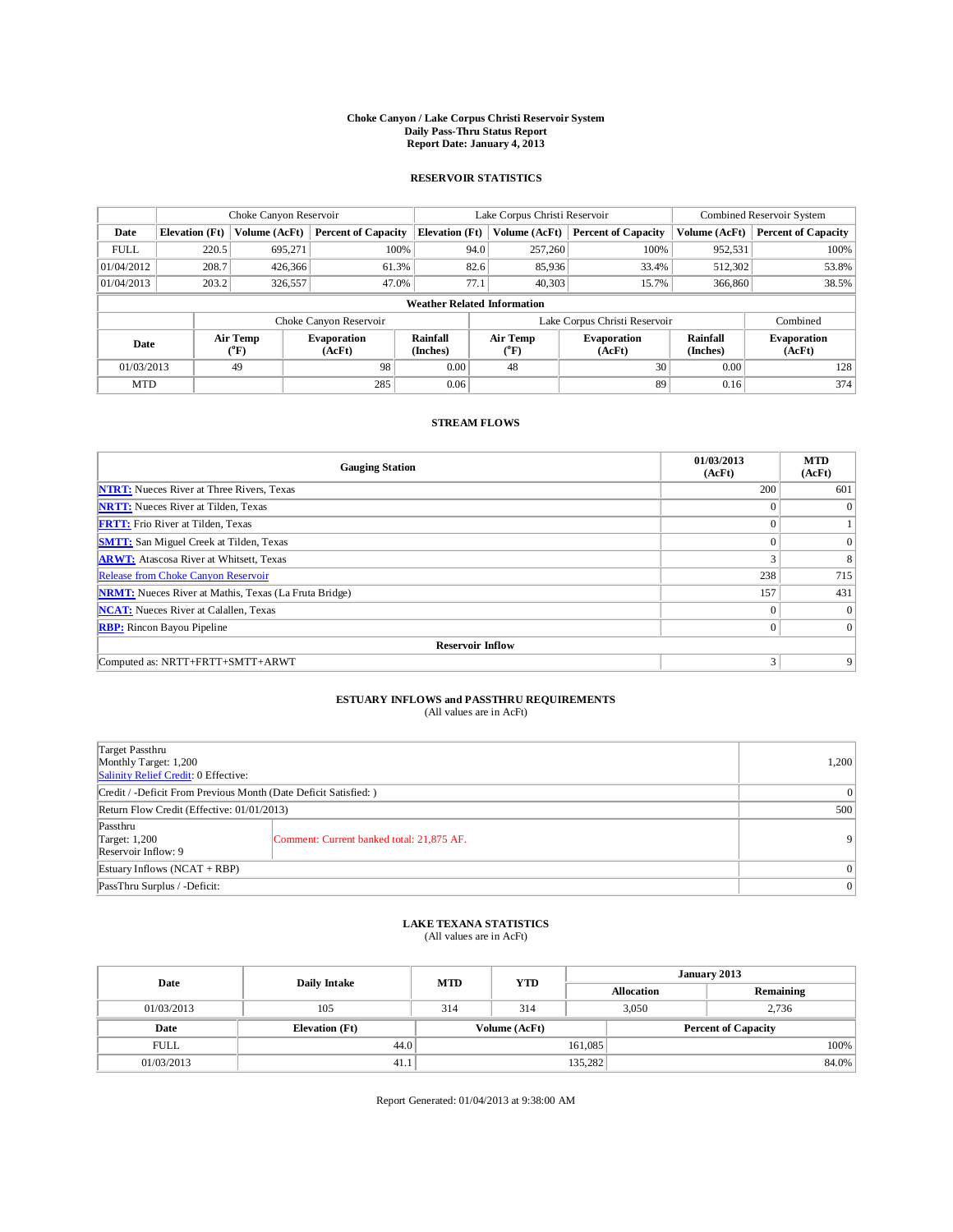## **Choke Canyon / Lake Corpus Christi Reservoir System Daily Pass-Thru Status Report Report Date: January 5, 2013**

### **RESERVOIR STATISTICS**

|             | Choke Canyon Reservoir             |                         |                              |                             | Lake Corpus Christi Reservoir |                        |                              |                      | Combined Reservoir System    |  |  |
|-------------|------------------------------------|-------------------------|------------------------------|-----------------------------|-------------------------------|------------------------|------------------------------|----------------------|------------------------------|--|--|
| Date        | <b>Elevation</b> (Ft)              | Volume (AcFt)           | <b>Percent of Capacity</b>   | <b>Elevation</b> (Ft)       |                               | Volume (AcFt)          | <b>Percent of Capacity</b>   | Volume (AcFt)        | <b>Percent of Capacity</b>   |  |  |
| <b>FULL</b> | 220.5                              | 695,271                 | 100%                         |                             | 94.0                          | 257,260                | 100%                         | 952,531              | 100%                         |  |  |
| 01/05/2012  | 208.7                              | 426,366                 | 61.3%                        |                             | 82.6                          | 86,042                 | 33.4%                        | 512,408              | 53.8%                        |  |  |
| 01/05/2013  | 203.2                              | 326,724                 | 47.0%                        |                             | 77.1                          | 40.176                 | 15.6%                        | 366,900              | 38.5%                        |  |  |
|             | <b>Weather Related Information</b> |                         |                              |                             |                               |                        |                              |                      |                              |  |  |
|             |                                    |                         | Choke Canyon Reservoir       |                             | Lake Corpus Christi Reservoir |                        |                              |                      | Combined                     |  |  |
| Date        |                                    | <b>Air Temp</b><br>(°F) | <b>Evaporation</b><br>(AcFt) | <b>Rainfall</b><br>(Inches) |                               | <b>Air Temp</b><br>(°F | <b>Evaporation</b><br>(AcFt) | Rainfall<br>(Inches) | <b>Evaporation</b><br>(AcFt) |  |  |
| 01/04/2013  |                                    | 47                      | 0.06<br>79<br>48             |                             | 30                            | 0.02                   | 109                          |                      |                              |  |  |
| <b>MTD</b>  |                                    |                         | 364                          | 0.12                        |                               |                        | 119                          | 0.18                 | 483                          |  |  |

### **STREAM FLOWS**

| <b>Gauging Station</b>                                       | 01/04/2013<br>(AcFt) | <b>MTD</b><br>(AcFt) |  |  |  |  |  |  |  |
|--------------------------------------------------------------|----------------------|----------------------|--|--|--|--|--|--|--|
| <b>NTRT:</b> Nueces River at Three Rivers, Texas             | 200                  | 802                  |  |  |  |  |  |  |  |
| <b>NRTT:</b> Nueces River at Tilden, Texas                   | $\theta$             | $\theta$             |  |  |  |  |  |  |  |
| <b>FRTT:</b> Frio River at Tilden, Texas                     | $\theta$             |                      |  |  |  |  |  |  |  |
| <b>SMTT:</b> San Miguel Creek at Tilden, Texas               | $\theta$             | $\Omega$             |  |  |  |  |  |  |  |
| <b>ARWT:</b> Atascosa River at Whitsett, Texas               | ◠                    | 11                   |  |  |  |  |  |  |  |
| Release from Choke Canyon Reservoir                          | 238                  | 953                  |  |  |  |  |  |  |  |
| <b>NRMT:</b> Nueces River at Mathis, Texas (La Fruta Bridge) | 143                  | 574                  |  |  |  |  |  |  |  |
| <b>NCAT:</b> Nueces River at Calallen, Texas                 | $\Omega$             | $\Omega$             |  |  |  |  |  |  |  |
| <b>RBP:</b> Rincon Bayou Pipeline                            | $\mathbf{0}$         | $\Omega$             |  |  |  |  |  |  |  |
| <b>Reservoir Inflow</b>                                      |                      |                      |  |  |  |  |  |  |  |
| Computed as: NRTT+FRTT+SMTT+ARWT                             | 3                    | 12                   |  |  |  |  |  |  |  |

## **ESTUARY INFLOWS and PASSTHRU REQUIREMENTS**<br>(All values are in AcFt)

| Target Passthru<br>Monthly Target: 1,200<br>Salinity Relief Credit: 0 Effective: |                                           |                |  |  |
|----------------------------------------------------------------------------------|-------------------------------------------|----------------|--|--|
| Credit / -Deficit From Previous Month (Date Deficit Satisfied: )                 |                                           |                |  |  |
| Return Flow Credit (Effective: 01/01/2013)                                       | 500                                       |                |  |  |
| Passthru<br>Target: 1,200<br>Reservoir Inflow: 12                                | Comment: Current banked total: 21,875 AF. | 12             |  |  |
| Estuary Inflows $(NCAT + RBP)$                                                   |                                           | $\overline{0}$ |  |  |
| PassThru Surplus / -Deficit:                                                     | 0                                         |                |  |  |

## **LAKE TEXANA STATISTICS** (All values are in AcFt)

| Date        | Daily Intake          | <b>MTD</b>    | <b>YTD</b> | January 2013      |  |                            |       |
|-------------|-----------------------|---------------|------------|-------------------|--|----------------------------|-------|
|             |                       |               |            | <b>Allocation</b> |  | Remaining                  |       |
| 01/04/2013  | 39                    | 354           | 354        | 3.050             |  | 2,696                      |       |
| Date        | <b>Elevation</b> (Ft) | Volume (AcFt) |            |                   |  | <b>Percent of Capacity</b> |       |
| <b>FULL</b> | 44.0                  |               |            | 161,085           |  |                            | 100%  |
| 01/04/2013  | 41.1                  |               |            | 135,282           |  |                            | 84.0% |

Report Generated: 01/05/2013 at 8:28:09 AM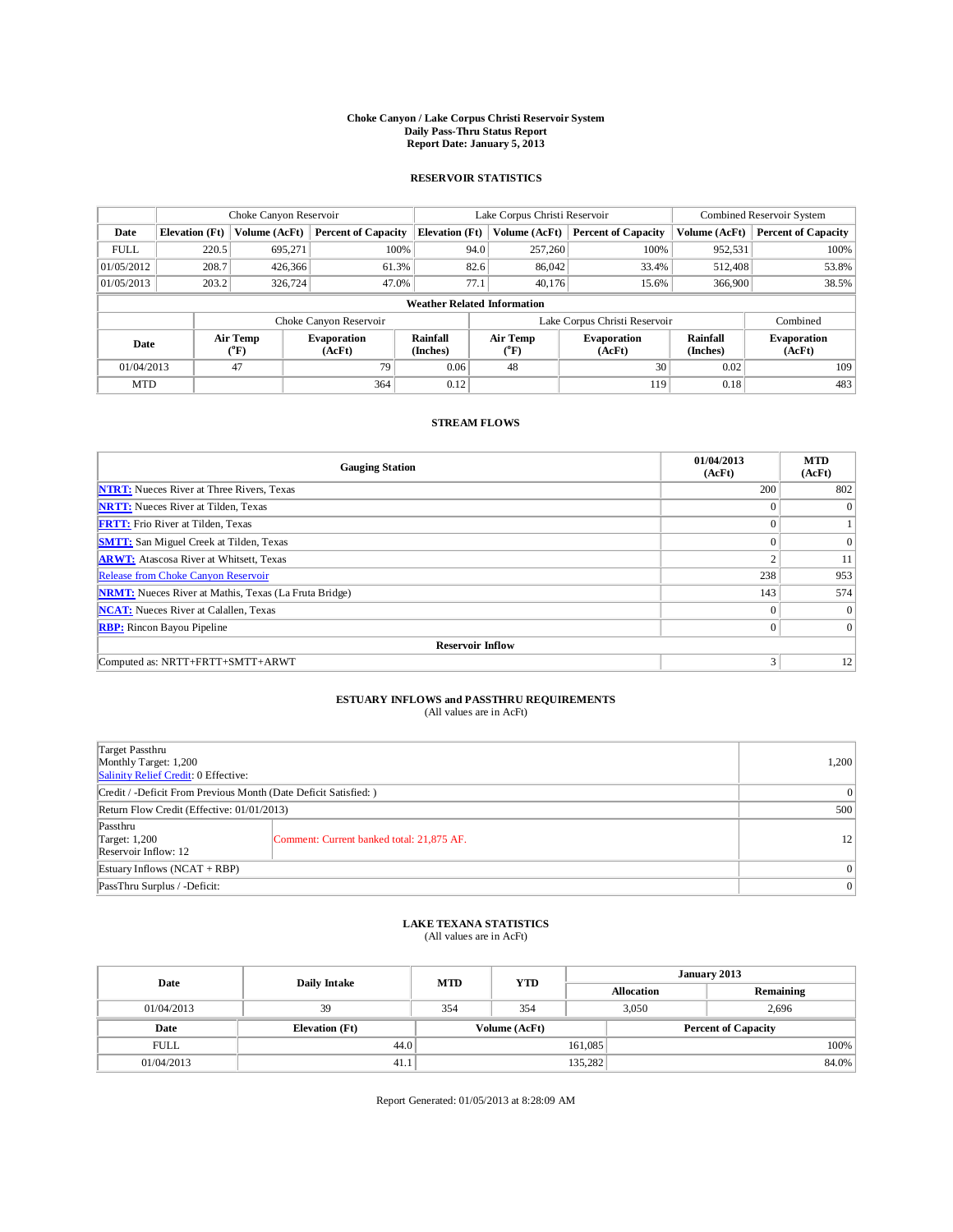## **Choke Canyon / Lake Corpus Christi Reservoir System Daily Pass-Thru Status Report Report Date: January 6, 2013**

### **RESERVOIR STATISTICS**

|             | Choke Canyon Reservoir             |                  |                              |                      | Lake Corpus Christi Reservoir          |                                     |                              |                             | Combined Reservoir System    |  |  |
|-------------|------------------------------------|------------------|------------------------------|----------------------|----------------------------------------|-------------------------------------|------------------------------|-----------------------------|------------------------------|--|--|
| Date        | <b>Elevation</b> (Ft)              | Volume (AcFt)    | <b>Percent of Capacity</b>   |                      | <b>Elevation</b> (Ft)<br>Volume (AcFt) |                                     | <b>Percent of Capacity</b>   | Volume (AcFt)               | <b>Percent of Capacity</b>   |  |  |
| <b>FULL</b> | 220.5                              | 695,271          | 100%                         |                      | 94.0                                   | 257,260                             | 100%                         | 952,531                     | 100%                         |  |  |
| 01/06/2012  | 208.6                              | 425.195          | 61.2%                        |                      | 82.6                                   | 86,042                              | 33.4%                        | 511,237                     | 53.7%                        |  |  |
| 01/06/2013  | 203.2                              | 326,557          | 47.0%                        |                      | 77.1                                   | 40,113                              | 15.6%                        | 366,670                     | 38.5%                        |  |  |
|             | <b>Weather Related Information</b> |                  |                              |                      |                                        |                                     |                              |                             |                              |  |  |
|             |                                    |                  | Choke Canyon Reservoir       |                      | Lake Corpus Christi Reservoir          |                                     |                              |                             | Combined                     |  |  |
| Date        |                                    | Air Temp<br>(°F) | <b>Evaporation</b><br>(AcFt) | Rainfall<br>(Inches) |                                        | <b>Air Temp</b><br>$\rm ^{(^o}\!F)$ | <b>Evaporation</b><br>(AcFt) | <b>Rainfall</b><br>(Inches) | <b>Evaporation</b><br>(AcFt) |  |  |
| 01/05/2013  |                                    | 50               | 39                           | 0.00                 |                                        | 49                                  | 15                           | 0.02                        | 54                           |  |  |
| <b>MTD</b>  |                                    |                  | 403                          | 0.12                 |                                        |                                     | 134                          | 0.20                        | 537                          |  |  |

### **STREAM FLOWS**

| <b>Gauging Station</b>                                       | 01/05/2013<br>(AcFt) | <b>MTD</b><br>(AcFt) |  |  |  |  |  |  |  |
|--------------------------------------------------------------|----------------------|----------------------|--|--|--|--|--|--|--|
| <b>NTRT:</b> Nueces River at Three Rivers, Texas             | 200                  | 1,002                |  |  |  |  |  |  |  |
| <b>NRTT:</b> Nueces River at Tilden, Texas                   | $\theta$             | $\theta$             |  |  |  |  |  |  |  |
| <b>FRTT:</b> Frio River at Tilden, Texas                     | $\theta$             |                      |  |  |  |  |  |  |  |
| <b>SMTT:</b> San Miguel Creek at Tilden, Texas               | $\theta$             | $\Omega$             |  |  |  |  |  |  |  |
| <b>ARWT:</b> Atascosa River at Whitsett, Texas               | 3                    | 13                   |  |  |  |  |  |  |  |
| Release from Choke Canyon Reservoir                          | 238                  | 1,191                |  |  |  |  |  |  |  |
| <b>NRMT:</b> Nueces River at Mathis, Texas (La Fruta Bridge) | 143                  | 717                  |  |  |  |  |  |  |  |
| <b>NCAT:</b> Nueces River at Calallen, Texas                 | $\Omega$             | $\Omega$             |  |  |  |  |  |  |  |
| <b>RBP:</b> Rincon Bayou Pipeline                            | $\mathbf{0}$         | $\Omega$             |  |  |  |  |  |  |  |
| <b>Reservoir Inflow</b>                                      |                      |                      |  |  |  |  |  |  |  |
| Computed as: NRTT+FRTT+SMTT+ARWT                             | 3                    | 15                   |  |  |  |  |  |  |  |

## **ESTUARY INFLOWS and PASSTHRU REQUIREMENTS**<br>(All values are in AcFt)

| Target Passthru<br>Monthly Target: 1,200<br>Salinity Relief Credit: 0 Effective: |                                           |    |  |  |
|----------------------------------------------------------------------------------|-------------------------------------------|----|--|--|
| Credit / -Deficit From Previous Month (Date Deficit Satisfied: )                 |                                           |    |  |  |
| Return Flow Credit (Effective: 01/01/2013)                                       | 500                                       |    |  |  |
| Passthru<br>Target: 1,200<br>Reservoir Inflow: 15                                | Comment: Current banked total: 21,875 AF. | 15 |  |  |
| Estuary Inflows $(NCAT + RBP)$                                                   | $\overline{0}$                            |    |  |  |
| PassThru Surplus / -Deficit:                                                     | 0                                         |    |  |  |

## **LAKE TEXANA STATISTICS** (All values are in AcFt)

| Date        | Daily Intake          | <b>MTD</b> | <b>YTD</b>    | January 2013      |  |                            |       |
|-------------|-----------------------|------------|---------------|-------------------|--|----------------------------|-------|
|             |                       |            |               | <b>Allocation</b> |  | Remaining                  |       |
| 01/05/2013  | 105                   | 459        | 459           | 3.050             |  | 2,591                      |       |
| Date        | <b>Elevation</b> (Ft) |            | Volume (AcFt) |                   |  | <b>Percent of Capacity</b> |       |
| <b>FULL</b> | 44.0                  |            |               | 161,085           |  |                            | 100%  |
| 01/05/2013  | 41.1                  |            |               | 135,282           |  |                            | 84.0% |

Report Generated: 01/06/2013 at 8:25:33 AM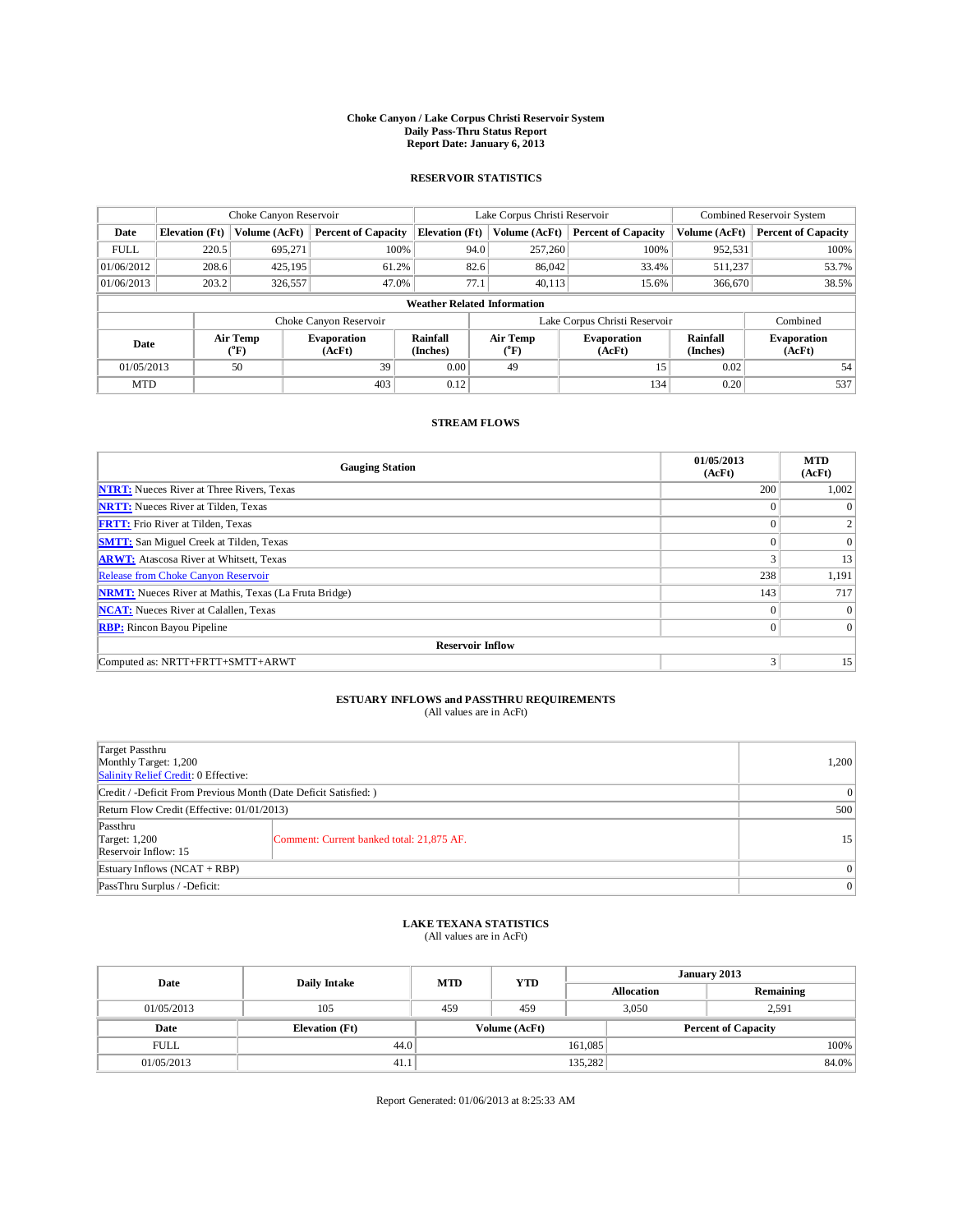## **Choke Canyon / Lake Corpus Christi Reservoir System Daily Pass-Thru Status Report Report Date: January 7, 2013**

### **RESERVOIR STATISTICS**

|             | Choke Canyon Reservoir             |                  |                              |                             | Lake Corpus Christi Reservoir |                                     |                              |                             | Combined Reservoir System    |  |  |
|-------------|------------------------------------|------------------|------------------------------|-----------------------------|-------------------------------|-------------------------------------|------------------------------|-----------------------------|------------------------------|--|--|
| Date        | <b>Elevation</b> (Ft)              | Volume (AcFt)    | <b>Percent of Capacity</b>   | <b>Elevation</b> (Ft)       |                               | Volume (AcFt)                       | <b>Percent of Capacity</b>   | Volume (AcFt)               | <b>Percent of Capacity</b>   |  |  |
| <b>FULL</b> | 220.5                              | 695,271          | 100%                         |                             | 94.0                          | 257,260                             | 100%                         | 952,531                     | 100%                         |  |  |
| 01/07/2012  | 208.6                              | 425,780          | 61.2%                        |                             | 82.6                          | 85,619                              | 33.3%                        | 511,399                     | 53.7%                        |  |  |
| 01/07/2013  | 203.2                              | 326,892          | 47.0%                        |                             | 77.1                          |                                     | 40,367<br>15.7%<br>367,259   |                             | 38.6%                        |  |  |
|             | <b>Weather Related Information</b> |                  |                              |                             |                               |                                     |                              |                             |                              |  |  |
|             |                                    |                  | Choke Canyon Reservoir       |                             | Lake Corpus Christi Reservoir |                                     |                              |                             | Combined                     |  |  |
| Date        |                                    | Air Temp<br>(°F) | <b>Evaporation</b><br>(AcFt) | <b>Rainfall</b><br>(Inches) |                               | <b>Air Temp</b><br>$\rm ^{(^o}\!F)$ | <b>Evaporation</b><br>(AcFt) | <b>Rainfall</b><br>(Inches) | <b>Evaporation</b><br>(AcFt) |  |  |
| 01/06/2013  |                                    | 63               | 118                          | 0.00                        |                               | 61                                  | 33                           | 0.00                        | 151                          |  |  |
| <b>MTD</b>  |                                    |                  | 521                          | 0.12                        |                               |                                     | 167                          | 0.20                        | 688                          |  |  |

#### **STREAM FLOWS**

| <b>Gauging Station</b>                                       | 01/06/2013<br>(AcFt) | <b>MTD</b><br>(AcFt) |  |  |  |  |  |  |  |
|--------------------------------------------------------------|----------------------|----------------------|--|--|--|--|--|--|--|
| <b>NTRT:</b> Nueces River at Three Rivers, Texas             | 200                  | 1,203                |  |  |  |  |  |  |  |
| <b>NRTT:</b> Nueces River at Tilden, Texas                   | $\Omega$             |                      |  |  |  |  |  |  |  |
| <b>FRTT:</b> Frio River at Tilden, Texas                     | $\Omega$             | $\overline{2}$       |  |  |  |  |  |  |  |
| <b>SMTT:</b> San Miguel Creek at Tilden, Texas               | $\Omega$             | $\theta$             |  |  |  |  |  |  |  |
| <b>ARWT:</b> Atascosa River at Whitsett, Texas               | 3                    | 16                   |  |  |  |  |  |  |  |
| Release from Choke Canyon Reservoir                          | 238                  | 1,429                |  |  |  |  |  |  |  |
| <b>NRMT:</b> Nueces River at Mathis, Texas (La Fruta Bridge) | 141                  | 858                  |  |  |  |  |  |  |  |
| <b>NCAT:</b> Nueces River at Calallen, Texas                 | $\Omega$             |                      |  |  |  |  |  |  |  |
| <b>RBP:</b> Rincon Bayou Pipeline                            | $\mathbf{0}$         | $\overline{0}$       |  |  |  |  |  |  |  |
| <b>Reservoir Inflow</b>                                      |                      |                      |  |  |  |  |  |  |  |
| Computed as: NRTT+FRTT+SMTT+ARWT                             | 3                    | 18                   |  |  |  |  |  |  |  |

# **ESTUARY INFLOWS and PASSTHRU REQUIREMENTS**<br>(All values are in AcFt)

| Target Passthru<br>Monthly Target: 1,200<br>Salinity Relief Credit: 0 Effective: |                                           |    |  |  |  |
|----------------------------------------------------------------------------------|-------------------------------------------|----|--|--|--|
| Credit / -Deficit From Previous Month (Date Deficit Satisfied: )                 |                                           |    |  |  |  |
| Return Flow Credit (Effective: 01/01/2013)                                       |                                           |    |  |  |  |
| Passthru<br>Target: 1,200<br>Reservoir Inflow: 18                                | Comment: Current banked total: 21,875 AF. | 18 |  |  |  |
| Estuary Inflows $(NCAT + RBP)$                                                   |                                           |    |  |  |  |
| PassThru Surplus / -Deficit:                                                     | $\overline{0}$                            |    |  |  |  |

## **LAKE TEXANA STATISTICS** (All values are in AcFt)

| Date        | Daily Intake          | <b>MTD</b> | <b>YTD</b>    | January 2013 |                   |                            |  |
|-------------|-----------------------|------------|---------------|--------------|-------------------|----------------------------|--|
|             |                       |            |               |              | <b>Allocation</b> | Remaining                  |  |
| 01/06/2013  | 105                   | 564        | 564           | 3.050        |                   | 2,486                      |  |
| Date        | <b>Elevation</b> (Ft) |            | Volume (AcFt) |              |                   | <b>Percent of Capacity</b> |  |
| <b>FULL</b> | 44.0                  |            |               | 161,085      |                   | $100\%$                    |  |
| 01/06/2013  | 41.1                  |            |               | 135,282      |                   | 84.0%                      |  |

Report Generated: 01/07/2013 at 8:21:56 AM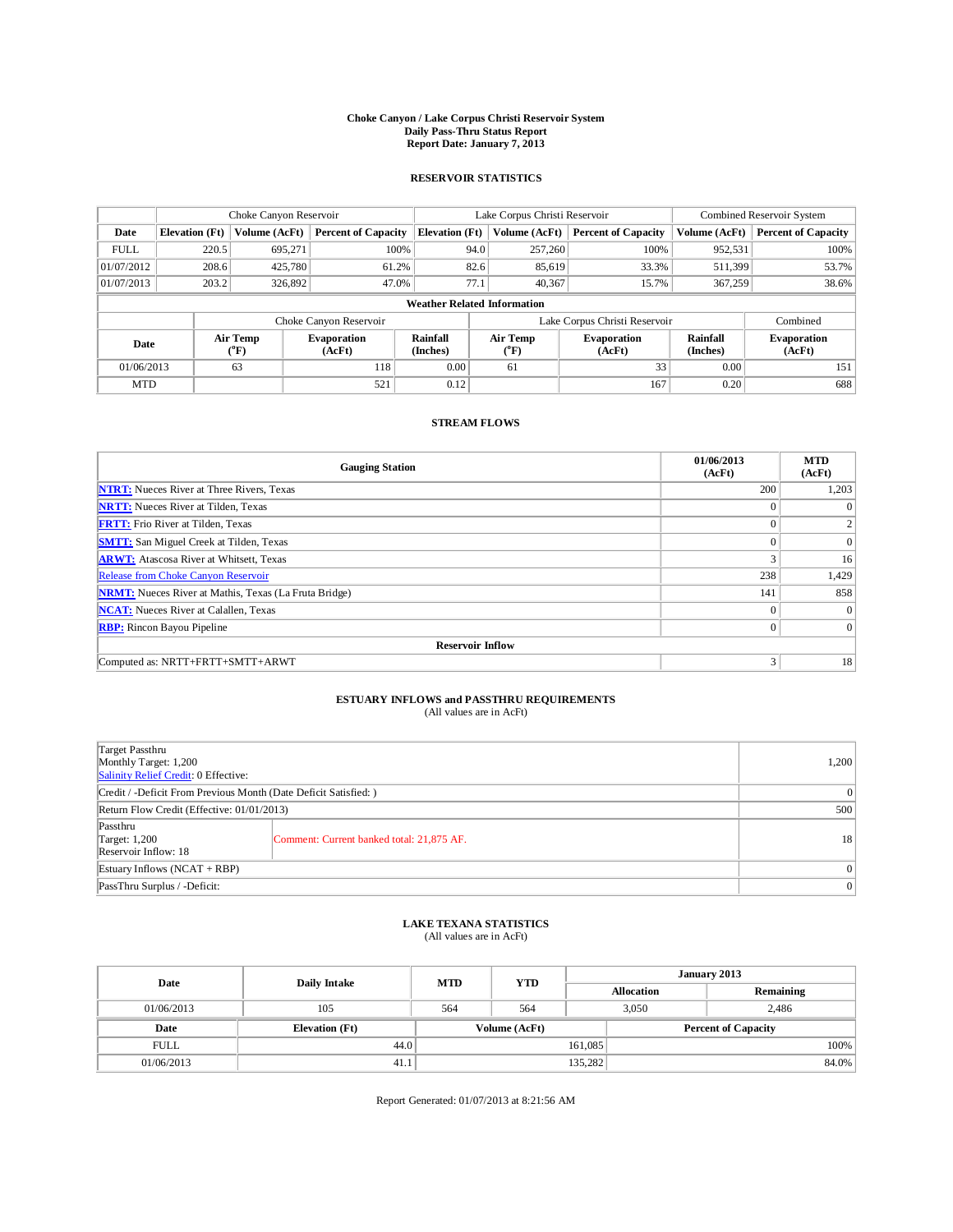## **Choke Canyon / Lake Corpus Christi Reservoir System Daily Pass-Thru Status Report Report Date: January 8, 2013**

### **RESERVOIR STATISTICS**

|             | Choke Canyon Reservoir             |                  |                              |                       | Lake Corpus Christi Reservoir |                        |                              |                             | Combined Reservoir System    |  |  |
|-------------|------------------------------------|------------------|------------------------------|-----------------------|-------------------------------|------------------------|------------------------------|-----------------------------|------------------------------|--|--|
| Date        | <b>Elevation</b> (Ft)              | Volume (AcFt)    | <b>Percent of Capacity</b>   | <b>Elevation</b> (Ft) |                               | Volume (AcFt)          | <b>Percent of Capacity</b>   | Volume (AcFt)               | <b>Percent of Capacity</b>   |  |  |
| <b>FULL</b> | 220.5                              | 695,271          | 100%                         |                       | 94.0                          | 257,260                | 100%                         | 952,531                     | 100%                         |  |  |
| 01/08/2012  | 208.6                              | 425,976          | 61.3%                        |                       | 82.6                          | 85,619                 | 33.3%                        | 511,595                     | 53.7%                        |  |  |
| 01/08/2013  | 203.1                              | 325,551          | 46.8%                        |                       | 77.2                          | 40,430                 | 15.7%                        | 365,981                     | 38.4%                        |  |  |
|             | <b>Weather Related Information</b> |                  |                              |                       |                               |                        |                              |                             |                              |  |  |
|             |                                    |                  | Choke Canyon Reservoir       |                       | Lake Corpus Christi Reservoir |                        |                              |                             | Combined                     |  |  |
| Date        |                                    | Air Temp<br>(°F) | <b>Evaporation</b><br>(AcFt) | Rainfall<br>(Inches)  |                               | <b>Air Temp</b><br>(°F | <b>Evaporation</b><br>(AcFt) | <b>Rainfall</b><br>(Inches) | <b>Evaporation</b><br>(AcFt) |  |  |
| 01/07/2013  |                                    | 61               | 69                           | 0.10                  |                               | 63<br>41               |                              | 0.19                        | 110                          |  |  |
| <b>MTD</b>  |                                    |                  | 590                          | 0.22                  |                               |                        | 208                          | 0.39                        | 798                          |  |  |

### **STREAM FLOWS**

| <b>Gauging Station</b>                                       | 01/07/2013<br>(AcFt) | <b>MTD</b><br>(AcFt) |
|--------------------------------------------------------------|----------------------|----------------------|
| <b>NTRT:</b> Nueces River at Three Rivers, Texas             | 200                  | 1,403                |
| <b>NRTT:</b> Nueces River at Tilden, Texas                   | $\theta$             | $\theta$             |
| <b>FRTT:</b> Frio River at Tilden, Texas                     | $\theta$             |                      |
| <b>SMTT:</b> San Miguel Creek at Tilden, Texas               | $\theta$             | $\overline{0}$       |
| <b>ARWT:</b> Atascosa River at Whitsett, Texas               | 3                    | 19                   |
| Release from Choke Canyon Reservoir                          | 238                  | 1,667                |
| <b>NRMT:</b> Nueces River at Mathis, Texas (La Fruta Bridge) | 125                  | 983                  |
| <b>NCAT:</b> Nueces River at Calallen, Texas                 | $\mathbf{0}$         | $\Omega$             |
| <b>RBP:</b> Rincon Bayou Pipeline                            | $\overline{0}$       | $\Omega$             |
| <b>Reservoir Inflow</b>                                      |                      |                      |
| Computed as: NRTT+FRTT+SMTT+ARWT                             | 3                    | 22                   |

# **ESTUARY INFLOWS and PASSTHRU REQUIREMENTS**<br>(All values are in AcFt)

| Target Passthru<br>Monthly Target: 1,200<br>Salinity Relief Credit: 0 Effective: |                                           |    |  |  |  |
|----------------------------------------------------------------------------------|-------------------------------------------|----|--|--|--|
| Credit / -Deficit From Previous Month (Date Deficit Satisfied: )                 |                                           |    |  |  |  |
| Return Flow Credit (Effective: 01/01/2013)                                       | 500                                       |    |  |  |  |
| Passthru<br>Target: 1,200<br>Reservoir Inflow: 22                                | Comment: Current banked total: 21,875 AF. | 22 |  |  |  |
| Estuary Inflows $(NCAT + RBP)$                                                   | $\overline{0}$                            |    |  |  |  |
| PassThru Surplus / -Deficit:                                                     |                                           | 0  |  |  |  |

## **LAKE TEXANA STATISTICS** (All values are in AcFt)

| Date        | Daily Intake          | <b>MTD</b> | <b>YTD</b>    | January 2013      |                            |           |       |
|-------------|-----------------------|------------|---------------|-------------------|----------------------------|-----------|-------|
|             |                       |            |               | <b>Allocation</b> |                            | Remaining |       |
| 01/07/2013  | 119                   | 683        | 683           | 3.050             |                            | 2,367     |       |
| Date        | <b>Elevation</b> (Ft) |            | Volume (AcFt) |                   | <b>Percent of Capacity</b> |           |       |
| <b>FULL</b> | 44.0                  |            |               | 161,085           |                            |           | 100%  |
| 01/07/2013  | 41.0                  |            |               | 134,434           |                            |           | 83.5% |

Report Generated: 01/08/2013 at 8:21:58 AM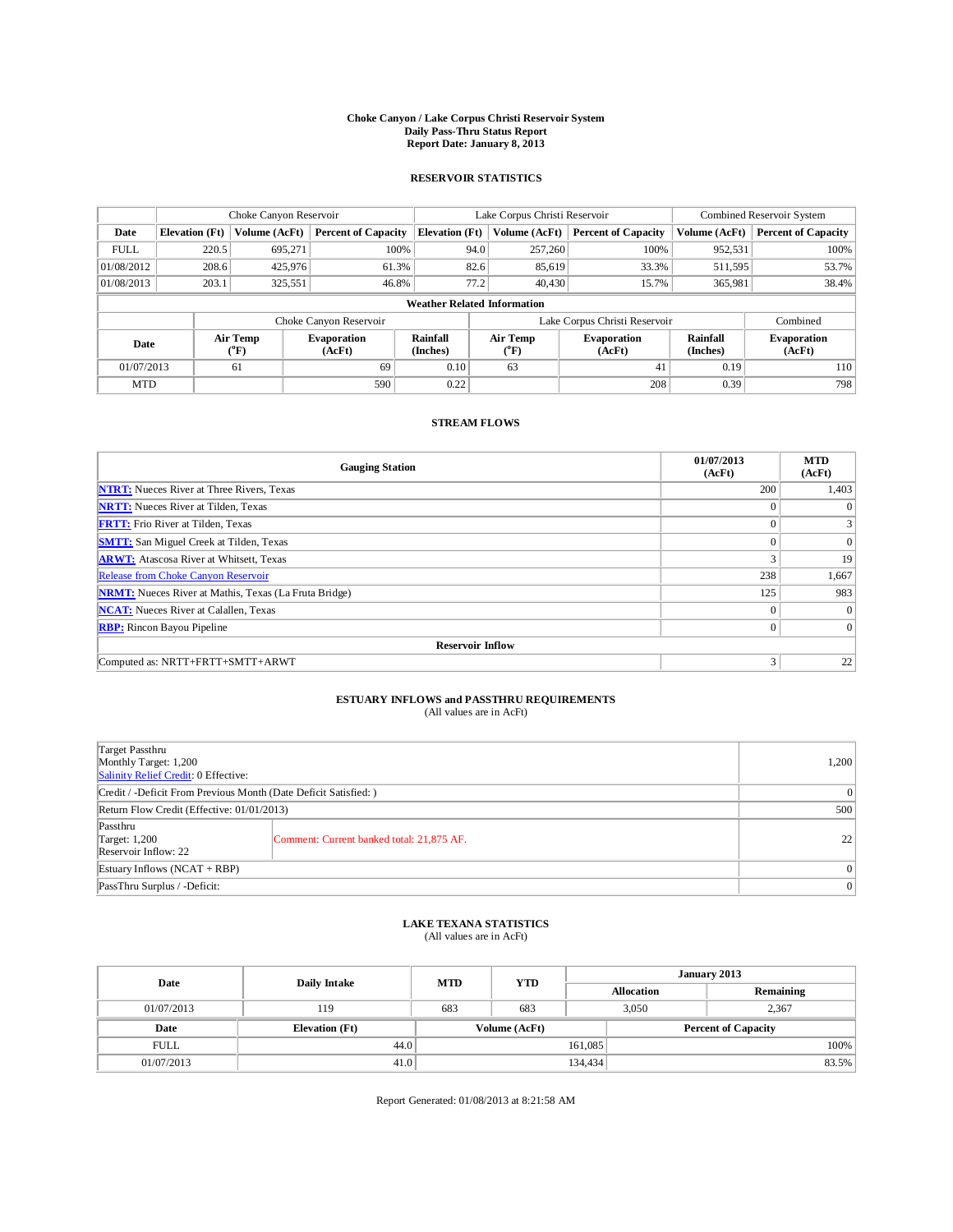## **Choke Canyon / Lake Corpus Christi Reservoir System Daily Pass-Thru Status Report Report Date: January 9, 2013**

### **RESERVOIR STATISTICS**

|             | Choke Canyon Reservoir             |                         |                              |                             | Lake Corpus Christi Reservoir |                        |                              |                      | Combined Reservoir System    |  |  |
|-------------|------------------------------------|-------------------------|------------------------------|-----------------------------|-------------------------------|------------------------|------------------------------|----------------------|------------------------------|--|--|
| Date        | <b>Elevation</b> (Ft)              | Volume (AcFt)           | <b>Percent of Capacity</b>   | <b>Elevation</b> (Ft)       |                               | Volume (AcFt)          | <b>Percent of Capacity</b>   | Volume (AcFt)        | <b>Percent of Capacity</b>   |  |  |
| <b>FULL</b> | 220.5                              | 695,271                 | 100%                         |                             | 94.0                          | 257,260                | 100%                         | 952,531              | 100%                         |  |  |
| 01/09/2012  | 208.5                              | 424,219                 | 61.0%                        |                             | 82.6                          | 85,408                 | 33.2%                        | 509,627              | 53.5%                        |  |  |
| 01/09/2013  | 203.2                              | 327,737                 | 47.1%                        |                             | 77.2                          | 40.686                 | 15.8%                        | 368,423              | 38.7%                        |  |  |
|             | <b>Weather Related Information</b> |                         |                              |                             |                               |                        |                              |                      |                              |  |  |
|             |                                    |                         | Choke Canyon Reservoir       |                             | Lake Corpus Christi Reservoir |                        |                              |                      | Combined                     |  |  |
| Date        |                                    | <b>Air Temp</b><br>(°F) | <b>Evaporation</b><br>(AcFt) | <b>Rainfall</b><br>(Inches) |                               | <b>Air Temp</b><br>(°F | <b>Evaporation</b><br>(AcFt) | Rainfall<br>(Inches) | <b>Evaporation</b><br>(AcFt) |  |  |
| 01/08/2013  |                                    | 65                      | 79                           | 0.98                        |                               | 66                     |                              | 0.53                 | 94                           |  |  |
| <b>MTD</b>  |                                    |                         | 669                          | 1.20                        |                               |                        | 223                          | 0.92                 | 892                          |  |  |

#### **STREAM FLOWS**

| <b>Gauging Station</b>                                       | 01/08/2013<br>(AcFt) | <b>MTD</b><br>(AcFt) |  |  |  |  |  |  |  |  |
|--------------------------------------------------------------|----------------------|----------------------|--|--|--|--|--|--|--|--|
| <b>NTRT:</b> Nueces River at Three Rivers, Texas             | 202                  | 1,606                |  |  |  |  |  |  |  |  |
| <b>NRTT:</b> Nueces River at Tilden, Texas                   | $\Omega$             | $\theta$             |  |  |  |  |  |  |  |  |
| <b>FRTT:</b> Frio River at Tilden, Texas                     | $\Omega$             | $\overline{3}$       |  |  |  |  |  |  |  |  |
| <b>SMTT:</b> San Miguel Creek at Tilden, Texas               | $\Omega$             | $\theta$             |  |  |  |  |  |  |  |  |
| <b>ARWT:</b> Atascosa River at Whitsett, Texas               | 3                    | 22                   |  |  |  |  |  |  |  |  |
| Release from Choke Canyon Reservoir                          | 238                  | 1,906                |  |  |  |  |  |  |  |  |
| <b>NRMT:</b> Nueces River at Mathis, Texas (La Fruta Bridge) | 113                  | 1,096                |  |  |  |  |  |  |  |  |
| <b>NCAT:</b> Nueces River at Calallen, Texas                 | $\Omega$             |                      |  |  |  |  |  |  |  |  |
| <b>RBP:</b> Rincon Bayou Pipeline                            | $\mathbf{0}$         | $\overline{0}$       |  |  |  |  |  |  |  |  |
| <b>Reservoir Inflow</b>                                      |                      |                      |  |  |  |  |  |  |  |  |
| Computed as: NRTT+FRTT+SMTT+ARWT                             | 4                    | 26                   |  |  |  |  |  |  |  |  |

# **ESTUARY INFLOWS and PASSTHRU REQUIREMENTS**<br>(All values are in AcFt)

| Target Passthru<br>Monthly Target: 1,200<br>Salinity Relief Credit: 0 Effective: |                                           |    |  |  |  |
|----------------------------------------------------------------------------------|-------------------------------------------|----|--|--|--|
| Credit / -Deficit From Previous Month (Date Deficit Satisfied: )                 |                                           |    |  |  |  |
| Return Flow Credit (Effective: 01/01/2013)                                       | 500                                       |    |  |  |  |
| Passthru<br>Target: 1,200<br>Reservoir Inflow: 26                                | Comment: Current banked total: 21,875 AF. | 26 |  |  |  |
| Estuary Inflows $(NCAT + RBP)$                                                   | 0                                         |    |  |  |  |
| PassThru Surplus / -Deficit:                                                     |                                           | 0  |  |  |  |

## **LAKE TEXANA STATISTICS** (All values are in AcFt)

| Date        | Daily Intake          | <b>MTD</b> | <b>YTD</b>    | January 2013      |  |                            |       |
|-------------|-----------------------|------------|---------------|-------------------|--|----------------------------|-------|
|             |                       |            |               | <b>Allocation</b> |  | Remaining                  |       |
| 01/08/2013  | 132                   | 814        | 814           | 3,050             |  | 2,236                      |       |
| Date        | <b>Elevation</b> (Ft) |            | Volume (AcFt) |                   |  | <b>Percent of Capacity</b> |       |
| <b>FULL</b> | 44.0                  |            |               | 161,085           |  |                            | 100%  |
| 01/08/2013  | 41.0                  |            |               | 134,434           |  |                            | 83.5% |

Report Generated: 01/09/2013 at 8:18:41 AM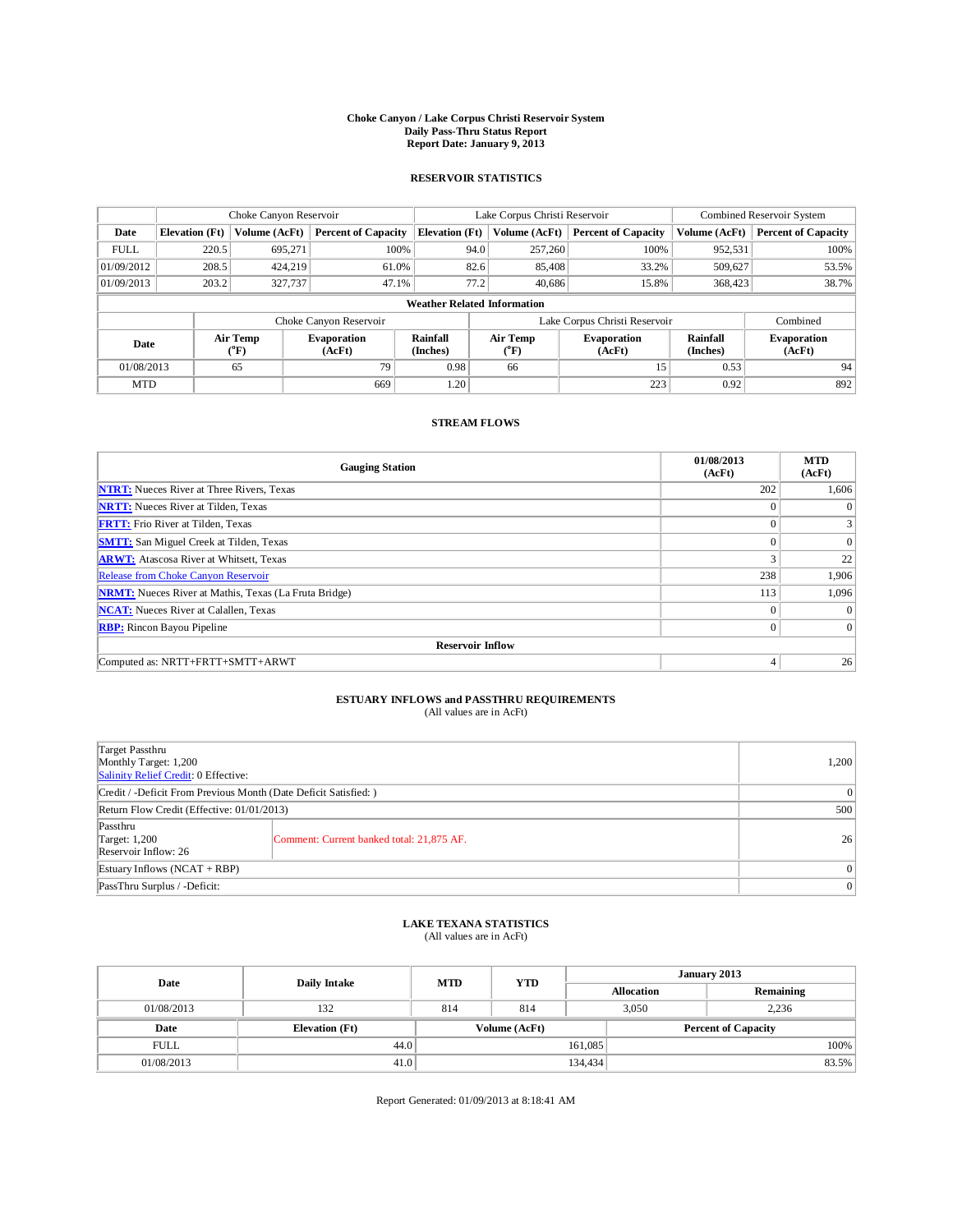## **Choke Canyon / Lake Corpus Christi Reservoir System Daily Pass-Thru Status Report Report Date: January 10, 2013**

### **RESERVOIR STATISTICS**

|             | Choke Canyon Reservoir             |                  | Lake Corpus Christi Reservoir |                             |                               |                         | Combined Reservoir System    |                             |                              |  |
|-------------|------------------------------------|------------------|-------------------------------|-----------------------------|-------------------------------|-------------------------|------------------------------|-----------------------------|------------------------------|--|
| Date        | <b>Elevation</b> (Ft)              | Volume (AcFt)    | <b>Percent of Capacity</b>    | <b>Elevation</b> (Ft)       |                               | Volume (AcFt)           | <b>Percent of Capacity</b>   | Volume (AcFt)               | <b>Percent of Capacity</b>   |  |
| <b>FULL</b> | 220.5                              | 695,271          | 100%                          |                             | 94.0                          | 257,260                 | 100%                         | 952,531                     | 100%                         |  |
| 01/10/2012  | 208.5                              | 424,219          | 61.0%                         |                             | 82.5                          | 84,777                  | 33.0%                        | 508,996                     | 53.4%                        |  |
| 01/10/2013  | 203.2                              | 327,059          | 47.0%                         |                             | 77.2                          | 41,006                  | 15.9%                        | 368,065                     | 38.6%                        |  |
|             | <b>Weather Related Information</b> |                  |                               |                             |                               |                         |                              |                             |                              |  |
|             |                                    |                  | Choke Canyon Reservoir        |                             | Lake Corpus Christi Reservoir |                         |                              |                             | Combined                     |  |
| Date        |                                    | Air Temp<br>(°F) | <b>Evaporation</b><br>(AcFt)  | <b>Rainfall</b><br>(Inches) |                               | <b>Air Temp</b><br>(°F) | <b>Evaporation</b><br>(AcFt) | <b>Rainfall</b><br>(Inches) | <b>Evaporation</b><br>(AcFt) |  |
| 01/09/2013  |                                    | 64               | 39                            | 0.05                        |                               | 65                      | 37                           | 0.15                        | 76                           |  |
| <b>MTD</b>  |                                    |                  | 708                           | 1.25                        |                               |                         | 260                          | 1.07                        | 968                          |  |

### **STREAM FLOWS**

| <b>Gauging Station</b>                                       | 01/09/2013<br>(AcFt) | <b>MTD</b><br>(AcFt) |  |  |  |  |  |  |  |
|--------------------------------------------------------------|----------------------|----------------------|--|--|--|--|--|--|--|
| <b>NTRT:</b> Nueces River at Three Rivers, Texas             | 208                  | 1,814                |  |  |  |  |  |  |  |
| <b>NRTT:</b> Nueces River at Tilden, Texas                   | $\Omega$             | $\theta$             |  |  |  |  |  |  |  |
| <b>FRTT:</b> Frio River at Tilden, Texas                     | ◠                    |                      |  |  |  |  |  |  |  |
| <b>SMTT:</b> San Miguel Creek at Tilden, Texas               | 38                   | 38                   |  |  |  |  |  |  |  |
| <b>ARWT:</b> Atascosa River at Whitsett, Texas               | 13                   | 35                   |  |  |  |  |  |  |  |
| Release from Choke Canyon Reservoir                          | 238                  | 2,144                |  |  |  |  |  |  |  |
| <b>NRMT:</b> Nueces River at Mathis, Texas (La Fruta Bridge) | 121                  | 1,217                |  |  |  |  |  |  |  |
| <b>NCAT:</b> Nueces River at Calallen, Texas                 | $\mathbf{0}$         | $\Omega$             |  |  |  |  |  |  |  |
| <b>RBP:</b> Rincon Bayou Pipeline                            | $\overline{0}$       | $\Omega$             |  |  |  |  |  |  |  |
| <b>Reservoir Inflow</b>                                      |                      |                      |  |  |  |  |  |  |  |
| Computed as: NRTT+FRTT+SMTT+ARWT                             | 52                   | 78                   |  |  |  |  |  |  |  |

# **ESTUARY INFLOWS and PASSTHRU REQUIREMENTS**<br>(All values are in AcFt)

| Target Passthru<br>Monthly Target: 1,200<br>Salinity Relief Credit: 0 Effective: |                                           |    |  |  |
|----------------------------------------------------------------------------------|-------------------------------------------|----|--|--|
| Credit / -Deficit From Previous Month (Date Deficit Satisfied: )                 |                                           |    |  |  |
| Return Flow Credit (Effective: 01/01/2013)                                       |                                           |    |  |  |
| Passthru<br>Target: 1,200<br>Reservoir Inflow: 78                                | Comment: Current banked total: 21,875 AF. | 78 |  |  |
| Estuary Inflows $(NCAT + RBP)$                                                   | 0 <sup>1</sup>                            |    |  |  |
| PassThru Surplus / -Deficit:                                                     | 0 <sup>1</sup>                            |    |  |  |

## **LAKE TEXANA STATISTICS** (All values are in AcFt)

| Date        | Daily Intake          | <b>MTD</b>    | <b>YTD</b> | January 2013 |                   |                            |       |
|-------------|-----------------------|---------------|------------|--------------|-------------------|----------------------------|-------|
|             |                       |               |            |              | <b>Allocation</b> | Remaining                  |       |
| 01/09/2013  | 132                   | 946           | 946        |              | 3.050<br>2.104    |                            |       |
| Date        | <b>Elevation</b> (Ft) | Volume (AcFt) |            |              |                   | <b>Percent of Capacity</b> |       |
| <b>FULL</b> | 44.0                  |               |            | 161,085      |                   |                            | 100%  |
| 01/09/2013  | 41.8                  |               |            | 141,293      |                   |                            | 87.7% |

Report Generated: 01/10/2013 at 8:10:00 AM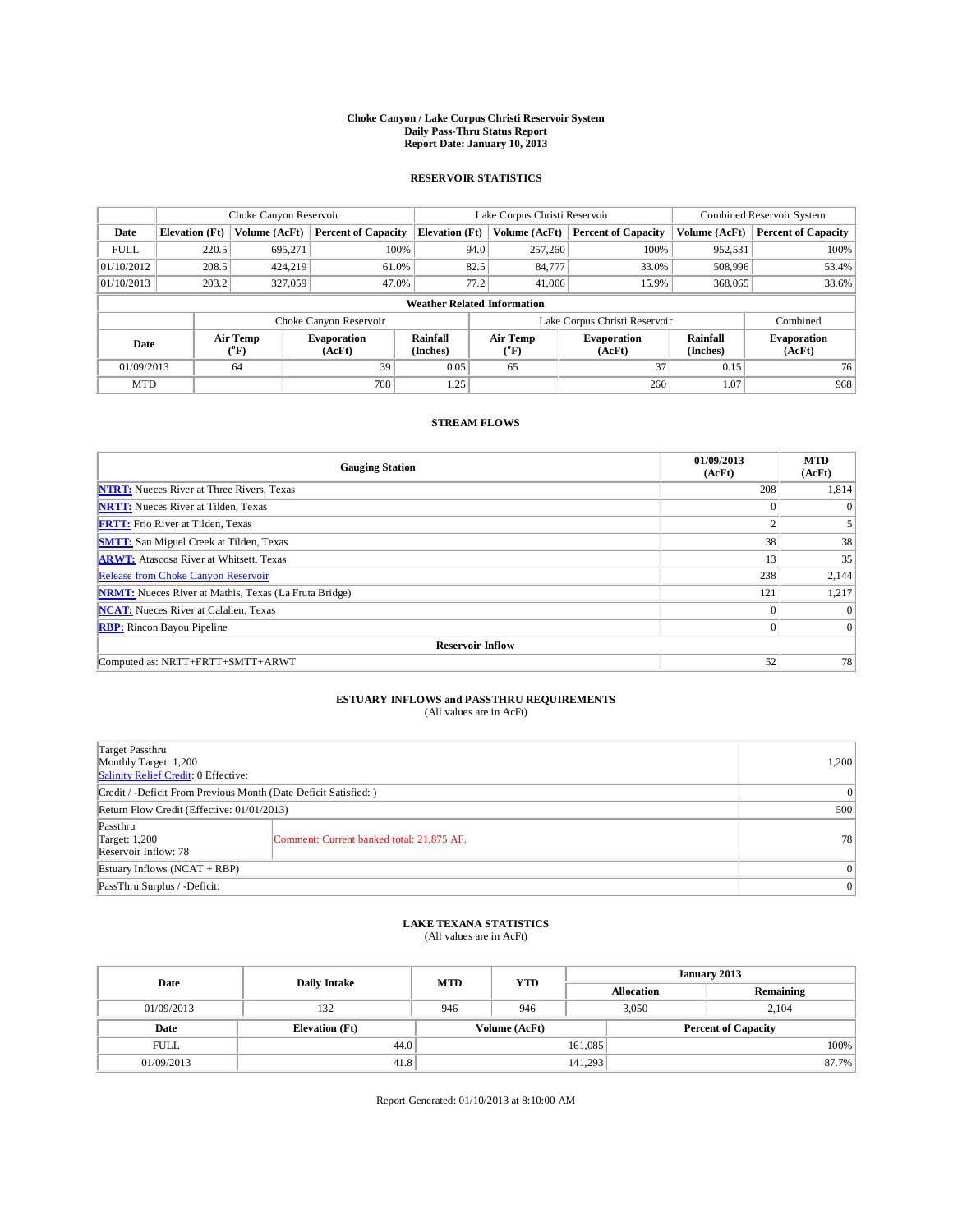## **Choke Canyon / Lake Corpus Christi Reservoir System Daily Pass-Thru Status Report Report Date: January 11, 2013**

### **RESERVOIR STATISTICS**

|             | Choke Canyon Reservoir             |                  |                              |                             | Lake Corpus Christi Reservoir |                         |                              |                             | Combined Reservoir System    |  |  |
|-------------|------------------------------------|------------------|------------------------------|-----------------------------|-------------------------------|-------------------------|------------------------------|-----------------------------|------------------------------|--|--|
| Date        | <b>Elevation</b> (Ft)              | Volume (AcFt)    | <b>Percent of Capacity</b>   | <b>Elevation</b> (Ft)       |                               | Volume (AcFt)           | <b>Percent of Capacity</b>   | Volume (AcFt)               | <b>Percent of Capacity</b>   |  |  |
| <b>FULL</b> | 220.5                              | 695,271          | 100%                         |                             | 94.0                          | 257,260                 | 100%                         | 952,531                     | 100%                         |  |  |
| 01/11/2012  | 208.5                              | 424,024          | 61.0%                        |                             | 82.5                          | 84,882                  | 33.0%                        | 508,906                     | 53.4%                        |  |  |
| 01/11/2013  | 203.3                              | 328,077          | 47.2%                        |                             | 77.2                          | 41,006                  | 15.9%                        | 369,083                     | 38.7%                        |  |  |
|             | <b>Weather Related Information</b> |                  |                              |                             |                               |                         |                              |                             |                              |  |  |
|             |                                    |                  | Choke Canyon Reservoir       |                             | Lake Corpus Christi Reservoir |                         |                              |                             | Combined                     |  |  |
| Date        |                                    | Air Temp<br>(°F) | <b>Evaporation</b><br>(AcFt) | <b>Rainfall</b><br>(Inches) |                               | <b>Air Temp</b><br>(°F) | <b>Evaporation</b><br>(AcFt) | <b>Rainfall</b><br>(Inches) | <b>Evaporation</b><br>(AcFt) |  |  |
| 01/10/2013  |                                    | 67               | 89                           | 0.00                        |                               | 69                      | 41                           | 0.00                        | 130                          |  |  |
| <b>MTD</b>  |                                    |                  | 797                          | 1.25                        |                               |                         | 301                          | 1.07                        | 1,098                        |  |  |

#### **STREAM FLOWS**

| <b>Gauging Station</b>                                       | 01/10/2013<br>(AcFt) | <b>MTD</b><br>(AcFt) |  |  |  |  |  |  |
|--------------------------------------------------------------|----------------------|----------------------|--|--|--|--|--|--|
| <b>NTRT:</b> Nueces River at Three Rivers, Texas             | 204                  | 2,019                |  |  |  |  |  |  |
| <b>NRTT:</b> Nueces River at Tilden, Texas                   |                      | $\theta$             |  |  |  |  |  |  |
| <b>FRTT:</b> Frio River at Tilden, Texas                     |                      | 6                    |  |  |  |  |  |  |
| <b>SMTT:</b> San Miguel Creek at Tilden, Texas               |                      | 38                   |  |  |  |  |  |  |
| <b>ARWT:</b> Atascosa River at Whitsett, Texas               | 288                  | 323                  |  |  |  |  |  |  |
| <b>Release from Choke Canyon Reservoir</b>                   | 169                  | 2,313                |  |  |  |  |  |  |
| <b>NRMT:</b> Nueces River at Mathis, Texas (La Fruta Bridge) | 123                  | 1,340                |  |  |  |  |  |  |
| <b>NCAT:</b> Nueces River at Calallen, Texas                 | $\Omega$             | $\theta$             |  |  |  |  |  |  |
| <b>RBP:</b> Rincon Bayou Pipeline                            | $\Omega$             | $\Omega$             |  |  |  |  |  |  |
| <b>Reservoir Inflow</b>                                      |                      |                      |  |  |  |  |  |  |
| Computed as: (NTRT+FRTT+SMTT)-Release From Choke Canyon      | 37                   | 115                  |  |  |  |  |  |  |

# **ESTUARY INFLOWS and PASSTHRU REQUIREMENTS**<br>(All values are in AcFt)

| Target Passthru<br>Monthly Target: 1,200<br>Salinity Relief Credit: 0 Effective: |                                           |     |  |  |  |
|----------------------------------------------------------------------------------|-------------------------------------------|-----|--|--|--|
| Credit / -Deficit From Previous Month (Date Deficit Satisfied: )                 |                                           |     |  |  |  |
| Return Flow Credit (Effective: 01/01/2013)                                       |                                           |     |  |  |  |
| Passthru<br>Target: $1,200$<br>Reservoir Inflow: 115                             | Comment: Current banked total: 21,875 AF. | 115 |  |  |  |
| Estuary Inflows $(NCAT + RBP)$                                                   | 0 <sup>1</sup>                            |     |  |  |  |
| PassThru Surplus / -Deficit:                                                     |                                           |     |  |  |  |

## **LAKE TEXANA STATISTICS** (All values are in AcFt)

| Date        | <b>Daily Intake</b>   | <b>MTD</b> | <b>YTD</b>    | January 2013 |                   |                            |       |
|-------------|-----------------------|------------|---------------|--------------|-------------------|----------------------------|-------|
|             |                       |            |               |              | <b>Allocation</b> | Remaining                  |       |
| 01/10/2013  | 132                   | 1.078      | 1.078         | 3,050        |                   | 1.972                      |       |
| Date        | <b>Elevation</b> (Ft) |            | Volume (AcFt) |              |                   | <b>Percent of Capacity</b> |       |
| <b>FULL</b> | 44.0                  |            |               | 161,085      |                   |                            | 100%  |
| 01/10/2013  | 42.5                  |            |               | 147,442      |                   |                            | 91.5% |

Report Generated: 01/11/2013 at 8:17:53 AM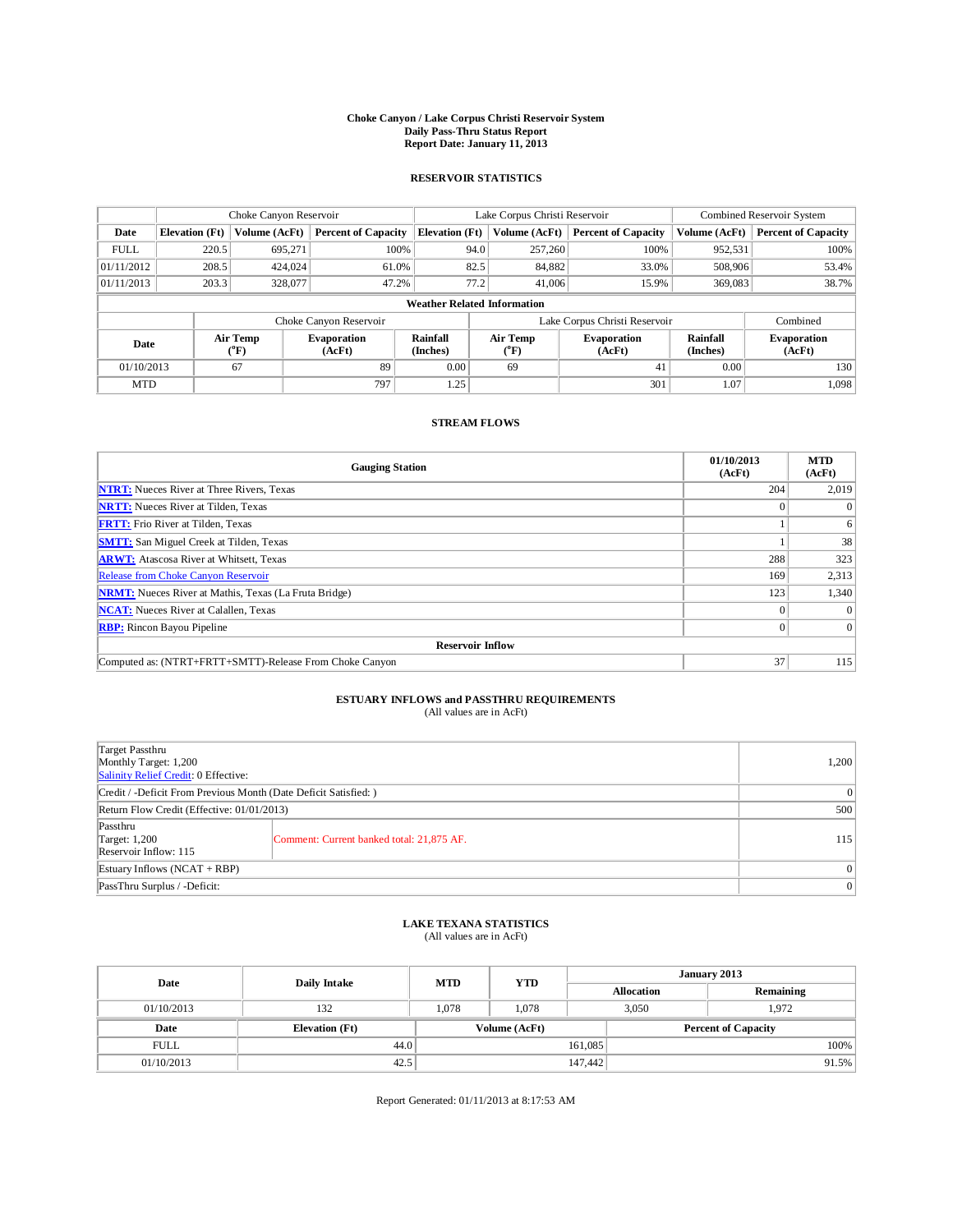## **Choke Canyon / Lake Corpus Christi Reservoir System Daily Pass-Thru Status Report Report Date: January 12, 2013**

### **RESERVOIR STATISTICS**

|             |                                    | Choke Canyon Reservoir |                              |                       | Lake Corpus Christi Reservoir | Combined Reservoir System    |                      |                              |  |  |
|-------------|------------------------------------|------------------------|------------------------------|-----------------------|-------------------------------|------------------------------|----------------------|------------------------------|--|--|
| Date        | <b>Elevation</b> (Ft)              | Volume (AcFt)          | <b>Percent of Capacity</b>   | <b>Elevation</b> (Ft) | Volume (AcFt)                 | <b>Percent of Capacity</b>   | Volume (AcFt)        | <b>Percent of Capacity</b>   |  |  |
| <b>FULL</b> | 220.5                              | 695,271                | 100%                         | 94.0                  | 257,260                       | 100%                         | 952,531              | 100%                         |  |  |
| 01/12/2012  | 208.5                              | 423,634                | 60.9%                        | 82.5                  | 84,672                        | 32.9%                        | 508,306              | 53.4%                        |  |  |
| 01/12/2013  | 203.1                              | 326,221                | 46.9%                        | 77.2                  | 40.814                        | 15.9%                        | 367,035              | 38.5%                        |  |  |
|             | <b>Weather Related Information</b> |                        |                              |                       |                               |                              |                      |                              |  |  |
|             |                                    |                        | Choke Canyon Reservoir       |                       | Lake Corpus Christi Reservoir |                              | Combined             |                              |  |  |
| Date        |                                    | Air Temp<br>(°F)       | <b>Evaporation</b><br>(AcFt) | Rainfall<br>(Inches)  | Air Temp<br>$\rm ^{(^oF)}$    | <b>Evaporation</b><br>(AcFt) | Rainfall<br>(Inches) | <b>Evaporation</b><br>(AcFt) |  |  |
| 01/11/2013  |                                    | 79                     | 49                           | 0.00                  | 79                            | 49                           | 0.00                 | 98                           |  |  |
| <b>MTD</b>  |                                    |                        | 846                          | 1.25                  |                               | 350                          | 1.07                 | 1,196                        |  |  |

#### **STREAM FLOWS**

| <b>Gauging Station</b>                                       | 01/11/2013<br>(AcFt) | <b>MTD</b><br>(AcFt) |  |  |  |  |  |  |
|--------------------------------------------------------------|----------------------|----------------------|--|--|--|--|--|--|
| <b>NTRT:</b> Nueces River at Three Rivers, Texas             | 502                  | 2,521                |  |  |  |  |  |  |
| <b>NRTT:</b> Nueces River at Tilden, Texas                   |                      | $\theta$             |  |  |  |  |  |  |
| <b>FRTT:</b> Frio River at Tilden, Texas                     |                      |                      |  |  |  |  |  |  |
| <b>SMTT:</b> San Miguel Creek at Tilden, Texas               |                      | 38                   |  |  |  |  |  |  |
| <b>ARWT:</b> Atascosa River at Whitsett, Texas               | 506                  | 829                  |  |  |  |  |  |  |
| <b>Release from Choke Canyon Reservoir</b>                   | 99                   | 2,412                |  |  |  |  |  |  |
| <b>NRMT:</b> Nueces River at Mathis, Texas (La Fruta Bridge) | 115                  | 1,455                |  |  |  |  |  |  |
| <b>NCAT:</b> Nueces River at Calallen, Texas                 | $\Omega$             | $\theta$             |  |  |  |  |  |  |
| <b>RBP:</b> Rincon Bayou Pipeline                            |                      | $\Omega$             |  |  |  |  |  |  |
| <b>Reservoir Inflow</b>                                      |                      |                      |  |  |  |  |  |  |
| Computed as: (NTRT+FRTT+SMTT)-Release From Choke Canyon      | 404                  | 520                  |  |  |  |  |  |  |

## **ESTUARY INFLOWS and PASSTHRU REQUIREMENTS**<br>(All values are in AcFt)

| Target Passthru<br>Monthly Target: 1,200<br>Salinity Relief Credit: 0 Effective: |                                           |     |  |  |
|----------------------------------------------------------------------------------|-------------------------------------------|-----|--|--|
| Credit / -Deficit From Previous Month (Date Deficit Satisfied: )                 |                                           |     |  |  |
| Return Flow Credit (Effective: 01/01/2013)                                       |                                           |     |  |  |
| Passthru<br>Target: $1,200$<br>Reservoir Inflow: 520                             | Comment: Current banked total: 21,875 AF. | 520 |  |  |
| Estuary Inflows $(NCAT + RBP)$                                                   |                                           |     |  |  |
| PassThru Surplus / -Deficit:                                                     | $-20$                                     |     |  |  |

## **LAKE TEXANA STATISTICS** (All values are in AcFt)

| Date        | <b>Daily Intake</b>   | <b>MTD</b> | <b>YTD</b>    | January 2013 |                   |                            |       |
|-------------|-----------------------|------------|---------------|--------------|-------------------|----------------------------|-------|
|             |                       |            |               |              | <b>Allocation</b> | Remaining                  |       |
| 01/11/2013  | 132                   | 1.210      | 1.210         |              | 3,050<br>1.840    |                            |       |
| Date        | <b>Elevation</b> (Ft) |            | Volume (AcFt) |              |                   | <b>Percent of Capacity</b> |       |
| <b>FULL</b> | 44.0                  |            |               | 161,085      |                   |                            | 100%  |
| 01/11/2013  | 43.0                  |            |               | 151,919      |                   |                            | 94.3% |

Report Generated: 01/12/2013 at 8:18:27 AM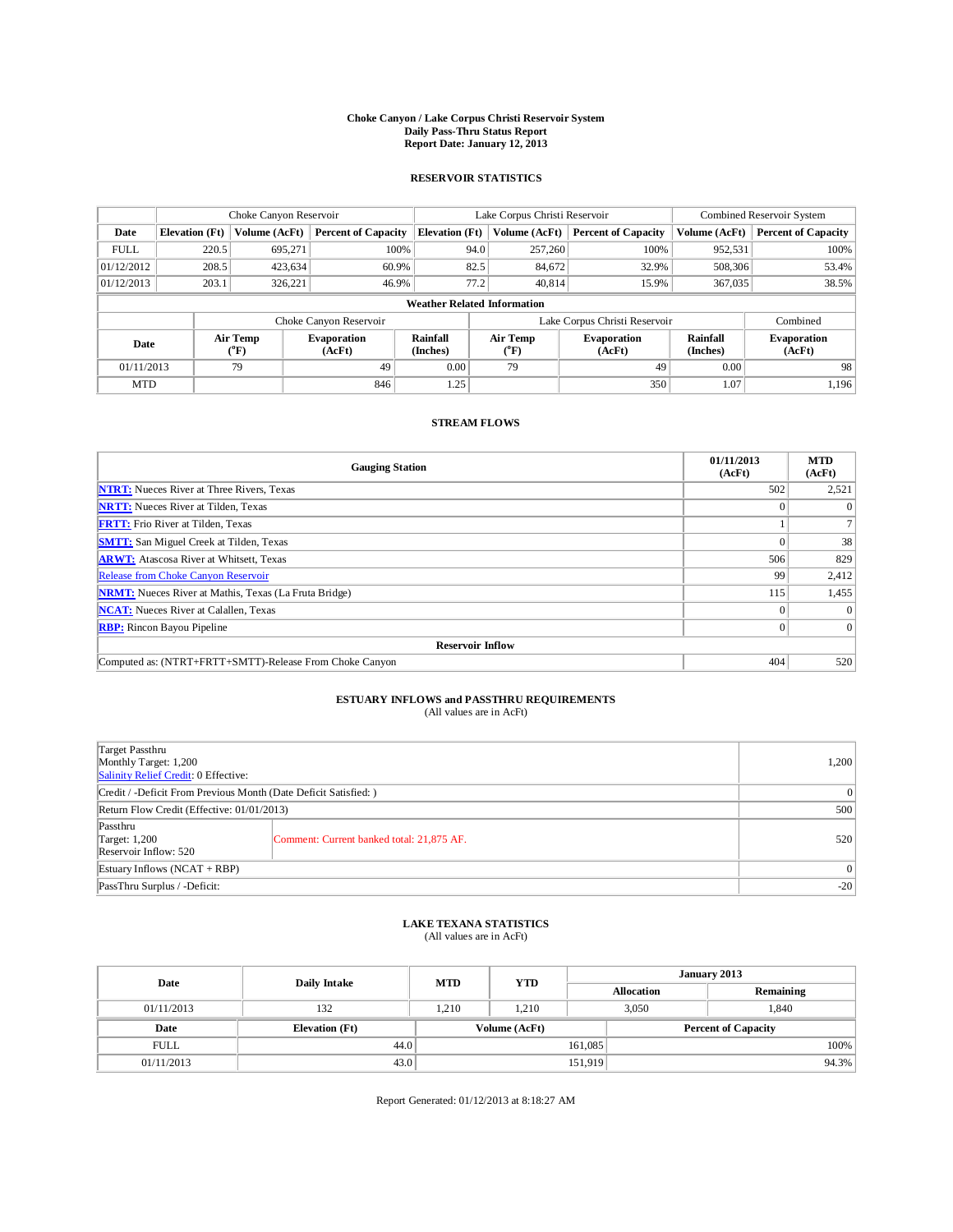## **Choke Canyon / Lake Corpus Christi Reservoir System Daily Pass-Thru Status Report Report Date: January 13, 2013**

### **RESERVOIR STATISTICS**

|             | Choke Canyon Reservoir             |                              | Lake Corpus Christi Reservoir |                             |                               |                  | Combined Reservoir System    |                             |                              |  |  |
|-------------|------------------------------------|------------------------------|-------------------------------|-----------------------------|-------------------------------|------------------|------------------------------|-----------------------------|------------------------------|--|--|
| Date        | <b>Elevation</b> (Ft)              | Volume (AcFt)                | <b>Percent of Capacity</b>    | <b>Elevation</b> (Ft)       |                               | Volume (AcFt)    | <b>Percent of Capacity</b>   | Volume (AcFt)               | <b>Percent of Capacity</b>   |  |  |
| <b>FULL</b> | 220.5                              | 695,271                      | 100%                          |                             | 94.0                          | 257,260          | 100%                         | 952,531                     | 100%                         |  |  |
| 01/13/2012  | 208.5                              | 423,829                      | 61.0%                         |                             | 82.5                          | 84,253           | 32.8%                        | 508,082                     | 53.3%                        |  |  |
| 01/13/2013  | 203.2                              | 327,059                      | 47.0%                         |                             | 77.3                          | 41,586           | 16.2%                        | 368,645                     | 38.7%                        |  |  |
|             | <b>Weather Related Information</b> |                              |                               |                             |                               |                  |                              |                             |                              |  |  |
|             |                                    |                              | Choke Canyon Reservoir        |                             | Lake Corpus Christi Reservoir |                  |                              |                             | Combined                     |  |  |
| Date        |                                    | Air Temp<br>$({}^0\text{F})$ | <b>Evaporation</b><br>(AcFt)  | <b>Rainfall</b><br>(Inches) |                               | Air Temp<br>(°F) | <b>Evaporation</b><br>(AcFt) | <b>Rainfall</b><br>(Inches) | <b>Evaporation</b><br>(AcFt) |  |  |
| 01/12/2013  |                                    | 78                           | 148                           | 0.00                        |                               | 81               | 57                           | 0.07                        | 205                          |  |  |
| <b>MTD</b>  |                                    |                              | 994                           | 1.25                        |                               |                  | 407                          | 1.14                        | 1,401                        |  |  |

#### **STREAM FLOWS**

| <b>Gauging Station</b>                                       | 01/12/2013<br>(AcFt) | <b>MTD</b><br>(AcFt) |  |  |  |  |  |  |
|--------------------------------------------------------------|----------------------|----------------------|--|--|--|--|--|--|
| <b>NTRT:</b> Nueces River at Three Rivers, Texas             | 470                  | 2,991                |  |  |  |  |  |  |
| <b>NRTT:</b> Nueces River at Tilden, Texas                   |                      | $\theta$             |  |  |  |  |  |  |
| <b>FRTT:</b> Frio River at Tilden, Texas                     |                      | 9                    |  |  |  |  |  |  |
| <b>SMTT:</b> San Miguel Creek at Tilden, Texas               |                      | 38                   |  |  |  |  |  |  |
| <b>ARWT:</b> Atascosa River at Whitsett, Texas               | 159                  | 988                  |  |  |  |  |  |  |
| <b>Release from Choke Canyon Reservoir</b>                   | 99                   | 2,511                |  |  |  |  |  |  |
| <b>NRMT:</b> Nueces River at Mathis, Texas (La Fruta Bridge) | 109                  | 1,564                |  |  |  |  |  |  |
| <b>NCAT:</b> Nueces River at Calallen, Texas                 | $\Omega$             | $\theta$             |  |  |  |  |  |  |
| <b>RBP:</b> Rincon Bayou Pipeline                            | $\Omega$             | $\Omega$             |  |  |  |  |  |  |
| <b>Reservoir Inflow</b>                                      |                      |                      |  |  |  |  |  |  |
| Computed as: (NTRT+FRTT+SMTT)-Release From Choke Canyon      | 372                  | 892                  |  |  |  |  |  |  |

## **ESTUARY INFLOWS and PASSTHRU REQUIREMENTS**<br>(All values are in AcFt)

| Target Passthru<br>Monthly Target: 1,200<br>Salinity Relief Credit: 0 Effective: |                                           |        |  |  |
|----------------------------------------------------------------------------------|-------------------------------------------|--------|--|--|
| Credit / -Deficit From Previous Month (Date Deficit Satisfied: )                 |                                           |        |  |  |
| Return Flow Credit (Effective: 01/01/2013)                                       |                                           |        |  |  |
| Passthru<br>Target: 1,200<br>Reservoir Inflow: 892                               | Comment: Current banked total: 21,875 AF. | 892    |  |  |
| Estuary Inflows $(NCAT + RBP)$                                                   | $\vert$ 0                                 |        |  |  |
| PassThru Surplus / -Deficit:                                                     |                                           | $-392$ |  |  |

## **LAKE TEXANA STATISTICS** (All values are in AcFt)

| Date        | <b>Daily Intake</b>   | <b>MTD</b> | <b>YTD</b>    | January 2013               |  |           |       |
|-------------|-----------------------|------------|---------------|----------------------------|--|-----------|-------|
|             |                       |            |               | <b>Allocation</b>          |  | Remaining |       |
| 01/12/2013  | 133                   | 1.343      | 1.343         | 3,050                      |  | 1.707     |       |
| Date        | <b>Elevation</b> (Ft) |            | Volume (AcFt) | <b>Percent of Capacity</b> |  |           |       |
| <b>FULL</b> | 44.0                  |            |               | 161,085                    |  |           | 100%  |
| 01/12/2013  | 43.0                  |            |               | 151,919                    |  |           | 94.3% |

Report Generated: 01/13/2013 at 8:16:10 AM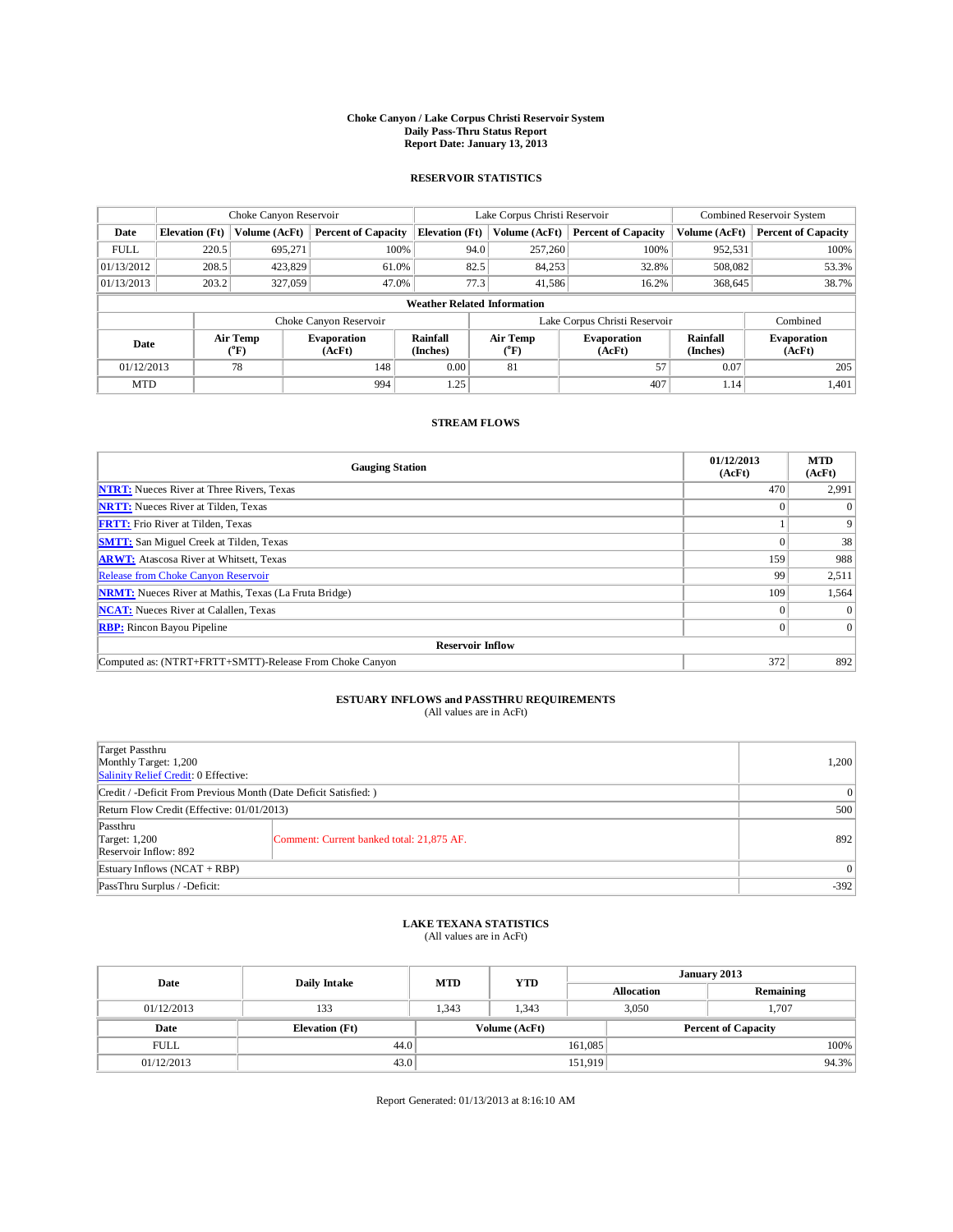## **Choke Canyon / Lake Corpus Christi Reservoir System Daily Pass-Thru Status Report Report Date: January 14, 2013**

### **RESERVOIR STATISTICS**

|             |                                    | Choke Canyon Reservoir       |                              |                             | Lake Corpus Christi Reservoir | Combined Reservoir System    |                             |                              |  |  |  |
|-------------|------------------------------------|------------------------------|------------------------------|-----------------------------|-------------------------------|------------------------------|-----------------------------|------------------------------|--|--|--|
| Date        | <b>Elevation</b> (Ft)              | Volume (AcFt)                | <b>Percent of Capacity</b>   | <b>Elevation</b> (Ft)       | Volume (AcFt)                 | <b>Percent of Capacity</b>   | Volume (AcFt)               | <b>Percent of Capacity</b>   |  |  |  |
| <b>FULL</b> | 220.5                              | 695,271                      | 100%                         | 94.0                        | 257,260                       | 100%                         | 952,531                     | 100%                         |  |  |  |
| 01/14/2012  | 208.5                              | 423,634                      | 60.9%                        | 82.5                        | 84.149                        | 32.7%                        | 507,783                     | 53.3%                        |  |  |  |
| 01/14/2013  | 203.1                              | 326,054                      | 46.9%                        | 77.4                        | 42,014                        | 16.3%                        | 368,068                     | 38.6%                        |  |  |  |
|             | <b>Weather Related Information</b> |                              |                              |                             |                               |                              |                             |                              |  |  |  |
|             |                                    |                              | Choke Canyon Reservoir       |                             | Lake Corpus Christi Reservoir |                              | Combined                    |                              |  |  |  |
| Date        |                                    | Air Temp<br>$({}^0\text{F})$ | <b>Evaporation</b><br>(AcFt) | <b>Rainfall</b><br>(Inches) | <b>Air Temp</b><br>(°F)       | <b>Evaporation</b><br>(AcFt) | <b>Rainfall</b><br>(Inches) | <b>Evaporation</b><br>(AcFt) |  |  |  |
| 01/13/2013  |                                    | 56                           | 157                          | 0.00                        | 56                            | 65                           | 0.00                        | 222                          |  |  |  |
| <b>MTD</b>  |                                    |                              | 1,151                        | 1.25                        |                               | 472                          | 1.14                        | 1,623                        |  |  |  |

### **STREAM FLOWS**

| <b>Gauging Station</b>                                       | 01/13/2013<br>(AcFt) | <b>MTD</b><br>(AcFt) |  |  |  |  |  |  |
|--------------------------------------------------------------|----------------------|----------------------|--|--|--|--|--|--|
| <b>NTRT:</b> Nueces River at Three Rivers, Texas             | 226                  | 3,218                |  |  |  |  |  |  |
| <b>NRTT:</b> Nueces River at Tilden, Texas                   |                      | $\theta$             |  |  |  |  |  |  |
| <b>FRTT:</b> Frio River at Tilden, Texas                     |                      | 10                   |  |  |  |  |  |  |
| <b>SMTT:</b> San Miguel Creek at Tilden, Texas               |                      | 38                   |  |  |  |  |  |  |
| <b>ARWT:</b> Atascosa River at Whitsett, Texas               | 69                   | 1,057                |  |  |  |  |  |  |
| Release from Choke Canyon Reservoir                          | 99                   | 2,610                |  |  |  |  |  |  |
| <b>NRMT:</b> Nueces River at Mathis, Texas (La Fruta Bridge) | 113                  | 1,677                |  |  |  |  |  |  |
| <b>NCAT:</b> Nueces River at Calallen, Texas                 | $\Omega$             | $\Omega$             |  |  |  |  |  |  |
| <b>RBP:</b> Rincon Bayou Pipeline                            | $\Omega$             | $\Omega$             |  |  |  |  |  |  |
| <b>Reservoir Inflow</b>                                      |                      |                      |  |  |  |  |  |  |
| Computed as: (NTRT+FRTT+SMTT)-Release From Choke Canyon      | 128                  | 1,020                |  |  |  |  |  |  |

## **ESTUARY INFLOWS and PASSTHRU REQUIREMENTS**<br>(All values are in AcFt)

| Target Passthru<br>Monthly Target: 1,200<br>Salinity Relief Credit: 0 Effective: | 1,200                                     |       |  |  |  |
|----------------------------------------------------------------------------------|-------------------------------------------|-------|--|--|--|
| Credit / -Deficit From Previous Month (Date Deficit Satisfied: )                 |                                           |       |  |  |  |
| Return Flow Credit (Effective: 01/01/2013)                                       | 500                                       |       |  |  |  |
| Passthru<br>Target: 1,200<br>Reservoir Inflow: 1,020                             | Comment: Current banked total: 21,875 AF. | 1,020 |  |  |  |
| Estuary Inflows $(NCAT + RBP)$                                                   | 0                                         |       |  |  |  |
| PassThru Surplus / -Deficit:                                                     |                                           |       |  |  |  |

## **LAKE TEXANA STATISTICS** (All values are in AcFt)

| Date        | <b>Daily Intake</b>   | <b>MTD</b> | <b>YTD</b>    | January 2013               |  |           |       |
|-------------|-----------------------|------------|---------------|----------------------------|--|-----------|-------|
|             |                       |            |               | <b>Allocation</b>          |  | Remaining |       |
| 01/13/2013  | 133                   | 1.476      | 1.476         | 3,050                      |  | 1,574     |       |
| Date        | <b>Elevation</b> (Ft) |            | Volume (AcFt) | <b>Percent of Capacity</b> |  |           |       |
| <b>FULL</b> | 44.0                  |            |               | 161,085                    |  |           | 100%  |
| 01/13/2013  | 43.0                  |            |               | 151,919                    |  |           | 94.3% |

Report Generated: 01/14/2013 at 8:11:02 AM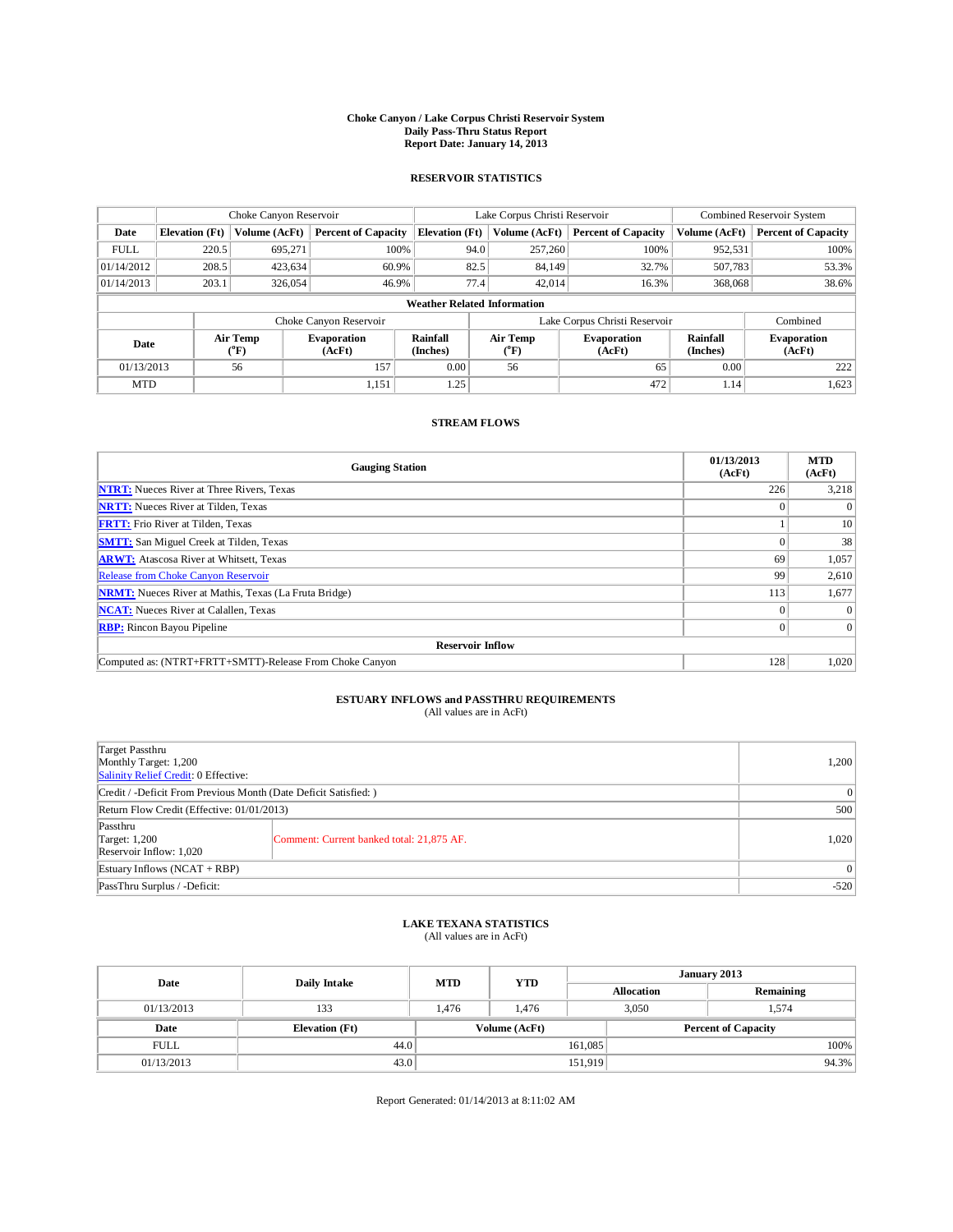## **Choke Canyon / Lake Corpus Christi Reservoir System Daily Pass-Thru Status Report Report Date: January 15, 2013**

### **RESERVOIR STATISTICS**

|             | Choke Canyon Reservoir             |                  | Lake Corpus Christi Reservoir |                       |                               |               | Combined Reservoir System    |                      |                              |  |  |
|-------------|------------------------------------|------------------|-------------------------------|-----------------------|-------------------------------|---------------|------------------------------|----------------------|------------------------------|--|--|
| Date        | <b>Elevation</b> (Ft)              | Volume (AcFt)    | <b>Percent of Capacity</b>    | <b>Elevation</b> (Ft) |                               | Volume (AcFt) | <b>Percent of Capacity</b>   | Volume (AcFt)        | <b>Percent of Capacity</b>   |  |  |
| <b>FULL</b> | 220.5                              | 695,271          | 100%                          |                       | 94.0                          | 257,260       | 100%                         | 952,531              | 100%                         |  |  |
| 01/15/2012  | 208.5                              | 424,219          | 61.0%                         |                       | 82.5                          | 84.044        | 32.7%                        | 508,263              | 53.4%                        |  |  |
| 01/15/2013  | 203.1                              | 325,719          | 46.8%                         |                       | 77.4                          | 41,976        | 16.3%                        | 367,695              | 38.6%                        |  |  |
|             | <b>Weather Related Information</b> |                  |                               |                       |                               |               |                              |                      |                              |  |  |
|             |                                    |                  | Choke Canyon Reservoir        |                       | Lake Corpus Christi Reservoir |               |                              |                      | Combined                     |  |  |
| Date        |                                    | Air Temp<br>(°F) | <b>Evaporation</b><br>(AcFt)  | Rainfall<br>(Inches)  | Air Temp<br>$\rm ^{(^o}\!F)$  |               | <b>Evaporation</b><br>(AcFt) | Rainfall<br>(Inches) | <b>Evaporation</b><br>(AcFt) |  |  |
| 01/14/2013  |                                    | 50               | 98                            | 0.03                  | 47                            |               | 8                            | 0.06                 | 106                          |  |  |
| <b>MTD</b>  |                                    |                  | 1.249                         | 1.28                  |                               |               | 480                          | 1.20                 | 1,729                        |  |  |

### **STREAM FLOWS**

| <b>Gauging Station</b>                                       | 01/14/2013<br>(AcFt) | <b>MTD</b><br>(AcFt) |  |  |  |  |  |  |
|--------------------------------------------------------------|----------------------|----------------------|--|--|--|--|--|--|
| <b>NTRT:</b> Nueces River at Three Rivers, Texas             | 165                  | 3,382                |  |  |  |  |  |  |
| <b>NRTT:</b> Nueces River at Tilden, Texas                   |                      | $\theta$             |  |  |  |  |  |  |
| <b>FRTT:</b> Frio River at Tilden, Texas                     |                      | 10                   |  |  |  |  |  |  |
| <b>SMTT:</b> San Miguel Creek at Tilden, Texas               |                      | 38                   |  |  |  |  |  |  |
| <b>ARWT:</b> Atascosa River at Whitsett, Texas               | 44                   | 1,101                |  |  |  |  |  |  |
| Release from Choke Canyon Reservoir                          | 99                   | 2,710                |  |  |  |  |  |  |
| <b>NRMT:</b> Nueces River at Mathis, Texas (La Fruta Bridge) | 113                  | 1,790                |  |  |  |  |  |  |
| <b>NCAT:</b> Nueces River at Calallen, Texas                 | $\Omega$             | $\theta$             |  |  |  |  |  |  |
| <b>RBP:</b> Rincon Bayou Pipeline                            | $\Omega$             | $\Omega$             |  |  |  |  |  |  |
| <b>Reservoir Inflow</b>                                      |                      |                      |  |  |  |  |  |  |
| Computed as: (NTRT+FRTT+SMTT)-Release From Choke Canyon      | 66                   | 1,086                |  |  |  |  |  |  |

## **ESTUARY INFLOWS and PASSTHRU REQUIREMENTS**<br>(All values are in AcFt)

| Target Passthru<br>Monthly Target: 1,200<br>Salinity Relief Credit: 0 Effective: |                                           |       |  |  |  |
|----------------------------------------------------------------------------------|-------------------------------------------|-------|--|--|--|
| Credit / -Deficit From Previous Month (Date Deficit Satisfied: )                 |                                           |       |  |  |  |
| Return Flow Credit (Effective: 01/01/2013)                                       |                                           |       |  |  |  |
| Passthru<br>Target: 1,200<br>Reservoir Inflow: 1,086                             | Comment: Current banked total: 21,875 AF. | 1,086 |  |  |  |
| Estuary Inflows $(NCAT + RBP)$                                                   | 0 <sup>1</sup>                            |       |  |  |  |
| PassThru Surplus / -Deficit:                                                     |                                           |       |  |  |  |

## **LAKE TEXANA STATISTICS** (All values are in AcFt)

| Date        | <b>Daily Intake</b>   | <b>MTD</b>                                  | <b>YTD</b> | January 2013      |  |           |       |
|-------------|-----------------------|---------------------------------------------|------------|-------------------|--|-----------|-------|
|             |                       |                                             |            | <b>Allocation</b> |  | Remaining |       |
| 01/14/2013  | 132                   | 1.609                                       | 1,609      | 3,050             |  | 1.441     |       |
| Date        | <b>Elevation</b> (Ft) | Volume (AcFt)<br><b>Percent of Capacity</b> |            |                   |  |           |       |
| <b>FULL</b> | 44.0                  |                                             |            | 161,085           |  |           | 100%  |
| 01/14/2013  | 43.0                  |                                             |            | 151,919           |  |           | 94.3% |

Report Generated: 01/15/2013 at 7:59:14 AM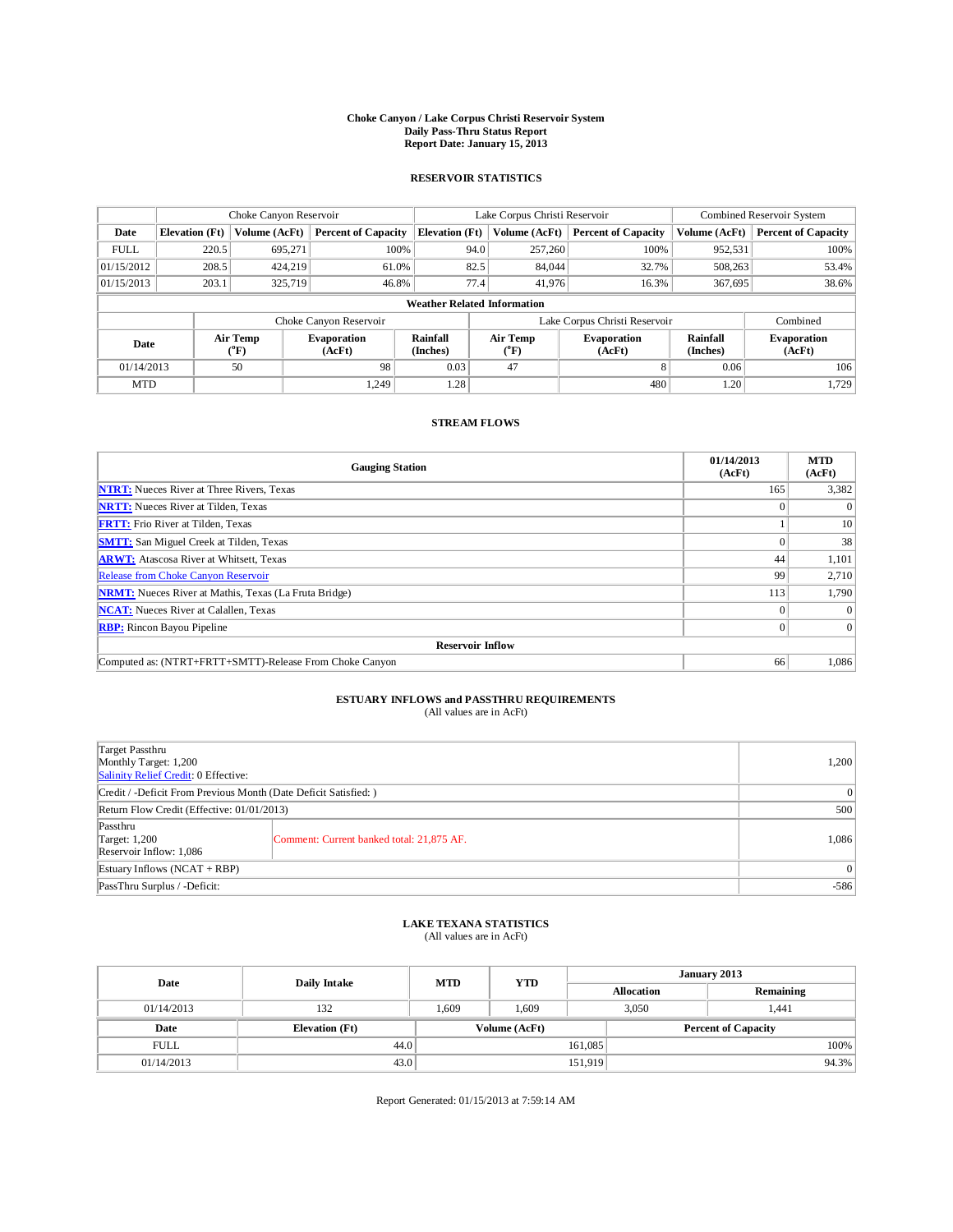## **Choke Canyon / Lake Corpus Christi Reservoir System Daily Pass-Thru Status Report Report Date: January 16, 2013**

### **RESERVOIR STATISTICS**

|             | Choke Canyon Reservoir |                              | Lake Corpus Christi Reservoir |                                    |                               |                         | Combined Reservoir System    |                             |                              |
|-------------|------------------------|------------------------------|-------------------------------|------------------------------------|-------------------------------|-------------------------|------------------------------|-----------------------------|------------------------------|
| Date        | <b>Elevation</b> (Ft)  | Volume (AcFt)                | <b>Percent of Capacity</b>    | <b>Elevation</b> (Ft)              |                               | Volume (AcFt)           | <b>Percent of Capacity</b>   | Volume (AcFt)               | <b>Percent of Capacity</b>   |
| <b>FULL</b> | 220.5                  | 695,271                      | 100%                          |                                    | 94.0                          | 257,260                 | 100%                         | 952,531                     | 100%                         |
| 01/16/2012  | 208.5                  | 422,854                      | 60.8%                         |                                    | 82.4                          | 83,940                  | 32.6%                        | 506,794                     | 53.2%                        |
| 01/16/2013  | 203.1                  | 325,551                      | 46.8%                         |                                    | 77.3                          | 41,651                  | 16.2%                        | 367,202                     | 38.6%                        |
|             |                        |                              |                               | <b>Weather Related Information</b> |                               |                         |                              |                             |                              |
|             |                        |                              | Choke Canyon Reservoir        |                                    | Lake Corpus Christi Reservoir |                         |                              |                             | Combined                     |
| Date        |                        | Air Temp<br>$({}^0\text{F})$ | <b>Evaporation</b><br>(AcFt)  | <b>Rainfall</b><br>(Inches)        |                               | <b>Air Temp</b><br>(°F) | <b>Evaporation</b><br>(AcFt) | <b>Rainfall</b><br>(Inches) | <b>Evaporation</b><br>(AcFt) |
| 01/15/2013  |                        | 44                           | 78                            | 0.00                               |                               | 43                      | 38                           | 0.01                        | 116                          |
| <b>MTD</b>  |                        |                              | 1,327                         | 1.28                               |                               |                         | 518                          | 1.21                        | 1,845                        |

### **STREAM FLOWS**

| <b>Gauging Station</b>                                       | 01/15/2013<br>(AcFt) | <b>MTD</b><br>(AcFt) |  |  |  |  |  |
|--------------------------------------------------------------|----------------------|----------------------|--|--|--|--|--|
| <b>NTRT:</b> Nueces River at Three Rivers, Texas             | 137                  | 3,519                |  |  |  |  |  |
| <b>NRTT:</b> Nueces River at Tilden, Texas                   |                      | $\Omega$             |  |  |  |  |  |
| <b>FRTT:</b> Frio River at Tilden, Texas                     |                      | 10                   |  |  |  |  |  |
| <b>SMTT:</b> San Miguel Creek at Tilden, Texas               |                      | 38                   |  |  |  |  |  |
| <b>ARWT:</b> Atascosa River at Whitsett, Texas               | 30                   | 1,131                |  |  |  |  |  |
| Release from Choke Canyon Reservoir                          | 99                   | 2,809                |  |  |  |  |  |
| <b>NRMT:</b> Nueces River at Mathis, Texas (La Fruta Bridge) | 107                  | 1,898                |  |  |  |  |  |
| <b>NCAT:</b> Nueces River at Calallen, Texas                 | $\Omega$             | $\theta$             |  |  |  |  |  |
| <b>RBP:</b> Rincon Bayou Pipeline                            | 27                   | 27                   |  |  |  |  |  |
| <b>Reservoir Inflow</b>                                      |                      |                      |  |  |  |  |  |
| Computed as: (NTRT+FRTT+SMTT)-Release From Choke Canyon      | 38                   | 1,124                |  |  |  |  |  |

## **ESTUARY INFLOWS and PASSTHRU REQUIREMENTS**<br>(All values are in AcFt)

| Target Passthru<br>Monthly Target: 1,200<br>Salinity Relief Credit: 0 Effective: |                                           |       |  |  |
|----------------------------------------------------------------------------------|-------------------------------------------|-------|--|--|
| Credit / -Deficit From Previous Month (Date Deficit Satisfied: )                 |                                           |       |  |  |
| Return Flow Credit (Effective: 01/01/2013)                                       | 500                                       |       |  |  |
| Passthru<br>Target: $1,200$<br>Reservoir Inflow: 1,124                           | Comment: Current banked total: 21,875 AF. | 1,124 |  |  |
| Estuary Inflows $(NCAT + RBP)$                                                   |                                           |       |  |  |
| PassThru Surplus / -Deficit:                                                     | $-596$                                    |       |  |  |

## **LAKE TEXANA STATISTICS** (All values are in AcFt)

| Date        | <b>Daily Intake</b>   | <b>MTD</b> | <b>YTD</b>    | January 2013      |                            |           |  |
|-------------|-----------------------|------------|---------------|-------------------|----------------------------|-----------|--|
|             |                       |            |               | <b>Allocation</b> |                            | Remaining |  |
| 01/15/2013  | 132                   | 1.741      | 1.741         | 3,050             |                            | 1,309     |  |
| Date        | <b>Elevation</b> (Ft) |            | Volume (AcFt) |                   | <b>Percent of Capacity</b> |           |  |
| <b>FULL</b> | 44.0                  |            |               | 161,085           |                            | 100%      |  |
| 01/15/2013  | 43.0                  |            |               | 151,919           |                            | 94.3%     |  |

Report Generated: 01/16/2013 at 8:21:26 AM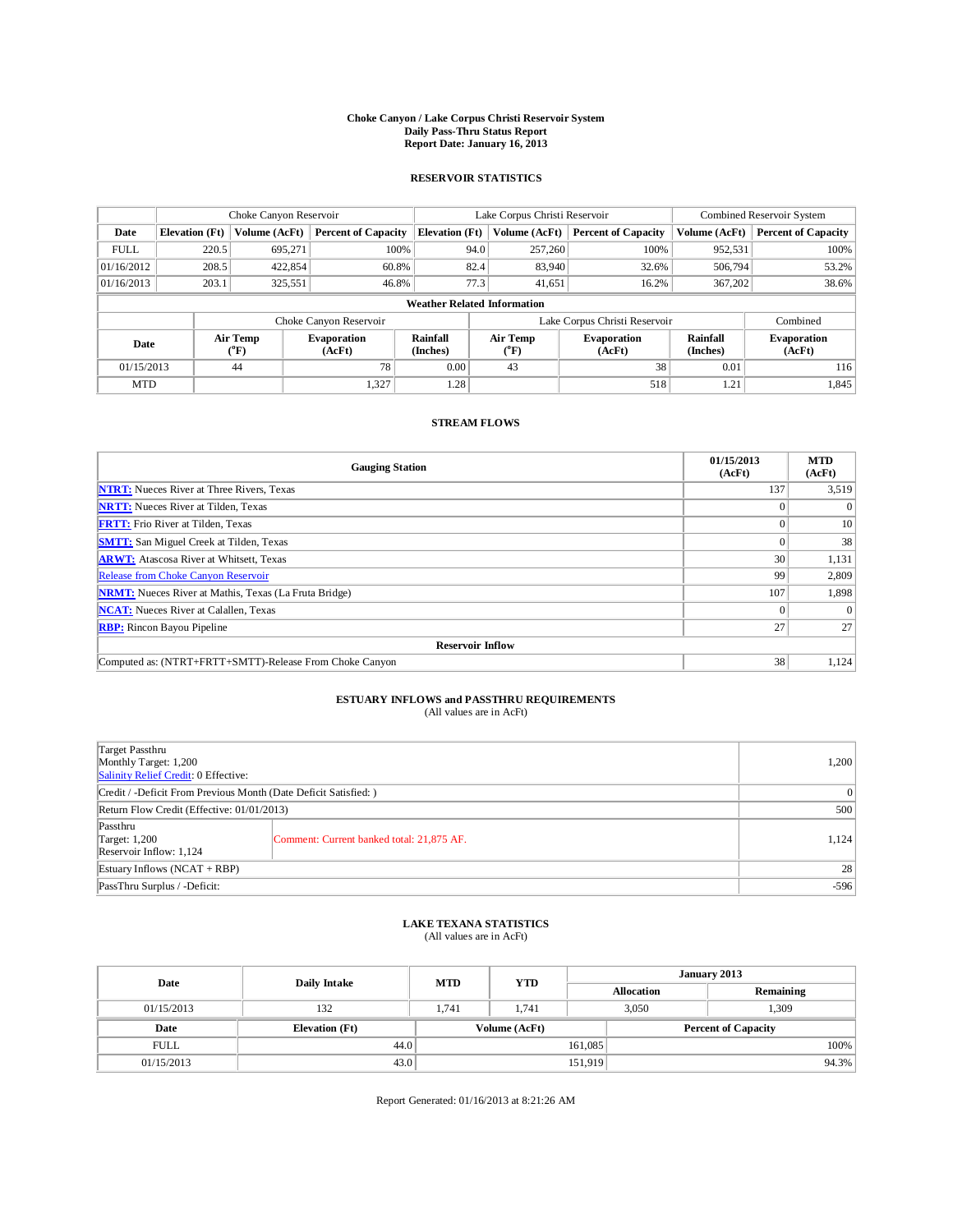#### **Choke Canyon / Lake Corpus Christi Reservoir System Daily Pass-Thru Status Report Report Date: January 17, 2013**

#### **RESERVOIR STATISTICS**

|             |                                    | Choke Canyon Reservoir   |                              |                       | Lake Corpus Christi Reservoir | Combined Reservoir System    |                             |                              |  |  |
|-------------|------------------------------------|--------------------------|------------------------------|-----------------------|-------------------------------|------------------------------|-----------------------------|------------------------------|--|--|
| Date        | <b>Elevation</b> (Ft)              | Volume (AcFt)            | <b>Percent of Capacity</b>   | <b>Elevation</b> (Ft) | Volume (AcFt)                 | <b>Percent of Capacity</b>   | Volume (AcFt)               | <b>Percent of Capacity</b>   |  |  |
| <b>FULL</b> | 220.5                              | 695.271                  | 100%                         | 94.0                  | 257,260                       | 100%                         | 952,531                     | 100%                         |  |  |
| 01/17/2012  | 208.5                              | 423,049                  | 60.8%                        | 82.4                  | 83,940                        | 32.6%                        | 506,989                     | 53.2%                        |  |  |
| 01/17/2013  | 203.1                              | 325,719                  | 46.8%                        | 77.4                  | 41.781                        | 16.2%                        | 367,500                     | 38.6%                        |  |  |
|             | <b>Weather Related Information</b> |                          |                              |                       |                               |                              |                             |                              |  |  |
|             |                                    |                          | Choke Canyon Reservoir       |                       | Lake Corpus Christi Reservoir |                              |                             |                              |  |  |
| Date        |                                    | Air Temp<br>$\rm ^{o}F)$ | <b>Evaporation</b><br>(AcFt) | Rainfall<br>(Inches)  | Air Temp<br>$\rm ^{(o}F)$     | <b>Evaporation</b><br>(AcFt) | <b>Rainfall</b><br>(Inches) | <b>Evaporation</b><br>(AcFt) |  |  |
| 01/16/2013  |                                    | 56                       | 108                          | 0.00                  | 56                            | 64                           | 0.00                        | 172                          |  |  |
| <b>MTD</b>  |                                    |                          | 1,435                        | 1.28                  |                               | 582                          | 1.21                        | 2.017                        |  |  |

### **STREAM FLOWS**

| <b>Gauging Station</b>                                       | 01/16/2013<br>(AcFt) | <b>MTD</b><br>(AcFt) |  |  |  |  |  |
|--------------------------------------------------------------|----------------------|----------------------|--|--|--|--|--|
| <b>NTRT:</b> Nueces River at Three Rivers, Texas             | 119                  | 3,639                |  |  |  |  |  |
| <b>NRTT:</b> Nueces River at Tilden, Texas                   |                      | $\theta$             |  |  |  |  |  |
| <b>FRTT:</b> Frio River at Tilden, Texas                     |                      | 11                   |  |  |  |  |  |
| <b>SMTT:</b> San Miguel Creek at Tilden, Texas               |                      | 38                   |  |  |  |  |  |
| <b>ARWT:</b> Atascosa River at Whitsett, Texas               | 22                   | 1,152                |  |  |  |  |  |
| <b>Release from Choke Canyon Reservoir</b>                   | 99                   | 2,908                |  |  |  |  |  |
| <b>NRMT:</b> Nueces River at Mathis, Texas (La Fruta Bridge) | 93                   | 1,991                |  |  |  |  |  |
| <b>NCAT:</b> Nueces River at Calallen, Texas                 |                      | $\Omega$             |  |  |  |  |  |
| <b>RBP:</b> Rincon Bayou Pipeline                            | 35                   | 62                   |  |  |  |  |  |
| <b>Reservoir Inflow</b>                                      |                      |                      |  |  |  |  |  |
| Computed as: (NTRT+FRTT+SMTT)-Release From Choke Canyon      | 20                   | 1,144                |  |  |  |  |  |

### **ESTUARY INFLOWS and PASSTHRU REQUIREMENTS**

(All values are in AcFt)

| Target Passthru<br>Monthly Target: 1,200<br>Salinity Relief Credit: 0 Effective: |                                           |       |  |  |
|----------------------------------------------------------------------------------|-------------------------------------------|-------|--|--|
| Credit / -Deficit From Previous Month (Date Deficit Satisfied: )                 |                                           |       |  |  |
| Return Flow Credit (Effective: 01/01/2013)                                       |                                           |       |  |  |
| Passthru<br>Target: $1,200$<br>Reservoir Inflow: 1,144                           | Comment: Current banked total: 21,875 AF. | 1,144 |  |  |
| Estuary Inflows $(NCAT + RBP)$                                                   |                                           |       |  |  |
| PassThru Surplus / -Deficit:                                                     | $-582$                                    |       |  |  |

#### **LAKE TEXANA STATISTICS** (All values are in AcFt)

| Date        | Daily Intake          | <b>MTD</b> | <b>YTD</b>    | January 2013      |                            |           |  |
|-------------|-----------------------|------------|---------------|-------------------|----------------------------|-----------|--|
|             |                       |            |               | <b>Allocation</b> |                            | Remaining |  |
| 01/16/2013  | 132                   | 1.873      | 1,873         |                   | 3,050                      | 1,177     |  |
| Date        | <b>Elevation</b> (Ft) |            | Volume (AcFt) |                   | <b>Percent of Capacity</b> |           |  |
| <b>FULL</b> | 44.0                  |            |               | 161,085           |                            | 100%      |  |
| 01/16/2013  | 42.9                  |            |               | 151,018           |                            | 93.8%     |  |

Report Generated: 01/17/2013 at 8:04:03 AM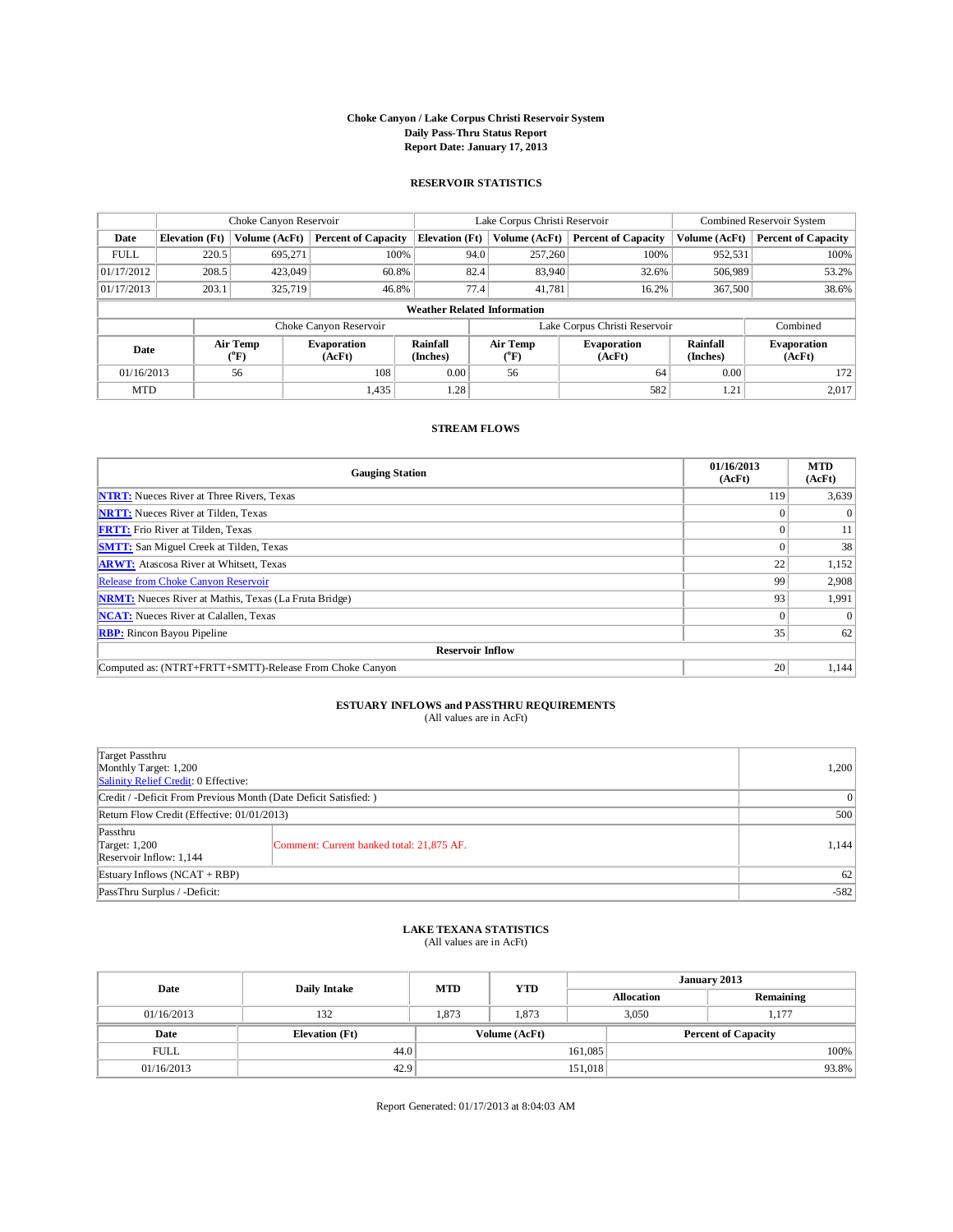## **Choke Canyon / Lake Corpus Christi Reservoir System Daily Pass-Thru Status Report Report Date: January 18, 2013**

### **RESERVOIR STATISTICS**

|             |                                    | Choke Canyon Reservoir       |                              |                             | Lake Corpus Christi Reservoir | Combined Reservoir System    |                             |                              |  |
|-------------|------------------------------------|------------------------------|------------------------------|-----------------------------|-------------------------------|------------------------------|-----------------------------|------------------------------|--|
| Date        | <b>Elevation</b> (Ft)              | Volume (AcFt)                | <b>Percent of Capacity</b>   | <b>Elevation</b> (Ft)       | Volume (AcFt)                 | <b>Percent of Capacity</b>   | Volume (AcFt)               | <b>Percent of Capacity</b>   |  |
| <b>FULL</b> | 220.5                              | 695,271                      | 100%                         | 94.0                        | 257,260                       | 100%                         | 952,531                     | 100%                         |  |
| 01/18/2012  | 208.5                              | 423,049                      | 60.8%                        | 82.4                        | 83,628                        | 32.5%                        | 506,677                     | 53.2%                        |  |
| 01/18/2013  | 203.1                              | 325,719                      | 46.8%                        | 77.4                        | 41,911                        | 16.3%                        | 367,630                     | 38.6%                        |  |
|             | <b>Weather Related Information</b> |                              |                              |                             |                               |                              |                             |                              |  |
|             |                                    |                              | Choke Canyon Reservoir       |                             | Lake Corpus Christi Reservoir |                              |                             |                              |  |
| Date        |                                    | Air Temp<br>$({}^0\text{F})$ | <b>Evaporation</b><br>(AcFt) | <b>Rainfall</b><br>(Inches) | Air Temp<br>(°F)              | <b>Evaporation</b><br>(AcFt) | <b>Rainfall</b><br>(Inches) | <b>Evaporation</b><br>(AcFt) |  |
| 01/17/2013  |                                    | 67                           | 98                           | 0.00                        | 64                            | 45                           | 0.00                        | 143                          |  |
| <b>MTD</b>  |                                    |                              | 1,533                        | 1.28                        |                               | 627                          | 1.21                        | 2,160                        |  |

### **STREAM FLOWS**

| <b>Gauging Station</b>                                       | 01/17/2013<br>(AcFt) | <b>MTD</b><br>(AcFt) |  |  |  |  |  |
|--------------------------------------------------------------|----------------------|----------------------|--|--|--|--|--|
| <b>NTRT:</b> Nueces River at Three Rivers, Texas             | 109                  | 3,748                |  |  |  |  |  |
| <b>NRTT:</b> Nueces River at Tilden, Texas                   |                      | $\theta$             |  |  |  |  |  |
| <b>FRTT:</b> Frio River at Tilden, Texas                     |                      | 11                   |  |  |  |  |  |
| <b>SMTT:</b> San Miguel Creek at Tilden, Texas               |                      | 38                   |  |  |  |  |  |
| <b>ARWT:</b> Atascosa River at Whitsett, Texas               | 17                   | 1,169                |  |  |  |  |  |
| Release from Choke Canyon Reservoir                          | 99                   | 3,007                |  |  |  |  |  |
| <b>NRMT:</b> Nueces River at Mathis, Texas (La Fruta Bridge) | 97                   | 2,088                |  |  |  |  |  |
| <b>NCAT:</b> Nueces River at Calallen, Texas                 | $\Omega$             | $\theta$             |  |  |  |  |  |
| <b>RBP:</b> Rincon Bayou Pipeline                            | $\Omega$             | 62                   |  |  |  |  |  |
| <b>Reservoir Inflow</b>                                      |                      |                      |  |  |  |  |  |
| Computed as: (NTRT+FRTT+SMTT)-Release From Choke Canyon      | 10                   | 1,155                |  |  |  |  |  |

# **ESTUARY INFLOWS and PASSTHRU REQUIREMENTS**<br>(All values are in AcFt)

| Target Passthru<br>Monthly Target: 1,200<br>Salinity Relief Credit: 0 Effective: |                                           |       |  |  |
|----------------------------------------------------------------------------------|-------------------------------------------|-------|--|--|
| Credit / -Deficit From Previous Month (Date Deficit Satisfied: )                 |                                           |       |  |  |
| Return Flow Credit (Effective: 01/01/2013)                                       | 500                                       |       |  |  |
| Passthru<br>Target: 1,200<br>Reservoir Inflow: 1,155                             | Comment: Current banked total: 21,875 AF. | 1,155 |  |  |
| Estuary Inflows $(NCAT + RBP)$                                                   | 62                                        |       |  |  |
| PassThru Surplus / -Deficit:                                                     | $-592$                                    |       |  |  |

## **LAKE TEXANA STATISTICS** (All values are in AcFt)

| Date        | <b>Daily Intake</b>   | <b>MTD</b> | <b>YTD</b>    | January 2013 |                   |                            |       |
|-------------|-----------------------|------------|---------------|--------------|-------------------|----------------------------|-------|
|             |                       |            |               |              | <b>Allocation</b> | Remaining                  |       |
| 01/17/2013  | 132                   | 2,005      | 2,005         | 3,050        |                   | 1,045                      |       |
| Date        | <b>Elevation</b> (Ft) |            | Volume (AcFt) |              |                   | <b>Percent of Capacity</b> |       |
| <b>FULL</b> | 44.0                  |            |               | 161,085      |                   |                            | 100%  |
| 01/17/2013  | 42.9                  |            |               | 151,018      |                   |                            | 93.8% |

Report Generated: 01/18/2013 at 1:32:10 PM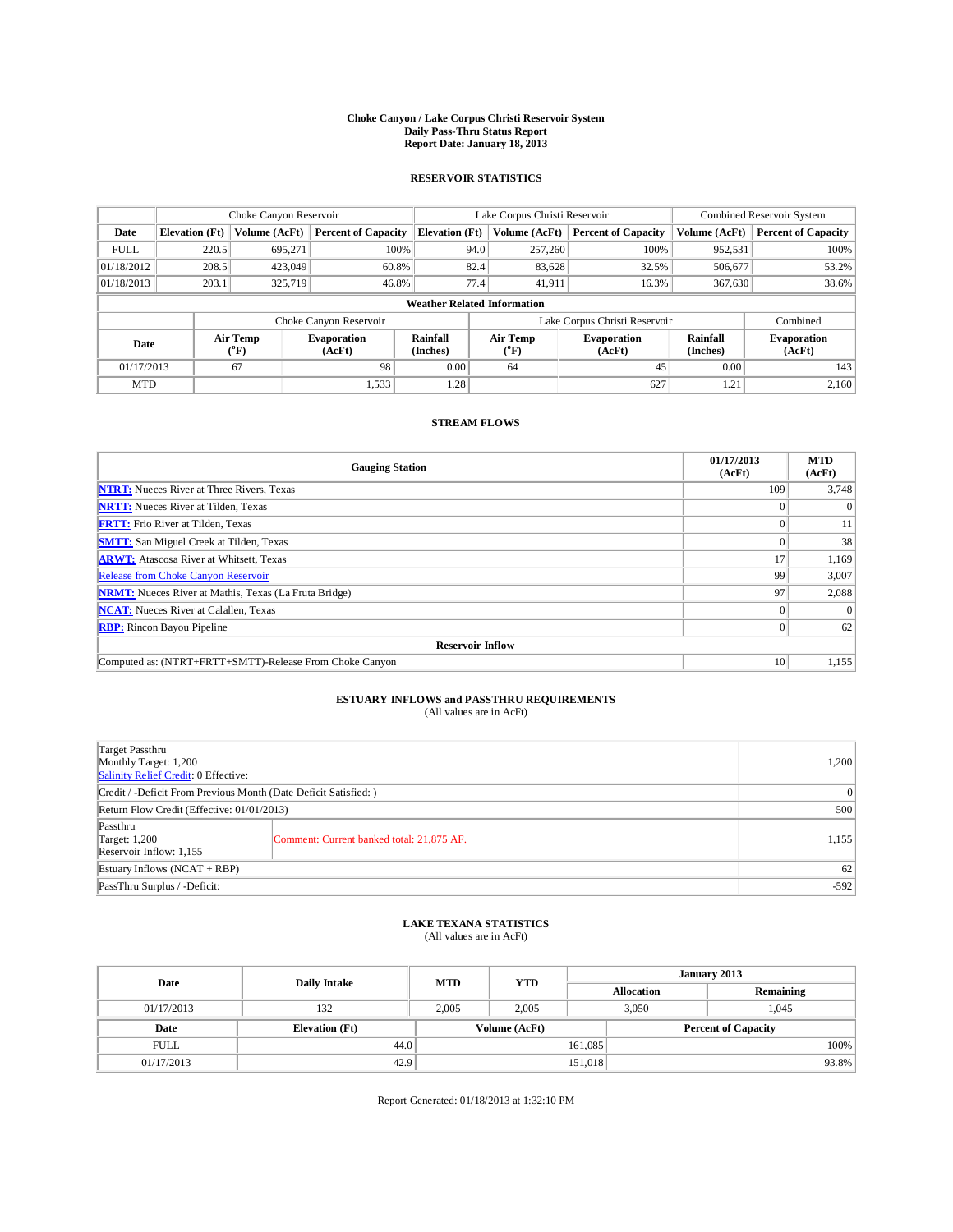## **Choke Canyon / Lake Corpus Christi Reservoir System Daily Pass-Thru Status Report Report Date: January 19, 2013**

### **RESERVOIR STATISTICS**

|             | Choke Canyon Reservoir             |                              | Lake Corpus Christi Reservoir |                             |                               |                         | Combined Reservoir System    |                             |                              |  |
|-------------|------------------------------------|------------------------------|-------------------------------|-----------------------------|-------------------------------|-------------------------|------------------------------|-----------------------------|------------------------------|--|
| Date        | <b>Elevation</b> (Ft)              | Volume (AcFt)                | <b>Percent of Capacity</b>    | <b>Elevation</b> (Ft)       |                               | Volume (AcFt)           | <b>Percent of Capacity</b>   | Volume (AcFt)               | <b>Percent of Capacity</b>   |  |
| <b>FULL</b> | 220.5                              | 695,271                      | 100%                          |                             | 94.0                          | 257,260                 | 100%                         | 952,531                     | 100%                         |  |
| 01/19/2012  | 208.5                              | 423.439                      | 60.9%                         |                             | 82.4                          | 83,420                  | 32.4%                        | 506,859                     | 53.2%                        |  |
| 01/19/2013  | 203.1                              | 326,054                      | 46.9%                         |                             | 77.4                          | 41,781                  | 16.2%                        | 367,835                     | 38.6%                        |  |
|             | <b>Weather Related Information</b> |                              |                               |                             |                               |                         |                              |                             |                              |  |
|             |                                    |                              | Choke Canyon Reservoir        |                             | Lake Corpus Christi Reservoir |                         |                              |                             | Combined                     |  |
| Date        |                                    | Air Temp<br>$({}^0\text{F})$ | <b>Evaporation</b><br>(AcFt)  | <b>Rainfall</b><br>(Inches) |                               | <b>Air Temp</b><br>(°F) | <b>Evaporation</b><br>(AcFt) | <b>Rainfall</b><br>(Inches) | <b>Evaporation</b><br>(AcFt) |  |
| 01/18/2013  |                                    | 66                           | 118                           | 0.00                        |                               | 66                      | 53                           | 0.00                        | 171                          |  |
| <b>MTD</b>  |                                    |                              | 1,651                         | 1.28                        |                               |                         | 680                          | 1.21                        | 2,331                        |  |

### **STREAM FLOWS**

| <b>Gauging Station</b>                                       | 01/18/2013<br>(AcFt) | <b>MTD</b><br>(AcFt) |
|--------------------------------------------------------------|----------------------|----------------------|
| <b>NTRT:</b> Nueces River at Three Rivers, Texas             | 105                  | 3,853                |
| <b>NRTT:</b> Nueces River at Tilden, Texas                   |                      | $\theta$             |
| <b>FRTT:</b> Frio River at Tilden, Texas                     |                      | 12                   |
| <b>SMTT:</b> San Miguel Creek at Tilden, Texas               |                      | 38                   |
| <b>ARWT:</b> Atascosa River at Whitsett, Texas               | 14                   | 1,183                |
| Release from Choke Canyon Reservoir                          | 99                   | 3,107                |
| <b>NRMT:</b> Nueces River at Mathis, Texas (La Fruta Bridge) | 95                   | 2,184                |
| <b>NCAT:</b> Nueces River at Calallen, Texas                 | $\Omega$             | $\theta$             |
| <b>RBP:</b> Rincon Bayou Pipeline                            |                      | 62                   |
| <b>Reservoir Inflow</b>                                      |                      |                      |
| Computed as: (NTRT+FRTT+SMTT)-Release From Choke Canyon      | 6                    | 1,161                |

## **ESTUARY INFLOWS and PASSTHRU REQUIREMENTS**<br>(All values are in AcFt)

| Target Passthru<br>Monthly Target: 1,200<br>Salinity Relief Credit: 0 Effective: |                                           |       |  |  |
|----------------------------------------------------------------------------------|-------------------------------------------|-------|--|--|
| Credit / -Deficit From Previous Month (Date Deficit Satisfied: )                 |                                           |       |  |  |
| Return Flow Credit (Effective: 01/01/2013)                                       |                                           |       |  |  |
| Passthru<br>Target: $1,200$<br>Reservoir Inflow: 1,161                           | Comment: Current banked total: 21,875 AF. | 1,161 |  |  |
| Estuary Inflows $(NCAT + RBP)$                                                   |                                           |       |  |  |
| PassThru Surplus / -Deficit:                                                     |                                           |       |  |  |

## **LAKE TEXANA STATISTICS** (All values are in AcFt)

| Date        | Daily Intake          | <b>MTD</b> | <b>YTD</b>    | January 2013 |                   |                            |       |
|-------------|-----------------------|------------|---------------|--------------|-------------------|----------------------------|-------|
|             |                       |            |               |              | <b>Allocation</b> | Remaining                  |       |
| 01/18/2013  | 132                   | 2,137      | 2.137         | 3,050        |                   | 913                        |       |
| Date        | <b>Elevation</b> (Ft) |            | Volume (AcFt) |              |                   | <b>Percent of Capacity</b> |       |
| <b>FULL</b> | 44.0                  |            |               | 161,085      |                   |                            | 100%  |
| 01/18/2013  | 42.9                  |            |               | 151,018      |                   |                            | 93.8% |

Report Generated: 01/19/2013 at 8:18:45 AM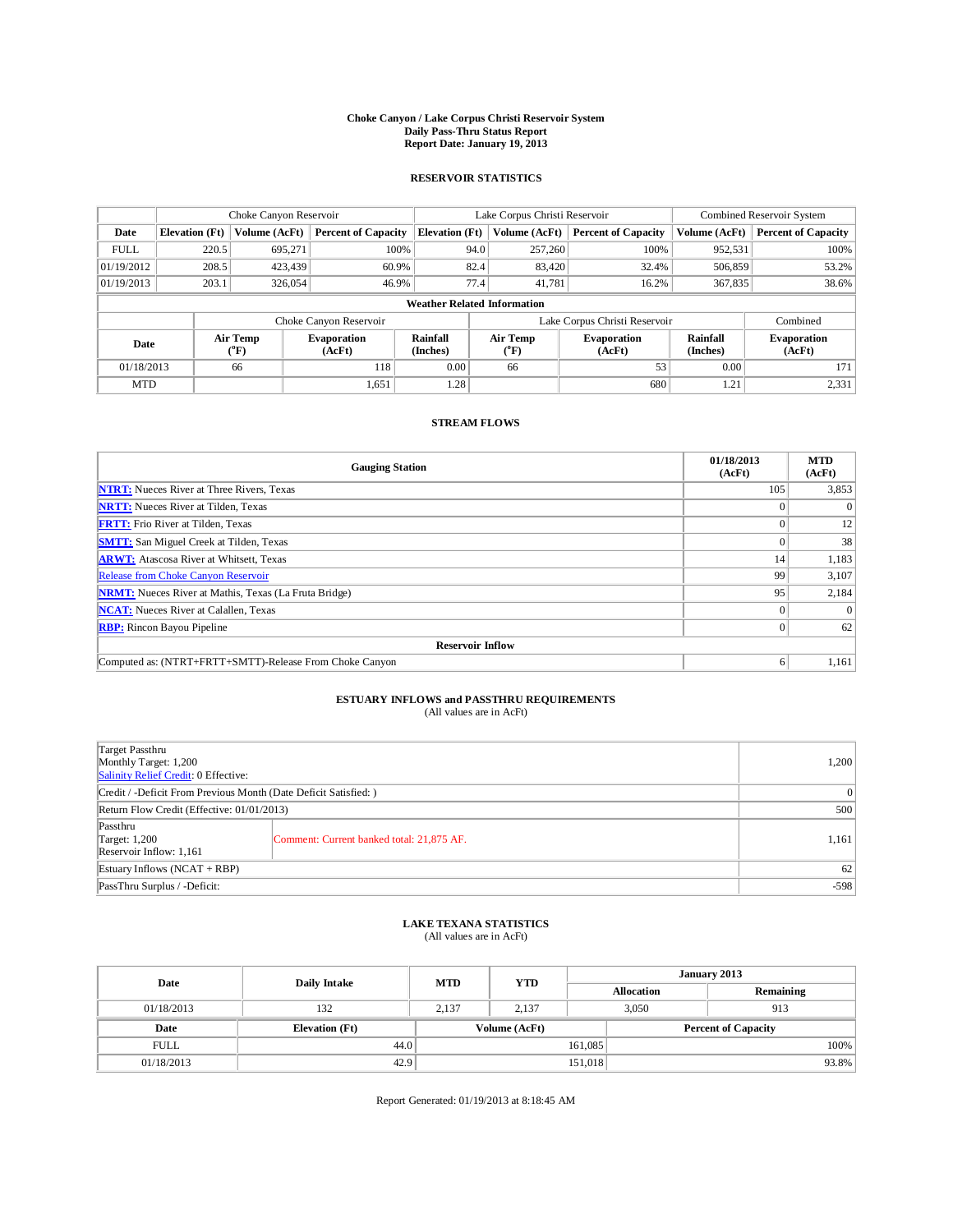## **Choke Canyon / Lake Corpus Christi Reservoir System Daily Pass-Thru Status Report Report Date: January 20, 2013**

### **RESERVOIR STATISTICS**

|             | Choke Canyon Reservoir             |                              | Lake Corpus Christi Reservoir |                             |                               |                  | Combined Reservoir System    |                             |                              |  |
|-------------|------------------------------------|------------------------------|-------------------------------|-----------------------------|-------------------------------|------------------|------------------------------|-----------------------------|------------------------------|--|
| Date        | <b>Elevation</b> (Ft)              | Volume (AcFt)                | <b>Percent of Capacity</b>    | <b>Elevation</b> (Ft)       |                               | Volume (AcFt)    | <b>Percent of Capacity</b>   | Volume (AcFt)               | <b>Percent of Capacity</b>   |  |
| <b>FULL</b> | 220.5                              | 695,271                      | 100%                          |                             | 94.0                          | 257,260          | 100%                         | 952,531                     | 100%                         |  |
| 01/20/2012  | 208.5                              | 423.439                      | 60.9%                         |                             | 82.3                          | 82,798           | 32.2%                        | 506,237                     | 53.1%                        |  |
| 01/20/2013  | 203.1                              | 325,719                      | 46.8%                         |                             | 77.4                          | 41,781           | 16.2%                        | 367,500                     | 38.6%                        |  |
|             | <b>Weather Related Information</b> |                              |                               |                             |                               |                  |                              |                             |                              |  |
|             |                                    |                              | Choke Canyon Reservoir        |                             | Lake Corpus Christi Reservoir |                  |                              |                             | Combined                     |  |
| Date        |                                    | Air Temp<br>$({}^0\text{F})$ | <b>Evaporation</b><br>(AcFt)  | <b>Rainfall</b><br>(Inches) |                               | Air Temp<br>(°F) | <b>Evaporation</b><br>(AcFt) | <b>Rainfall</b><br>(Inches) | <b>Evaporation</b><br>(AcFt) |  |
| 01/19/2013  |                                    | 72                           | 118                           | 0.00                        |                               | 72               | 60                           | 0.00                        | 178                          |  |
| <b>MTD</b>  |                                    |                              | 1.769                         | 1.28                        |                               |                  | 740                          | 1.21                        | 2,509                        |  |

### **STREAM FLOWS**

| <b>Gauging Station</b>                                       | 01/19/2013<br>(AcFt) | <b>MTD</b><br>(AcFt) |
|--------------------------------------------------------------|----------------------|----------------------|
| <b>NTRT:</b> Nueces River at Three Rivers, Texas             | 101                  | 3,954                |
| <b>NRTT:</b> Nueces River at Tilden, Texas                   |                      | $\theta$             |
| <b>FRTT:</b> Frio River at Tilden, Texas                     |                      | 12                   |
| <b>SMTT:</b> San Miguel Creek at Tilden, Texas               |                      | 38                   |
| <b>ARWT:</b> Atascosa River at Whitsett, Texas               | 12                   | 1,195                |
| Release from Choke Canyon Reservoir                          | 99                   | 3,206                |
| <b>NRMT:</b> Nueces River at Mathis, Texas (La Fruta Bridge) | 105                  | 2,289                |
| <b>NCAT:</b> Nueces River at Calallen, Texas                 | $\Omega$             | $\theta$             |
| <b>RBP:</b> Rincon Bayou Pipeline                            | $\Omega$             | 62                   |
| <b>Reservoir Inflow</b>                                      |                      |                      |
| Computed as: (NTRT+FRTT+SMTT)-Release From Choke Canyon      | h                    | 1,163                |

# **ESTUARY INFLOWS and PASSTHRU REQUIREMENTS**<br>(All values are in AcFt)

| Target Passthru<br>Monthly Target: 1,200<br>Salinity Relief Credit: 0 Effective: | 1,200                                     |       |  |  |
|----------------------------------------------------------------------------------|-------------------------------------------|-------|--|--|
| Credit / -Deficit From Previous Month (Date Deficit Satisfied: )                 |                                           |       |  |  |
| Return Flow Credit (Effective: 01/01/2013)                                       | 500                                       |       |  |  |
| Passthru<br>Target: 1,200<br>Reservoir Inflow: 1,163                             | Comment: Current banked total: 21,875 AF. | 1,163 |  |  |
| Estuary Inflows $(NCAT + RBP)$                                                   | 62                                        |       |  |  |
| PassThru Surplus / -Deficit:                                                     | $-601$                                    |       |  |  |

## **LAKE TEXANA STATISTICS** (All values are in AcFt)

| Date        | <b>Daily Intake</b>   | <b>MTD</b> | <b>YTD</b>    | January 2013 |                   |                            |  |
|-------------|-----------------------|------------|---------------|--------------|-------------------|----------------------------|--|
|             |                       |            |               |              | <b>Allocation</b> | Remaining                  |  |
| 01/19/2013  | 132                   | 2.269      | 2.269         |              | 3,050             | 781                        |  |
| Date        | <b>Elevation</b> (Ft) |            | Volume (AcFt) |              |                   | <b>Percent of Capacity</b> |  |
| <b>FULL</b> | 44.0                  |            |               | 161,085      |                   | 100%                       |  |
| 01/19/2013  | 42.9                  |            |               | 151,018      |                   | 93.8%                      |  |

Report Generated: 01/20/2013 at 8:02:11 AM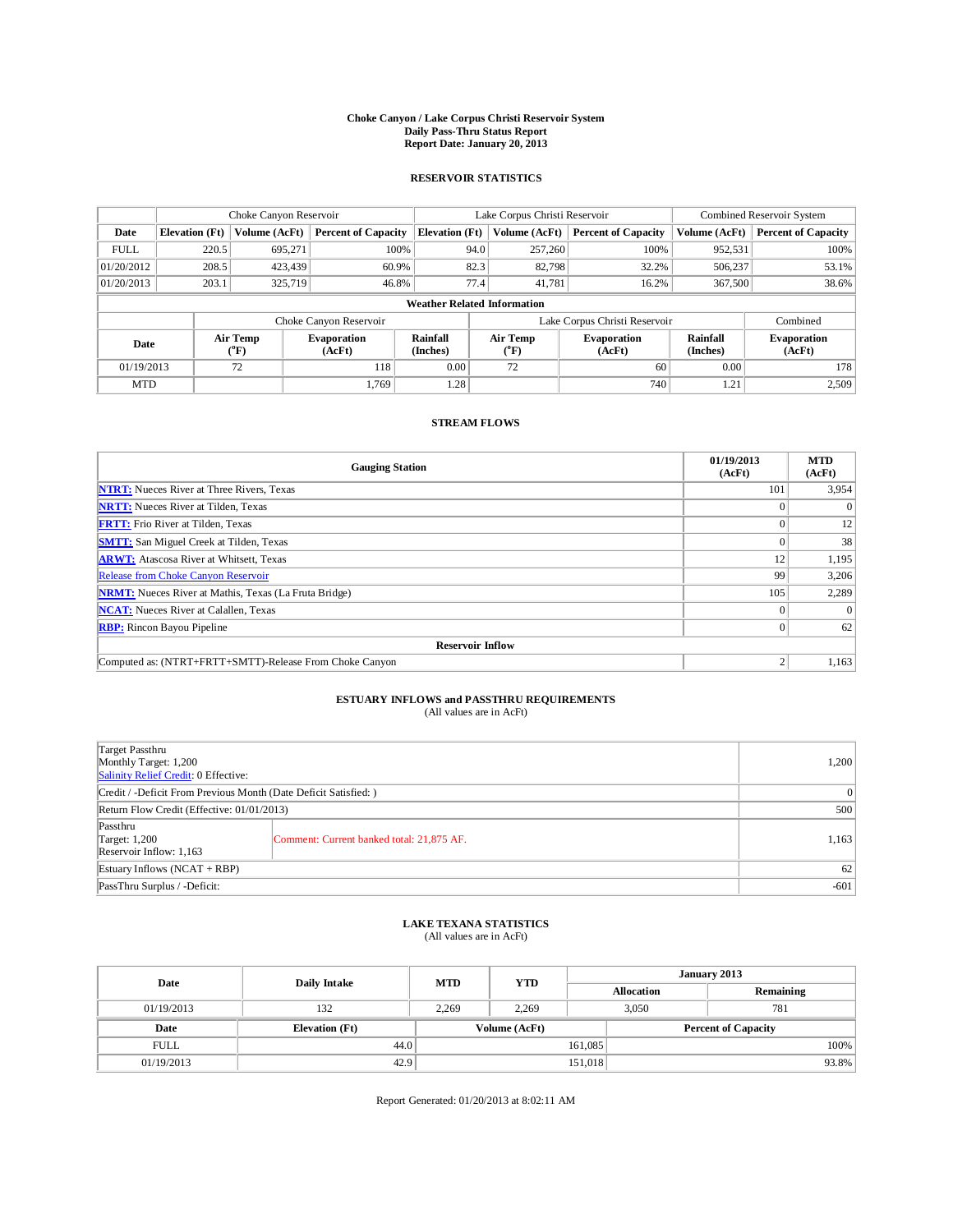## **Choke Canyon / Lake Corpus Christi Reservoir System Daily Pass-Thru Status Report Report Date: January 21, 2013**

### **RESERVOIR STATISTICS**

|             | Choke Canyon Reservoir             |                  | Lake Corpus Christi Reservoir |                       |                               |                 | Combined Reservoir System    |                      |                              |  |
|-------------|------------------------------------|------------------|-------------------------------|-----------------------|-------------------------------|-----------------|------------------------------|----------------------|------------------------------|--|
| Date        | <b>Elevation</b> (Ft)              | Volume (AcFt)    | <b>Percent of Capacity</b>    | <b>Elevation</b> (Ft) |                               | Volume (AcFt)   | <b>Percent of Capacity</b>   | Volume (AcFt)        | <b>Percent of Capacity</b>   |  |
| <b>FULL</b> | 220.5                              | 695,271          | 100%                          |                       | 94.0                          | 257,260         | 100%                         | 952,531              | 100%                         |  |
| 01/21/2012  | 208.5                              | 423.244          | 60.9%                         |                       | 82.3                          | 82,694          | 32.1%                        | 505,938              | 53.1%                        |  |
| 01/21/2013  | 203.1                              | 325,551          | 46.8%                         |                       | 77.4                          | 41.716          | 16.2%                        | 367,267              | 38.6%                        |  |
|             | <b>Weather Related Information</b> |                  |                               |                       |                               |                 |                              |                      |                              |  |
|             |                                    |                  | Choke Canyon Reservoir        |                       | Lake Corpus Christi Reservoir |                 |                              |                      | Combined                     |  |
| Date        |                                    | Air Temp<br>(°F) | <b>Evaporation</b><br>(AcFt)  | Rainfall<br>(Inches)  |                               | Air Temp<br>(°F | <b>Evaporation</b><br>(AcFt) | Rainfall<br>(Inches) | <b>Evaporation</b><br>(AcFt) |  |
| 01/20/2013  |                                    | 75               | 128                           | 0.00                  |                               | 74              | 60                           | 0.00                 | 188                          |  |
| <b>MTD</b>  |                                    |                  | 1,897                         | 1.28                  |                               |                 | 800                          | 1.21                 | 2,697                        |  |

### **STREAM FLOWS**

| <b>Gauging Station</b>                                       | 01/20/2013<br>(AcFt) | <b>MTD</b><br>(AcFt) |
|--------------------------------------------------------------|----------------------|----------------------|
| <b>NTRT:</b> Nueces River at Three Rivers, Texas             | 101                  | 4,055                |
| <b>NRTT:</b> Nueces River at Tilden, Texas                   |                      | $\theta$             |
| <b>FRTT:</b> Frio River at Tilden, Texas                     |                      | 12                   |
| <b>SMTT:</b> San Miguel Creek at Tilden, Texas               |                      | 38                   |
| <b>ARWT:</b> Atascosa River at Whitsett, Texas               | 11                   | 1,206                |
| Release from Choke Canyon Reservoir                          | 99                   | 3,305                |
| <b>NRMT:</b> Nueces River at Mathis, Texas (La Fruta Bridge) | 111                  | 2,400                |
| <b>NCAT:</b> Nueces River at Calallen, Texas                 | $\Omega$             | $\Omega$             |
| <b>RBP:</b> Rincon Bayou Pipeline                            | $\Omega$             | 62                   |
| <b>Reservoir Inflow</b>                                      |                      |                      |
| Computed as: (NTRT+FRTT+SMTT)-Release From Choke Canyon      |                      | 1,165                |

## **ESTUARY INFLOWS and PASSTHRU REQUIREMENTS**<br>(All values are in AcFt)

| Target Passthru<br>Monthly Target: 1,200<br>Salinity Relief Credit: 0 Effective: | 1,200                                     |       |  |  |
|----------------------------------------------------------------------------------|-------------------------------------------|-------|--|--|
| Credit / -Deficit From Previous Month (Date Deficit Satisfied: )                 |                                           |       |  |  |
| Return Flow Credit (Effective: 01/01/2013)                                       | 500                                       |       |  |  |
| Passthru<br>Target: 1,200<br>Reservoir Inflow: 1,165                             | Comment: Current banked total: 21,875 AF. | 1,165 |  |  |
| Estuary Inflows $(NCAT + RBP)$                                                   | 62                                        |       |  |  |
| PassThru Surplus / -Deficit:                                                     | $-603$                                    |       |  |  |

## **LAKE TEXANA STATISTICS** (All values are in AcFt)

| Date        | Daily Intake          | <b>MTD</b> | <b>YTD</b>    | January 2013 |                   |                            |       |
|-------------|-----------------------|------------|---------------|--------------|-------------------|----------------------------|-------|
|             |                       |            |               |              | <b>Allocation</b> | Remaining                  |       |
| 01/20/2013  | 132                   | 2.401      | 2.401         | 3,050        |                   | 649                        |       |
| Date        | <b>Elevation</b> (Ft) |            | Volume (AcFt) |              |                   | <b>Percent of Capacity</b> |       |
| <b>FULL</b> | 44.0                  |            |               | 161,085      |                   |                            | 100%  |
| 01/20/2013  | 42.8                  |            |               | 150,120      |                   |                            | 93.2% |

Report Generated: 01/21/2013 at 8:39:00 AM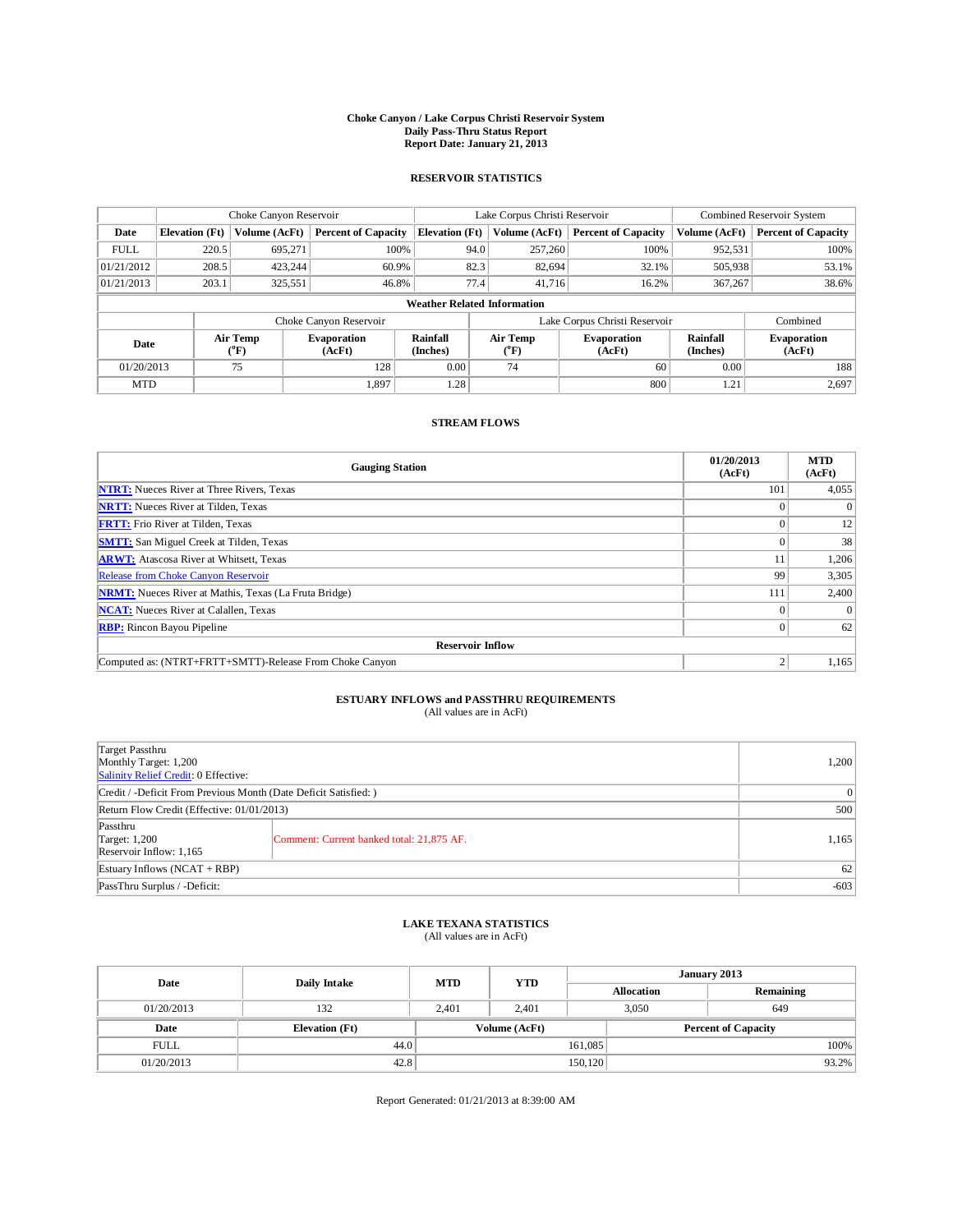## **Choke Canyon / Lake Corpus Christi Reservoir System Daily Pass-Thru Status Report Report Date: January 22, 2013**

### **RESERVOIR STATISTICS**

|             | Choke Canyon Reservoir             |                  | Lake Corpus Christi Reservoir |                       |                               |                              | Combined Reservoir System    |                      |                              |  |
|-------------|------------------------------------|------------------|-------------------------------|-----------------------|-------------------------------|------------------------------|------------------------------|----------------------|------------------------------|--|
| Date        | <b>Elevation</b> (Ft)              | Volume (AcFt)    | <b>Percent of Capacity</b>    | <b>Elevation</b> (Ft) |                               | Volume (AcFt)                | <b>Percent of Capacity</b>   | Volume (AcFt)        | <b>Percent of Capacity</b>   |  |
| <b>FULL</b> | 220.5                              | 695,271          | 100%                          |                       | 94.0                          | 257,260                      | 100%                         | 952,531              | 100%                         |  |
| 01/22/2012  | 208.4                              | 422.268          | 60.7%                         |                       | 82.3                          | 82.694                       | 32.1%                        | 504,962              | 53.0%                        |  |
| 01/22/2013  | 203.1                              | 325,551          | 46.8%                         |                       | 77.3                          | 41.651                       | 16.2%                        | 367,202              | 38.6%                        |  |
|             | <b>Weather Related Information</b> |                  |                               |                       |                               |                              |                              |                      |                              |  |
|             |                                    |                  | Choke Canyon Reservoir        |                       | Lake Corpus Christi Reservoir |                              |                              |                      | Combined                     |  |
| Date        |                                    | Air Temp<br>(°F) | <b>Evaporation</b><br>(AcFt)  | Rainfall<br>(Inches)  |                               | Air Temp<br>$\rm ^{(^o}\!F)$ | <b>Evaporation</b><br>(AcFt) | Rainfall<br>(Inches) | <b>Evaporation</b><br>(AcFt) |  |
| 01/21/2013  |                                    | 75               | 128                           | 0.00                  |                               | 74                           | 60                           | 0.00                 | 188                          |  |
| <b>MTD</b>  |                                    |                  | 2.025                         | 1.28                  |                               |                              | 860                          | 1.21                 | 2,885                        |  |

#### **STREAM FLOWS**

| <b>Gauging Station</b>                                       | 01/21/2013<br>(AcFt) | <b>MTD</b><br>(AcFt) |
|--------------------------------------------------------------|----------------------|----------------------|
| <b>NTRT:</b> Nueces River at Three Rivers, Texas             | 99                   | 4,155                |
| <b>NRTT:</b> Nueces River at Tilden, Texas                   |                      | $\theta$             |
| <b>FRTT:</b> Frio River at Tilden, Texas                     |                      | 13                   |
| <b>SMTT:</b> San Miguel Creek at Tilden, Texas               |                      | 38                   |
| <b>ARWT:</b> Atascosa River at Whitsett, Texas               | 10                   | 1,215                |
| Release from Choke Canyon Reservoir                          | 99                   | 3,404                |
| <b>NRMT:</b> Nueces River at Mathis, Texas (La Fruta Bridge) | 119                  | 2,519                |
| <b>NCAT:</b> Nueces River at Calallen, Texas                 | $\Omega$             | $\theta$             |
| <b>RBP:</b> Rincon Bayou Pipeline                            | $\theta$             | 62                   |
| <b>Reservoir Inflow</b>                                      |                      |                      |
| Computed as: (NTRT+FRTT+SMTT)-Release From Choke Canyon      | $\Omega$             | 1,166                |

## **ESTUARY INFLOWS and PASSTHRU REQUIREMENTS**<br>(All values are in AcFt)

| Target Passthru<br>Monthly Target: 1,200<br>Salinity Relief Credit: 0 Effective: |                                           |       |  |  |
|----------------------------------------------------------------------------------|-------------------------------------------|-------|--|--|
| Credit / -Deficit From Previous Month (Date Deficit Satisfied: )                 |                                           |       |  |  |
| Return Flow Credit (Effective: 01/01/2013)                                       | 500                                       |       |  |  |
| Passthru<br>Target: 1,200<br>Reservoir Inflow: 1,166                             | Comment: Current banked total: 21,875 AF. | 1,166 |  |  |
| Estuary Inflows $(NCAT + RBP)$                                                   | 62                                        |       |  |  |
| PassThru Surplus / -Deficit:                                                     | $-603$                                    |       |  |  |

## **LAKE TEXANA STATISTICS** (All values are in AcFt)

| Date        | <b>Daily Intake</b>   | <b>MTD</b> | <b>YTD</b>    | January 2013      |  |                            |  |
|-------------|-----------------------|------------|---------------|-------------------|--|----------------------------|--|
|             |                       |            |               | <b>Allocation</b> |  | Remaining                  |  |
| 01/21/2013  | 132                   | 2,533      | 2,533         | 3,050             |  | 517                        |  |
| Date        | <b>Elevation</b> (Ft) |            | Volume (AcFt) |                   |  | <b>Percent of Capacity</b> |  |
| <b>FULL</b> | 44.0                  |            |               | 161,085           |  | 100%                       |  |
| 01/21/2013  | 42.8                  |            |               | 150,120           |  | 93.2%                      |  |

Report Generated: 01/22/2013 at 8:14:23 AM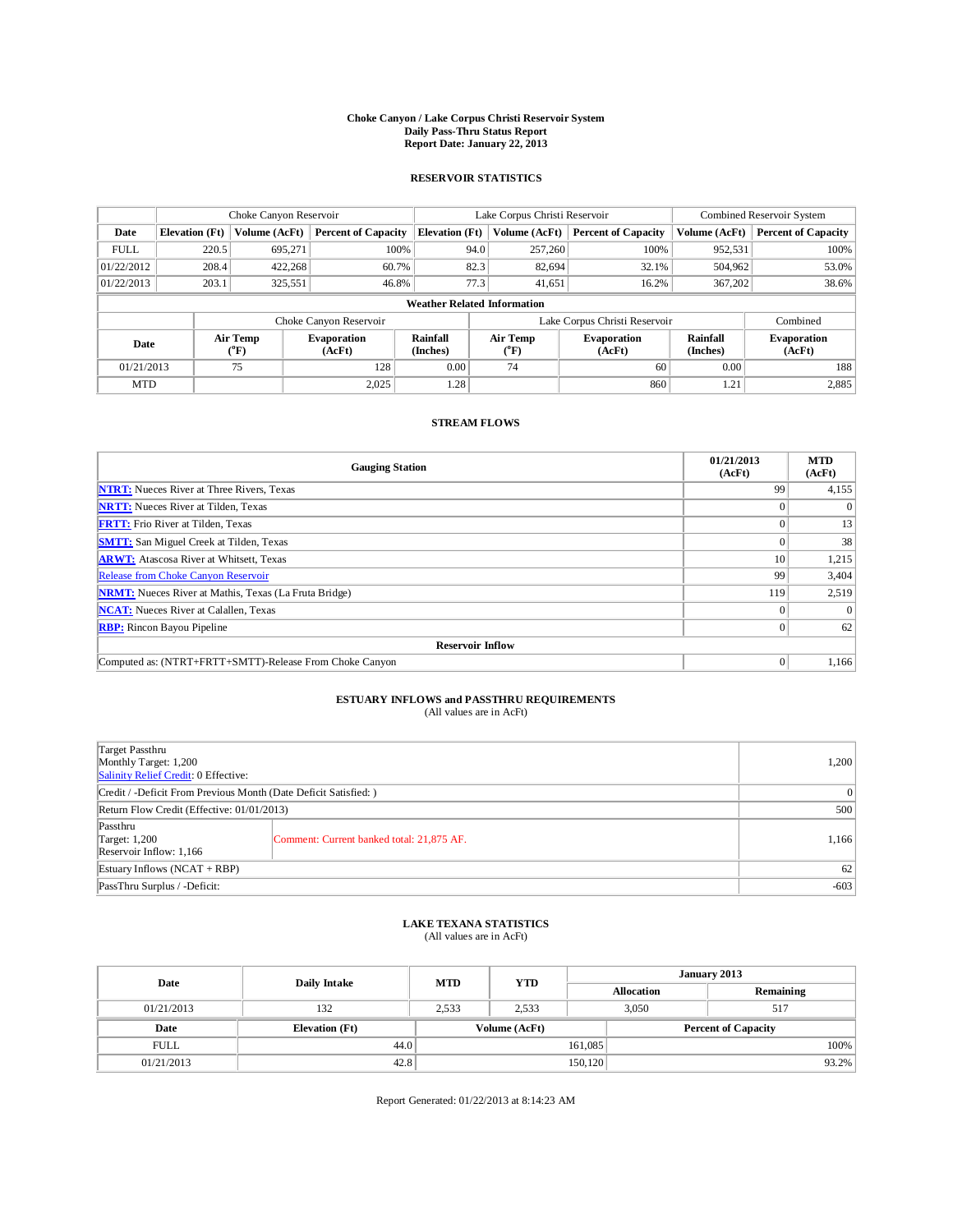## **Choke Canyon / Lake Corpus Christi Reservoir System Daily Pass-Thru Status Report Report Date: January 23, 2013**

### **RESERVOIR STATISTICS**

|             | Choke Canyon Reservoir             |                              | Lake Corpus Christi Reservoir |                             |                               |               | Combined Reservoir System    |                             |                              |  |  |
|-------------|------------------------------------|------------------------------|-------------------------------|-----------------------------|-------------------------------|---------------|------------------------------|-----------------------------|------------------------------|--|--|
| Date        | <b>Elevation</b> (Ft)              | Volume (AcFt)                | <b>Percent of Capacity</b>    | <b>Elevation</b> (Ft)       |                               | Volume (AcFt) | <b>Percent of Capacity</b>   | Volume (AcFt)               | <b>Percent of Capacity</b>   |  |  |
| <b>FULL</b> | 220.5                              | 695,271                      | 100%                          |                             | 94.0                          | 257,260       | 100%                         | 952,531                     | 100%                         |  |  |
| 01/23/2012  | 208.4                              | 422,073                      | 60.7%                         |                             | 82.3                          | 82,901        | 32.2%                        | 504,974                     | 53.0%                        |  |  |
| 01/23/2013  | 203.1                              | 325,551                      | 46.8%                         |                             | 77.3                          | 41,586        | 16.2%                        | 367,137                     | 38.5%                        |  |  |
|             | <b>Weather Related Information</b> |                              |                               |                             |                               |               |                              |                             |                              |  |  |
|             |                                    |                              | Choke Canyon Reservoir        |                             | Lake Corpus Christi Reservoir |               |                              |                             | Combined                     |  |  |
| Date        |                                    | Air Temp<br>$({}^0\text{F})$ | <b>Evaporation</b><br>(AcFt)  | <b>Rainfall</b><br>(Inches) | Air Temp<br>(°F)              |               | <b>Evaporation</b><br>(AcFt) | <b>Rainfall</b><br>(Inches) | <b>Evaporation</b><br>(AcFt) |  |  |
| 01/22/2013  |                                    | 75                           | 177                           | 0.00                        | 73                            | 60            |                              | 0.00                        | 237                          |  |  |
| <b>MTD</b>  |                                    |                              | 2.202                         | 1.28                        |                               |               | 920                          | 1.21                        | 3,122                        |  |  |

### **STREAM FLOWS**

| <b>Gauging Station</b>                                       | 01/22/2013<br>(AcFt) | <b>MTD</b><br>(AcFt) |
|--------------------------------------------------------------|----------------------|----------------------|
| <b>NTRT:</b> Nueces River at Three Rivers, Texas             | 99                   | 4,254                |
| <b>NRTT:</b> Nueces River at Tilden, Texas                   |                      | $\theta$             |
| <b>FRTT:</b> Frio River at Tilden, Texas                     |                      | 13                   |
| <b>SMTT:</b> San Miguel Creek at Tilden, Texas               |                      | 38                   |
| <b>ARWT:</b> Atascosa River at Whitsett, Texas               | 9                    | 1,224                |
| Release from Choke Canyon Reservoir                          | 99                   | 3,504                |
| <b>NRMT:</b> Nueces River at Mathis, Texas (La Fruta Bridge) | 127                  | 2,646                |
| <b>NCAT:</b> Nueces River at Calallen, Texas                 | $\Omega$             | $\Omega$             |
| <b>RBP:</b> Rincon Bayou Pipeline                            | $\Omega$             | 62                   |
| <b>Reservoir Inflow</b>                                      |                      |                      |
| Computed as: (NTRT+FRTT+SMTT)-Release From Choke Canyon      | $\Omega$             | 1,166                |

# **ESTUARY INFLOWS and PASSTHRU REQUIREMENTS**<br>(All values are in AcFt)

| Target Passthru<br>Monthly Target: 1,200<br>Salinity Relief Credit: 0 Effective: |                                           |       |  |  |
|----------------------------------------------------------------------------------|-------------------------------------------|-------|--|--|
| Credit / -Deficit From Previous Month (Date Deficit Satisfied: )                 |                                           |       |  |  |
| Return Flow Credit (Effective: 01/01/2013)                                       |                                           |       |  |  |
| Passthru<br>Target: 1,200<br>Reservoir Inflow: 1,166                             | Comment: Current banked total: 21,875 AF. | 1,166 |  |  |
| Estuary Inflows $(NCAT + RBP)$                                                   | 62                                        |       |  |  |
| PassThru Surplus / -Deficit:                                                     | $-604$                                    |       |  |  |

## **LAKE TEXANA STATISTICS** (All values are in AcFt)

| Date        |                       | <b>MTD</b>    | <b>YTD</b> | January 2013      |  |                            |       |
|-------------|-----------------------|---------------|------------|-------------------|--|----------------------------|-------|
|             | <b>Daily Intake</b>   |               |            | <b>Allocation</b> |  | Remaining                  |       |
| 01/22/2013  | 132                   | 2,664         | 2,664      | 3,050             |  | 386                        |       |
| Date        | <b>Elevation</b> (Ft) | Volume (AcFt) |            |                   |  | <b>Percent of Capacity</b> |       |
| <b>FULL</b> | 44.0                  |               |            | 161,085           |  |                            | 100%  |
| 01/22/2013  | 42.7                  |               |            | 149,224           |  |                            | 92.6% |

Report Generated: 01/23/2013 at 8:06:36 AM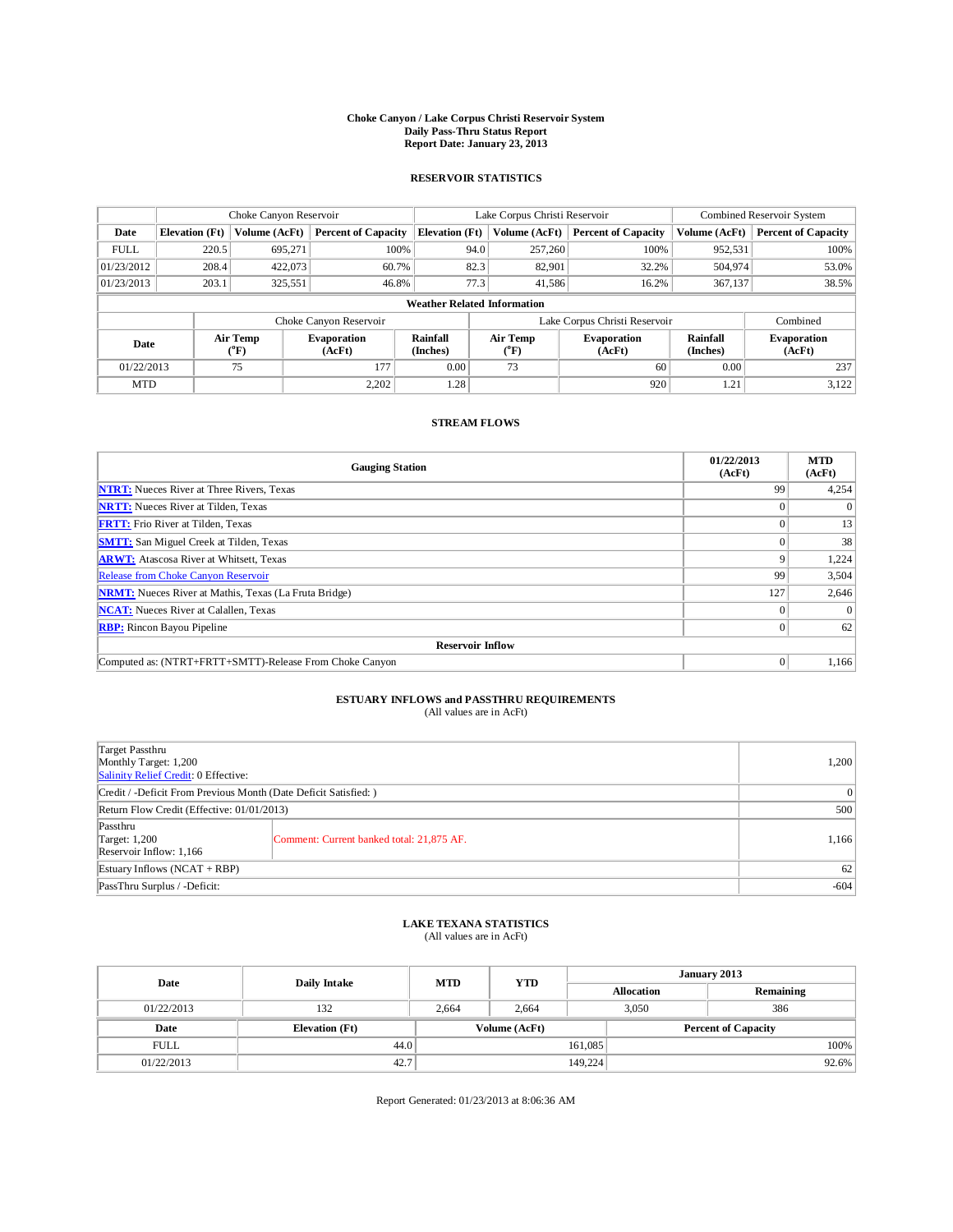## **Choke Canyon / Lake Corpus Christi Reservoir System Daily Pass-Thru Status Report Report Date: January 24, 2013**

### **RESERVOIR STATISTICS**

|             | Choke Canyon Reservoir             |                  | Lake Corpus Christi Reservoir |                             |                               |                        | Combined Reservoir System    |                             |                              |  |
|-------------|------------------------------------|------------------|-------------------------------|-----------------------------|-------------------------------|------------------------|------------------------------|-----------------------------|------------------------------|--|
| Date        | <b>Elevation</b> (Ft)              | Volume (AcFt)    | <b>Percent of Capacity</b>    | <b>Elevation</b> (Ft)       |                               | Volume (AcFt)          | <b>Percent of Capacity</b>   | Volume (AcFt)               | <b>Percent of Capacity</b>   |  |
| <b>FULL</b> | 220.5                              | 695,271          | 100%                          |                             | 94.0                          | 257,260                | 100%                         | 952,531                     | 100%                         |  |
| 01/24/2012  | 208.5                              | 422,854          | 60.8%                         |                             | 82.3                          | 82,798                 | 32.2%                        | 505,652                     | 53.1%                        |  |
| 01/24/2013  | 203.1                              | 325.211          | 46.8%                         |                             | 77.3                          | 41,392                 | 16.1%                        | 366,603                     | 38.5%                        |  |
|             | <b>Weather Related Information</b> |                  |                               |                             |                               |                        |                              |                             |                              |  |
|             |                                    |                  | Choke Canyon Reservoir        |                             | Lake Corpus Christi Reservoir |                        |                              |                             | Combined                     |  |
| Date        |                                    | Air Temp<br>(°F) | <b>Evaporation</b><br>(AcFt)  | <b>Rainfall</b><br>(Inches) |                               | <b>Air Temp</b><br>(°F | <b>Evaporation</b><br>(AcFt) | <b>Rainfall</b><br>(Inches) | <b>Evaporation</b><br>(AcFt) |  |
| 01/23/2013  |                                    | 80               | 118                           | 0.00                        |                               | 79                     | 45                           | 0.00                        | 163                          |  |
| <b>MTD</b>  |                                    |                  | 2.320                         | 1.28                        |                               |                        | 965                          | 1.21                        | 3,285                        |  |

### **STREAM FLOWS**

| <b>Gauging Station</b>                                       | 01/23/2013<br>(AcFt) | <b>MTD</b><br>(AcFt) |
|--------------------------------------------------------------|----------------------|----------------------|
| <b>NTRT:</b> Nueces River at Three Rivers, Texas             | 99                   | 4,353                |
| <b>NRTT:</b> Nueces River at Tilden, Texas                   |                      | $\theta$             |
| <b>FRTT:</b> Frio River at Tilden, Texas                     |                      | 13                   |
| <b>SMTT:</b> San Miguel Creek at Tilden, Texas               |                      | 38                   |
| <b>ARWT:</b> Atascosa River at Whitsett, Texas               | 9                    | 1,233                |
| Release from Choke Canyon Reservoir                          | 99                   | 3,603                |
| <b>NRMT:</b> Nueces River at Mathis, Texas (La Fruta Bridge) | 127                  | 2,773                |
| <b>NCAT:</b> Nueces River at Calallen, Texas                 | $\Omega$             | $\theta$             |
| <b>RBP:</b> Rincon Bayou Pipeline                            | $\Omega$             | 62                   |
| <b>Reservoir Inflow</b>                                      |                      |                      |
| Computed as: (NTRT+FRTT+SMTT)-Release From Choke Canyon      | $\Omega$             | 1,166                |

# **ESTUARY INFLOWS and PASSTHRU REQUIREMENTS**<br>(All values are in AcFt)

| Target Passthru<br>Monthly Target: 1,200<br>Salinity Relief Credit: 0 Effective: | 1,200                                     |       |  |  |
|----------------------------------------------------------------------------------|-------------------------------------------|-------|--|--|
| Credit / -Deficit From Previous Month (Date Deficit Satisfied: )                 |                                           |       |  |  |
| Return Flow Credit (Effective: 01/01/2013)                                       | 500                                       |       |  |  |
| Passthru<br>Target: 1,200<br>Reservoir Inflow: 1,166                             | Comment: Current banked total: 21,875 AF. | 1,166 |  |  |
| Estuary Inflows $(NCAT + RBP)$                                                   | 62                                        |       |  |  |
| PassThru Surplus / -Deficit:                                                     | $-604$                                    |       |  |  |

## **LAKE TEXANA STATISTICS** (All values are in AcFt)

| Date        | <b>Daily Intake</b>   | <b>MTD</b> | <b>YTD</b>    | January 2013      |  |                            |          |
|-------------|-----------------------|------------|---------------|-------------------|--|----------------------------|----------|
|             |                       |            |               | <b>Allocation</b> |  | Remaining                  |          |
| 01/23/2013  | 132                   | 2,796      | 2,796         | 3,050             |  | 254                        |          |
| Date        | <b>Elevation</b> (Ft) |            | Volume (AcFt) |                   |  | <b>Percent of Capacity</b> |          |
| <b>FULL</b> | 44.0                  |            |               | 161,085           |  |                            | 100%     |
| 01/23/2013  | 42.7                  |            |               | 149,224           |  |                            | $92.6\%$ |

Report Generated: 01/24/2013 at 8:45:13 AM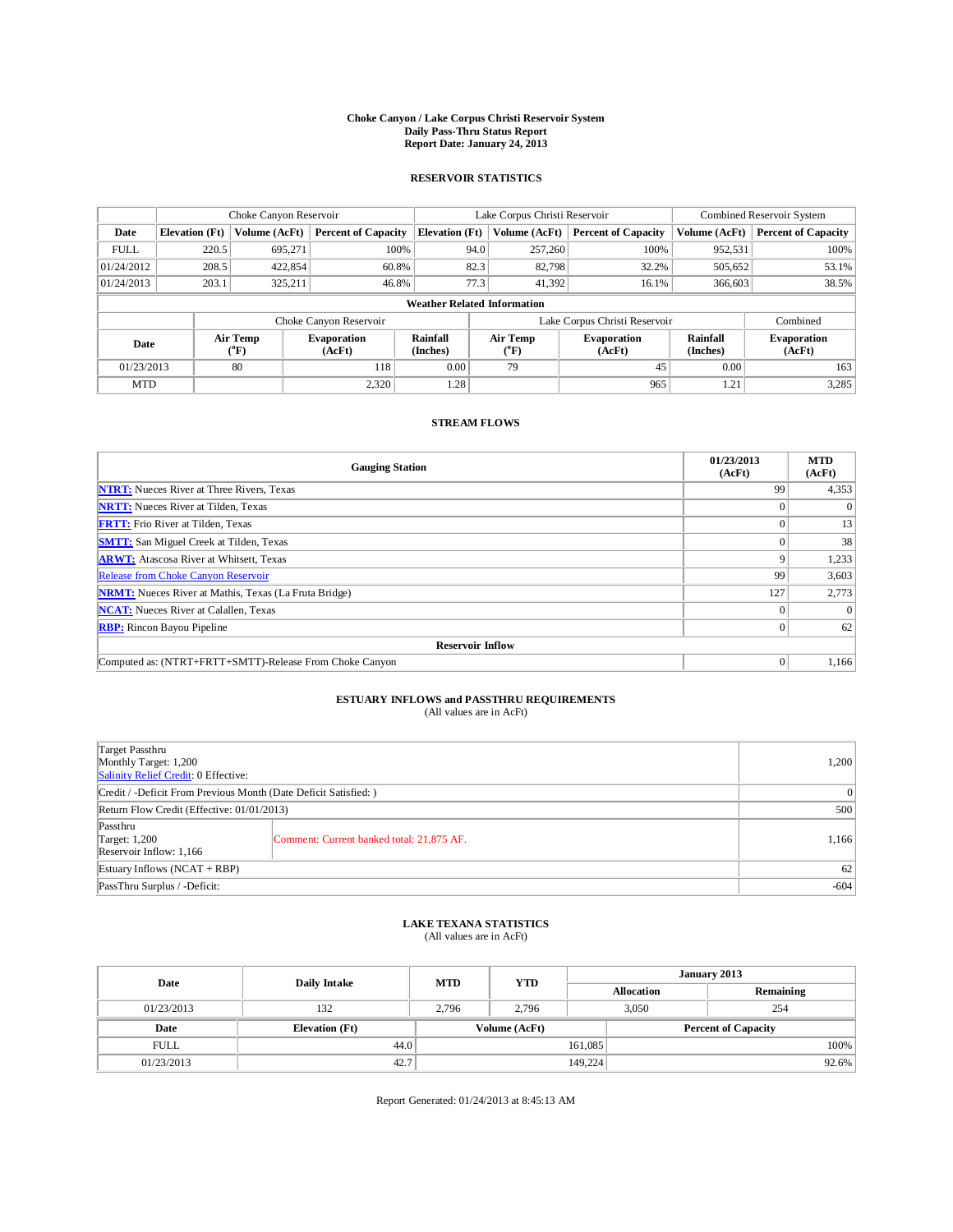## **Choke Canyon / Lake Corpus Christi Reservoir System Daily Pass-Thru Status Report Report Date: January 25, 2013**

### **RESERVOIR STATISTICS**

|             | Choke Canyon Reservoir |                              | Lake Corpus Christi Reservoir |                                    |      |                         | Combined Reservoir System     |                             |                              |
|-------------|------------------------|------------------------------|-------------------------------|------------------------------------|------|-------------------------|-------------------------------|-----------------------------|------------------------------|
| Date        | <b>Elevation</b> (Ft)  | Volume (AcFt)                | <b>Percent of Capacity</b>    | <b>Elevation</b> (Ft)              |      | Volume (AcFt)           | <b>Percent of Capacity</b>    | Volume (AcFt)               | <b>Percent of Capacity</b>   |
| <b>FULL</b> | 220.5                  | 695,271                      | 100%                          |                                    | 94.0 | 257,260                 | 100%                          | 952,531                     | 100%                         |
| 01/25/2012  | 208.5                  | 422.464                      | 60.8%                         |                                    | 82.4 | 83,005                  | 32.3%                         | 505,469                     | 53.1%                        |
| 01/25/2013  | 203.1                  | 324,871                      | 46.7%                         |                                    | 77.3 | 41,263                  | 16.0%                         | 366,134                     | 38.4%                        |
|             |                        |                              |                               | <b>Weather Related Information</b> |      |                         |                               |                             |                              |
|             |                        |                              | Choke Canyon Reservoir        |                                    |      |                         | Lake Corpus Christi Reservoir |                             | Combined                     |
| Date        |                        | Air Temp<br>$({}^0\text{F})$ | <b>Evaporation</b><br>(AcFt)  | <b>Rainfall</b><br>(Inches)        |      | <b>Air Temp</b><br>(°F) | <b>Evaporation</b><br>(AcFt)  | <b>Rainfall</b><br>(Inches) | <b>Evaporation</b><br>(AcFt) |
| 01/24/2013  |                        | 82                           | 0.00<br>82<br>176             |                                    | 64   | 0.00                    | 240                           |                             |                              |
| <b>MTD</b>  |                        |                              | 2.496                         | 1.28                               |      |                         | 1.029                         | 1.21                        | 3,525                        |

#### **STREAM FLOWS**

| <b>Gauging Station</b>                                       | 01/24/2013<br>(AcFt) | <b>MTD</b><br>(AcFt) |
|--------------------------------------------------------------|----------------------|----------------------|
| <b>NTRT:</b> Nueces River at Three Rivers, Texas             | 97                   | 4,450                |
| <b>NRTT:</b> Nueces River at Tilden, Texas                   | $\theta$             | $\Omega$             |
| <b>FRTT:</b> Frio River at Tilden, Texas                     | $\theta$             | 14                   |
| <b>SMTT:</b> San Miguel Creek at Tilden, Texas               | $\Omega$             | 38                   |
| <b>ARWT:</b> Atascosa River at Whitsett, Texas               | 9                    | 1,243                |
| Release from Choke Canyon Reservoir                          | 99                   | 3,702                |
| <b>NRMT:</b> Nueces River at Mathis, Texas (La Fruta Bridge) | 133                  | 2,906                |
| <b>NCAT:</b> Nueces River at Calallen, Texas                 | $\Omega$             | $\Omega$             |
| <b>RBP:</b> Rincon Bayou Pipeline                            | $\theta$             | 62                   |
| <b>Reservoir Inflow</b>                                      |                      |                      |
| Computed as: NRTT+FRTT+SMTT+ARWT                             | 10                   | 1,176                |

# **ESTUARY INFLOWS and PASSTHRU REQUIREMENTS**<br>(All values are in AcFt)

| Target Passthru<br>Monthly Target: 1,200<br>Salinity Relief Credit: 0 Effective: | 1,200                                     |        |
|----------------------------------------------------------------------------------|-------------------------------------------|--------|
| Credit / -Deficit From Previous Month (Date Deficit Satisfied: )                 | $\overline{0}$                            |        |
| Return Flow Credit (Effective: 01/01/2013)                                       | 500                                       |        |
| Passthru<br>Target: 1,200<br>Reservoir Inflow: 1,176                             | Comment: Current banked total: 21,875 AF. | 1,176  |
| Estuary Inflows $(NCAT + RBP)$                                                   | 62                                        |        |
| PassThru Surplus / -Deficit:                                                     |                                           | $-614$ |

## **LAKE TEXANA STATISTICS** (All values are in AcFt)

| Date        | <b>Daily Intake</b>   | <b>MTD</b> | <b>YTD</b>                                  | January 2013 |                   |           |  |
|-------------|-----------------------|------------|---------------------------------------------|--------------|-------------------|-----------|--|
|             |                       |            |                                             |              | <b>Allocation</b> | Remaining |  |
| 01/24/2013  | 132                   | 2,928      | 2.928                                       | 3,050        |                   | 122       |  |
| Date        | <b>Elevation</b> (Ft) |            | Volume (AcFt)<br><b>Percent of Capacity</b> |              |                   |           |  |
| <b>FULL</b> | 44.0                  |            |                                             | 161,085      |                   | 100%      |  |
| 01/24/2013  | 42.6                  |            |                                             | 148,332      |                   | $92.1\%$  |  |

Report Generated: 01/25/2013 at 8:12:06 AM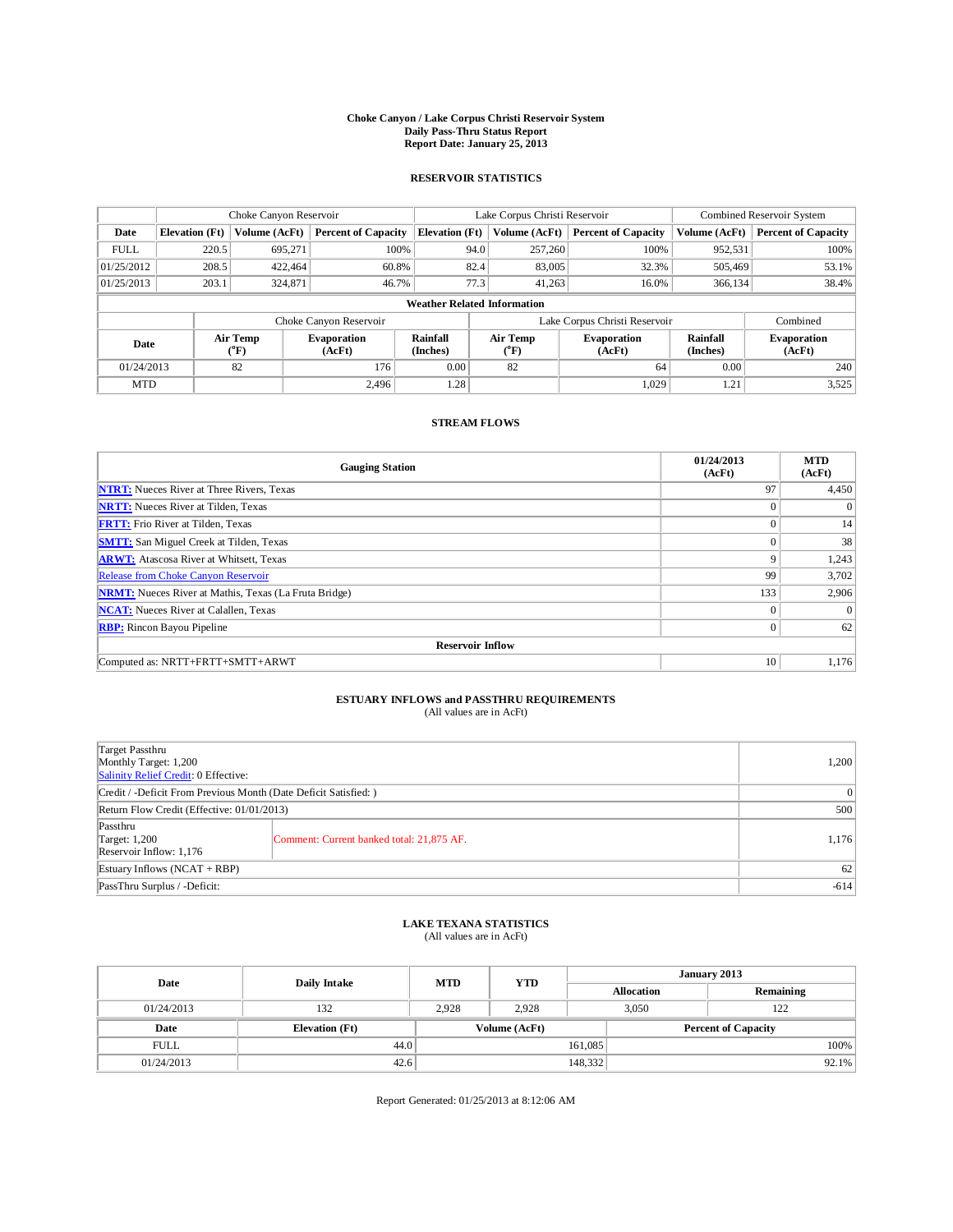## **Choke Canyon / Lake Corpus Christi Reservoir System Daily Pass-Thru Status Report Report Date: January 26, 2013**

### **RESERVOIR STATISTICS**

|             | Choke Canyon Reservoir |                              | Lake Corpus Christi Reservoir |                                    |      |                  | Combined Reservoir System     |                             |                              |
|-------------|------------------------|------------------------------|-------------------------------|------------------------------------|------|------------------|-------------------------------|-----------------------------|------------------------------|
| Date        | <b>Elevation</b> (Ft)  | Volume (AcFt)                | <b>Percent of Capacity</b>    | <b>Elevation</b> (Ft)              |      | Volume (AcFt)    | <b>Percent of Capacity</b>    | Volume (AcFt)               | <b>Percent of Capacity</b>   |
| <b>FULL</b> | 220.5                  | 695,271                      | 100%                          |                                    | 94.0 | 257,260          | 100%                          | 952,531                     | 100%                         |
| 01/26/2012  | 208.4                  | 422,073                      | 60.7%                         |                                    | 82.3 | 81,973           | 31.9%                         | 504,046                     | 52.9%                        |
| 01/26/2013  | 203.0                  | 323,852                      | 46.6%                         |                                    | 77.3 | 41,328           | 16.1%                         | 365,180                     | 38.3%                        |
|             |                        |                              |                               | <b>Weather Related Information</b> |      |                  |                               |                             |                              |
|             |                        |                              | Choke Canyon Reservoir        |                                    |      |                  | Lake Corpus Christi Reservoir |                             | Combined                     |
| Date        |                        | Air Temp<br>$({}^0\text{F})$ | <b>Evaporation</b><br>(AcFt)  | <b>Rainfall</b><br>(Inches)        |      | Air Temp<br>(°F) | <b>Evaporation</b><br>(AcFt)  | <b>Rainfall</b><br>(Inches) | <b>Evaporation</b><br>(AcFt) |
| 01/25/2013  |                        | 84                           | 147                           | 0.00                               | 83   |                  | 98                            | 0.00                        | 245                          |
| <b>MTD</b>  |                        |                              | 2.643                         | 1.28                               |      |                  | 1,127                         | 1.21                        | 3.770                        |

#### **STREAM FLOWS**

| <b>Gauging Station</b>                                       | 01/25/2013<br>(AcFt) | <b>MTD</b><br>(AcFt) |
|--------------------------------------------------------------|----------------------|----------------------|
| <b>NTRT:</b> Nueces River at Three Rivers, Texas             | 97                   | 4,548                |
| <b>NRTT:</b> Nueces River at Tilden, Texas                   | $\theta$             | $\theta$             |
| <b>FRTT:</b> Frio River at Tilden, Texas                     | $\theta$             | 14                   |
| <b>SMTT:</b> San Miguel Creek at Tilden, Texas               | $\theta$             | 38                   |
| <b>ARWT:</b> Atascosa River at Whitsett, Texas               | 9                    | 1,251                |
| Release from Choke Canyon Reservoir                          | 99                   | 3,801                |
| <b>NRMT:</b> Nueces River at Mathis, Texas (La Fruta Bridge) | 141                  | 3,047                |
| <b>NCAT:</b> Nueces River at Calallen, Texas                 | $\mathbf{0}$         | $\Omega$             |
| <b>RBP:</b> Rincon Bayou Pipeline                            | $\overline{0}$       | 62                   |
| <b>Reservoir Inflow</b>                                      |                      |                      |
| Computed as: NRTT+FRTT+SMTT+ARWT                             | 9                    | 1,185                |

# **ESTUARY INFLOWS and PASSTHRU REQUIREMENTS**<br>(All values are in AcFt)

| Target Passthru<br>Monthly Target: 1,200<br>Salinity Relief Credit: 0 Effective: | 1,200                                     |        |
|----------------------------------------------------------------------------------|-------------------------------------------|--------|
| Credit / -Deficit From Previous Month (Date Deficit Satisfied: )                 | $\Omega$                                  |        |
| Return Flow Credit (Effective: 01/01/2013)                                       | 500                                       |        |
| Passthru<br>Target: $1,200$<br>Reservoir Inflow: 1,185                           | Comment: Current banked total: 21,875 AF. | 1,185  |
| Estuary Inflows $(NCAT + RBP)$                                                   | 62                                        |        |
| PassThru Surplus / -Deficit:                                                     |                                           | $-622$ |

## **LAKE TEXANA STATISTICS** (All values are in AcFt)

| Date        | <b>Daily Intake</b>   | <b>MTD</b> | <b>YTD</b>    | January 2013 |                            |           |  |
|-------------|-----------------------|------------|---------------|--------------|----------------------------|-----------|--|
|             |                       |            |               |              | <b>Allocation</b>          | Remaining |  |
| 01/25/2013  | 131                   | 3.059      | 3.059         |              | 3,050                      |           |  |
| Date        | <b>Elevation</b> (Ft) |            | Volume (AcFt) |              | <b>Percent of Capacity</b> |           |  |
| <b>FULL</b> | 44.0                  |            |               | 161,085      |                            | $100\%$   |  |
| 01/25/2013  | 42.7                  |            |               | 149,224      |                            | $92.6\%$  |  |

Report Generated: 01/26/2013 at 9:23:00 AM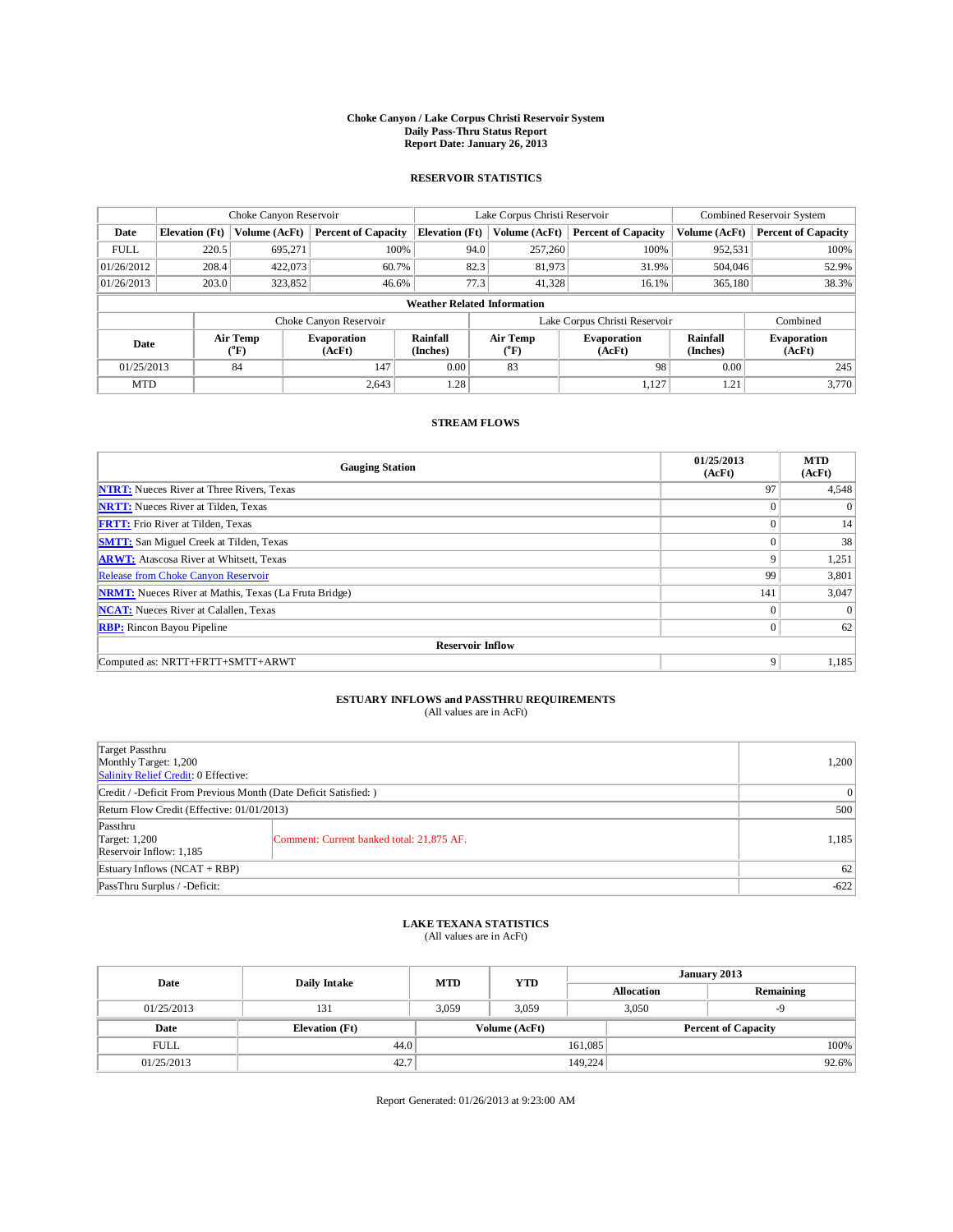## **Choke Canyon / Lake Corpus Christi Reservoir System Daily Pass-Thru Status Report Report Date: January 27, 2013**

### **RESERVOIR STATISTICS**

|             | Choke Canyon Reservoir |                             | Lake Corpus Christi Reservoir |                                    |      |                            | Combined Reservoir System     |                             |                              |
|-------------|------------------------|-----------------------------|-------------------------------|------------------------------------|------|----------------------------|-------------------------------|-----------------------------|------------------------------|
| Date        | <b>Elevation</b> (Ft)  | Volume (AcFt)               | <b>Percent of Capacity</b>    | <b>Elevation</b> (Ft)              |      | Volume (AcFt)              | <b>Percent of Capacity</b>    | Volume (AcFt)               | <b>Percent of Capacity</b>   |
| <b>FULL</b> | 220.5                  | 695,271                     | 100%                          |                                    | 94.0 | 257,260                    | 100%                          | 952,531                     | 100%                         |
| 01/27/2012  | 208.5                  | 423,439                     | 60.9%                         |                                    | 82.2 | 81,871                     | 31.8%                         | 505,310                     | 53.0%                        |
| 01/27/2013  | 203.0                  | 323,517                     | 46.5%                         |                                    | 77.3 | 41.135                     | 16.0%                         | 364,652                     | 38.3%                        |
|             |                        |                             |                               | <b>Weather Related Information</b> |      |                            |                               |                             |                              |
|             |                        |                             | Choke Canyon Reservoir        |                                    |      |                            | Lake Corpus Christi Reservoir |                             | Combined                     |
| Date        |                        | Air Temp<br>${}^{\circ}$ F) | <b>Evaporation</b><br>(AcFt)  | <b>Rainfall</b><br>(Inches)        |      | Air Temp<br>$\rm ^{(^oF)}$ | <b>Evaporation</b><br>(AcFt)  | <b>Rainfall</b><br>(Inches) | <b>Evaporation</b><br>(AcFt) |
| 01/26/2013  |                        | 83                          | 215                           | 0.00                               | 81   |                            | 90                            | 0.00                        | 305                          |
| <b>MTD</b>  |                        |                             | 2,858                         | 1.28                               |      |                            | 1,217                         | 1.21                        | 4,075                        |

#### **STREAM FLOWS**

| <b>Gauging Station</b>                                       | 01/26/2013<br>(AcFt) | <b>MTD</b><br>(AcFt) |
|--------------------------------------------------------------|----------------------|----------------------|
| <b>NTRT:</b> Nueces River at Three Rivers, Texas             | 97                   | 4,645                |
| <b>NRTT:</b> Nueces River at Tilden, Texas                   | $\theta$             | $\theta$             |
| <b>FRTT:</b> Frio River at Tilden, Texas                     | $\theta$             | 14                   |
| <b>SMTT:</b> San Miguel Creek at Tilden, Texas               | $\Omega$             | 38                   |
| <b>ARWT:</b> Atascosa River at Whitsett, Texas               | 8                    | 1,259                |
| Release from Choke Canyon Reservoir                          | 99                   | 3,901                |
| <b>NRMT:</b> Nueces River at Mathis, Texas (La Fruta Bridge) | 125                  | 3,172                |
| <b>NCAT:</b> Nueces River at Calallen, Texas                 | $\Omega$             | $\Omega$             |
| <b>RBP:</b> Rincon Bayou Pipeline                            | 50                   | 112                  |
| <b>Reservoir Inflow</b>                                      |                      |                      |
| Computed as: NRTT+FRTT+SMTT+ARWT                             | 8                    | 1,193                |

# **ESTUARY INFLOWS and PASSTHRU REQUIREMENTS**<br>(All values are in AcFt)

| Target Passthru<br>Monthly Target: 1,200<br>Salinity Relief Credit: 0 Effective: | 1,200                                     |        |
|----------------------------------------------------------------------------------|-------------------------------------------|--------|
| Credit / -Deficit From Previous Month (Date Deficit Satisfied: )                 | $\overline{0}$                            |        |
| Return Flow Credit (Effective: 01/01/2013)                                       | 500                                       |        |
| Passthru<br>Target: 1,200<br>Reservoir Inflow: 1,193                             | Comment: Current banked total: 21,875 AF. | 1,193  |
| Estuary Inflows $(NCAT + RBP)$                                                   | 112                                       |        |
| PassThru Surplus / -Deficit:                                                     |                                           | $-581$ |

## **LAKE TEXANA STATISTICS** (All values are in AcFt)

| Date        | Daily Intake          | <b>MTD</b> | <b>YTD</b>                                  | January 2013 |                   |           |  |
|-------------|-----------------------|------------|---------------------------------------------|--------------|-------------------|-----------|--|
|             |                       |            |                                             |              | <b>Allocation</b> | Remaining |  |
| 01/26/2013  | 131                   | 3.190      | 3.190                                       |              | 3,050             | $-140$    |  |
| Date        | <b>Elevation</b> (Ft) |            | Volume (AcFt)<br><b>Percent of Capacity</b> |              |                   |           |  |
| <b>FULL</b> | 44.0                  |            |                                             | 161,085      |                   | 100%      |  |
| 01/26/2013  | 42.7                  |            |                                             | 149,224      |                   | 92.6%     |  |

Report Generated: 01/27/2013 at 9:40:46 AM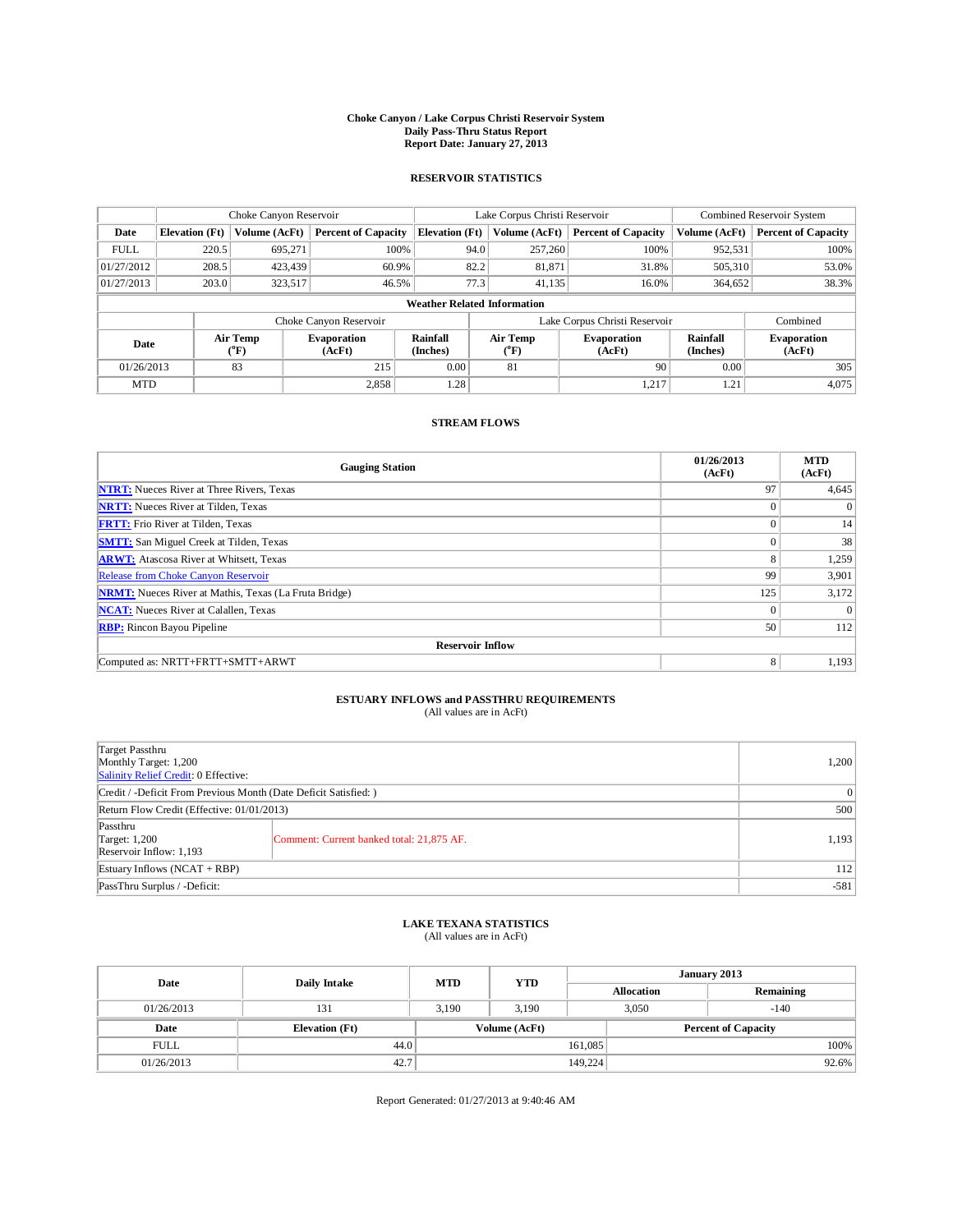## **Choke Canyon / Lake Corpus Christi Reservoir System Daily Pass-Thru Status Report Report Date: January 28, 2013**

### **RESERVOIR STATISTICS**

|             | Choke Canyon Reservoir             |                              | Lake Corpus Christi Reservoir |                             |                               |                  | Combined Reservoir System    |                             |                              |  |
|-------------|------------------------------------|------------------------------|-------------------------------|-----------------------------|-------------------------------|------------------|------------------------------|-----------------------------|------------------------------|--|
| Date        | <b>Elevation</b> (Ft)              | Volume (AcFt)                | <b>Percent of Capacity</b>    | <b>Elevation</b> (Ft)       |                               | Volume (AcFt)    | <b>Percent of Capacity</b>   | Volume (AcFt)               | <b>Percent of Capacity</b>   |  |
| <b>FULL</b> | 220.5                              | 695,271                      | 100%                          |                             | 94.0                          | 257,260          | 100%                         | 952,531                     | 100%                         |  |
| 01/28/2012  | 208.4                              | 421,098                      | 60.6%                         |                             | 82.3                          | 81,973           | 31.9%                        | 503,071                     | 52.8%                        |  |
| 01/28/2013  | 203.0                              | 323,517                      | 46.5%                         |                             | 77.2                          | 40,814           | 15.9%                        | 364,331                     | 38.2%                        |  |
|             | <b>Weather Related Information</b> |                              |                               |                             |                               |                  |                              |                             |                              |  |
|             |                                    |                              | Choke Canyon Reservoir        |                             | Lake Corpus Christi Reservoir |                  |                              |                             | Combined                     |  |
| Date        |                                    | Air Temp<br>$({}^0\text{F})$ | <b>Evaporation</b><br>(AcFt)  | <b>Rainfall</b><br>(Inches) |                               | Air Temp<br>(°F) | <b>Evaporation</b><br>(AcFt) | <b>Rainfall</b><br>(Inches) | <b>Evaporation</b><br>(AcFt) |  |
| 01/27/2013  |                                    | 83                           | 127                           | 0.00                        |                               | 78               | 52                           | 0.00                        | 179                          |  |
| <b>MTD</b>  |                                    |                              | 2.985                         | 1.28                        |                               |                  | 1.269                        | 1.21                        | 4,254                        |  |

### **STREAM FLOWS**

| <b>Gauging Station</b>                                       | 01/27/2013<br>(AcFt) | <b>MTD</b><br>(AcFt) |  |  |  |  |  |  |  |  |
|--------------------------------------------------------------|----------------------|----------------------|--|--|--|--|--|--|--|--|
| <b>NTRT:</b> Nueces River at Three Rivers, Texas             | 95                   | 4,740                |  |  |  |  |  |  |  |  |
| <b>NRTT:</b> Nueces River at Tilden, Texas                   | $\theta$             | $\Omega$             |  |  |  |  |  |  |  |  |
| <b>FRTT:</b> Frio River at Tilden, Texas                     | $\theta$             | 14                   |  |  |  |  |  |  |  |  |
| <b>SMTT:</b> San Miguel Creek at Tilden, Texas               | $\Omega$             | 38                   |  |  |  |  |  |  |  |  |
| <b>ARWT:</b> Atascosa River at Whitsett, Texas               | 8                    | 1,267                |  |  |  |  |  |  |  |  |
| Release from Choke Canyon Reservoir                          | 99                   | 4,000                |  |  |  |  |  |  |  |  |
| <b>NRMT:</b> Nueces River at Mathis, Texas (La Fruta Bridge) | 111                  | 3,283                |  |  |  |  |  |  |  |  |
| <b>NCAT:</b> Nueces River at Calallen, Texas                 | $\mathbf{0}$         |                      |  |  |  |  |  |  |  |  |
| <b>RBP:</b> Rincon Bayou Pipeline                            | 48                   | 160                  |  |  |  |  |  |  |  |  |
| <b>Reservoir Inflow</b>                                      |                      |                      |  |  |  |  |  |  |  |  |
| Computed as: NRTT+FRTT+SMTT+ARWT                             | 8                    | 1,201                |  |  |  |  |  |  |  |  |

## **ESTUARY INFLOWS and PASSTHRU REQUIREMENTS**<br>(All values are in AcFt)

| Target Passthru<br>Monthly Target: 1,200<br>Salinity Relief Credit: 0 Effective: |                                           |       |  |  |  |
|----------------------------------------------------------------------------------|-------------------------------------------|-------|--|--|--|
| Credit / -Deficit From Previous Month (Date Deficit Satisfied: )                 |                                           |       |  |  |  |
| Return Flow Credit (Effective: 01/01/2013)                                       |                                           |       |  |  |  |
| Passthru<br>Target: 1,200<br>Reservoir Inflow: 1,201                             | Comment: Current banked total: 21,875 AF. | 1,200 |  |  |  |
| Estuary Inflows $(NCAT + RBP)$                                                   | 161                                       |       |  |  |  |
| PassThru Surplus / -Deficit:                                                     | $-539$                                    |       |  |  |  |

## **LAKE TEXANA STATISTICS** (All values are in AcFt)

| Date        | <b>Daily Intake</b>   | <b>MTD</b> | <b>YTD</b>    | January 2013 |                   |                            |  |
|-------------|-----------------------|------------|---------------|--------------|-------------------|----------------------------|--|
|             |                       |            |               |              | <b>Allocation</b> | Remaining                  |  |
| 01/27/2013  | 131                   | 3.321      | 3.321         |              | 3,050             | $-271$                     |  |
| Date        | <b>Elevation</b> (Ft) |            | Volume (AcFt) |              |                   | <b>Percent of Capacity</b> |  |
| <b>FULL</b> | 44.0                  |            |               | 161,085      |                   | 100%                       |  |
| 01/27/2013  | 42.7                  |            |               | 149,224      |                   | 92.6%                      |  |

Report Generated: 01/28/2013 at 9:48:51 AM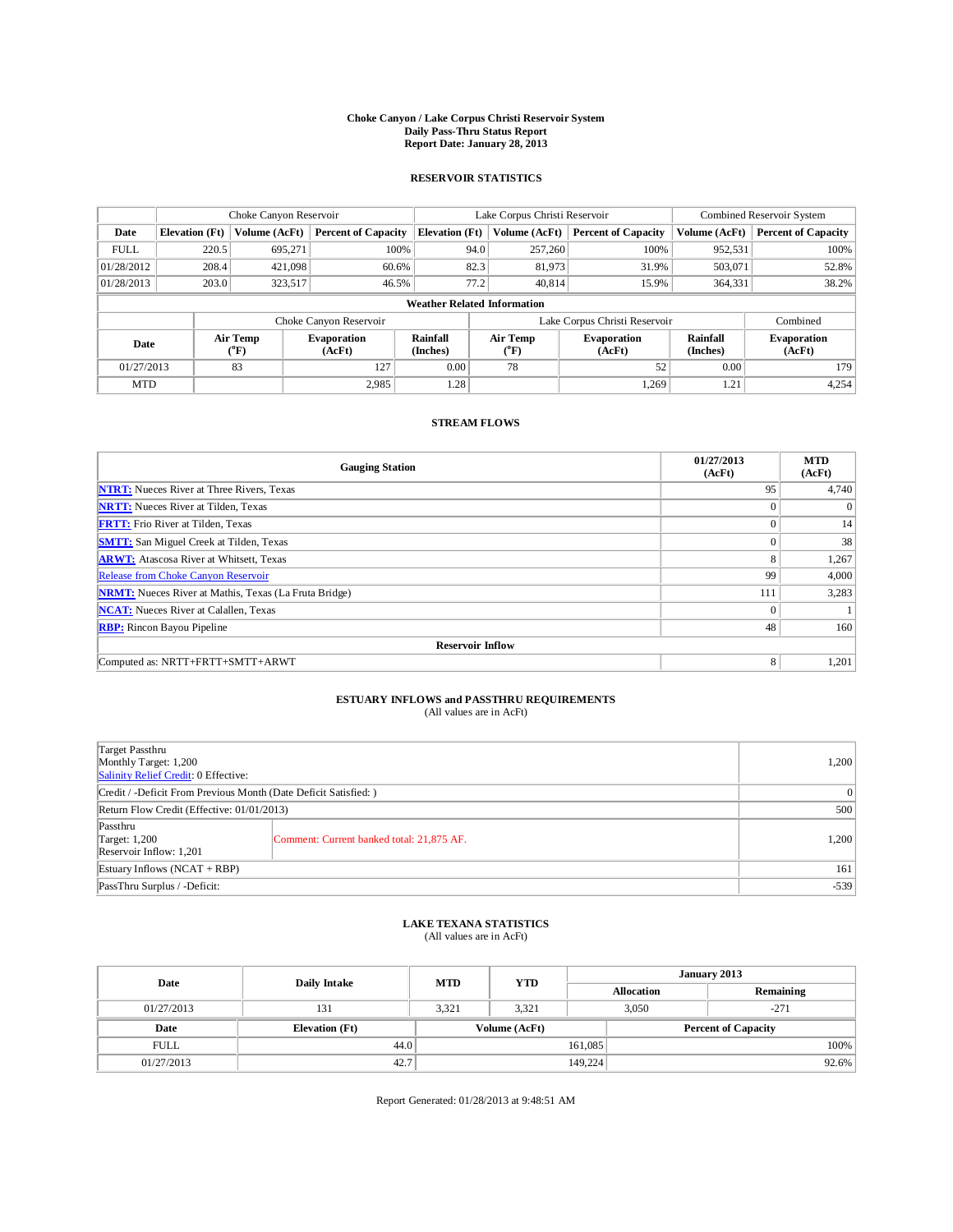## **Choke Canyon / Lake Corpus Christi Reservoir System Daily Pass-Thru Status Report Report Date: January 29, 2013**

### **RESERVOIR STATISTICS**

|             | Choke Canyon Reservoir             |                  |                              |                             | Lake Corpus Christi Reservoir |                        |                              |                             | Combined Reservoir System    |  |  |
|-------------|------------------------------------|------------------|------------------------------|-----------------------------|-------------------------------|------------------------|------------------------------|-----------------------------|------------------------------|--|--|
| Date        | <b>Elevation</b> (Ft)              | Volume (AcFt)    | <b>Percent of Capacity</b>   | <b>Elevation</b> (Ft)       |                               | Volume (AcFt)          | <b>Percent of Capacity</b>   | Volume (AcFt)               | <b>Percent of Capacity</b>   |  |  |
| <b>FULL</b> | 220.5                              | 695,271          | 100%                         |                             | 94.0                          | 257,260                | 100%                         | 952,531                     | 100%                         |  |  |
| 01/29/2012  | 208.4                              | 421.293          | 60.6%                        |                             | 82.2                          | 81,666                 | 31.7%                        | 502,959                     | 52.8%                        |  |  |
| 01/29/2013  | 203.0                              | 323,349          | 46.5%                        |                             | 77.2                          | 40.750                 | 15.8%                        | 364,099                     | 38.2%                        |  |  |
|             | <b>Weather Related Information</b> |                  |                              |                             |                               |                        |                              |                             |                              |  |  |
|             |                                    |                  | Choke Canyon Reservoir       |                             | Lake Corpus Christi Reservoir |                        |                              |                             | Combined                     |  |  |
| Date        |                                    | Air Temp<br>(°F) | <b>Evaporation</b><br>(AcFt) | <b>Rainfall</b><br>(Inches) |                               | <b>Air Temp</b><br>(°F | <b>Evaporation</b><br>(AcFt) | <b>Rainfall</b><br>(Inches) | <b>Evaporation</b><br>(AcFt) |  |  |
| 01/28/2013  |                                    | 79               | 137                          | 0.00                        |                               | 79                     | 56                           | 0.00                        | 193                          |  |  |
| <b>MTD</b>  |                                    |                  | 3,122                        | 1.28                        |                               |                        | 1,325                        | 1.21                        | 4,447                        |  |  |

### **STREAM FLOWS**

| <b>Gauging Station</b>                                       | 01/28/2013<br>(AcFt) | <b>MTD</b><br>(AcFt) |  |  |  |  |  |  |  |
|--------------------------------------------------------------|----------------------|----------------------|--|--|--|--|--|--|--|
| <b>NTRT:</b> Nueces River at Three Rivers, Texas             | 95                   | 4,835                |  |  |  |  |  |  |  |
| <b>NRTT:</b> Nueces River at Tilden, Texas                   | $\theta$             | $\theta$             |  |  |  |  |  |  |  |
| <b>FRTT:</b> Frio River at Tilden, Texas                     | $\theta$             | 14                   |  |  |  |  |  |  |  |
| <b>SMTT:</b> San Miguel Creek at Tilden, Texas               | $\Omega$             | 38                   |  |  |  |  |  |  |  |
| <b>ARWT:</b> Atascosa River at Whitsett, Texas               | 8                    | 1,275                |  |  |  |  |  |  |  |
| Release from Choke Canyon Reservoir                          | 99                   | 4,099                |  |  |  |  |  |  |  |
| <b>NRMT:</b> Nueces River at Mathis, Texas (La Fruta Bridge) | 83                   | 3,367                |  |  |  |  |  |  |  |
| <b>NCAT:</b> Nueces River at Calallen, Texas                 | $\Omega$             |                      |  |  |  |  |  |  |  |
| <b>RBP:</b> Rincon Bayou Pipeline                            | 54                   | 214                  |  |  |  |  |  |  |  |
| <b>Reservoir Inflow</b>                                      |                      |                      |  |  |  |  |  |  |  |
| Computed as: NRTT+FRTT+SMTT+ARWT                             | 8                    | 1,209                |  |  |  |  |  |  |  |

# **ESTUARY INFLOWS and PASSTHRU REQUIREMENTS**<br>(All values are in AcFt)

| Target Passthru<br>Monthly Target: 1,200<br>Salinity Relief Credit: 0 Effective: | 1,200                                     |       |  |  |
|----------------------------------------------------------------------------------|-------------------------------------------|-------|--|--|
| Credit / -Deficit From Previous Month (Date Deficit Satisfied: )                 |                                           |       |  |  |
| Return Flow Credit (Effective: 01/01/2013)                                       |                                           |       |  |  |
| Passthru<br>Target: 1,200<br>Reservoir Inflow: 1,209                             | Comment: Current banked total: 21,875 AF. | 1,200 |  |  |
| Estuary Inflows $(NCAT + RBP)$                                                   |                                           |       |  |  |
| PassThru Surplus / -Deficit:                                                     | $-485$                                    |       |  |  |

## **LAKE TEXANA STATISTICS** (All values are in AcFt)

| Date        | Daily Intake          | <b>MTD</b> | <b>YTD</b>    | January 2013 |                   |                            |       |
|-------------|-----------------------|------------|---------------|--------------|-------------------|----------------------------|-------|
|             |                       |            |               |              | <b>Allocation</b> | Remaining                  |       |
| 01/28/2013  | 131                   | 3.452      | 3.452         |              | 3,050             | $-402$                     |       |
| Date        | <b>Elevation</b> (Ft) |            | Volume (AcFt) |              |                   | <b>Percent of Capacity</b> |       |
| <b>FULL</b> | 44.0                  |            |               | 161,085      |                   |                            | 100%  |
| 01/28/2013  | 42.6                  |            |               | 148,332      |                   |                            | 92.1% |

Report Generated: 01/29/2013 at 9:00:51 AM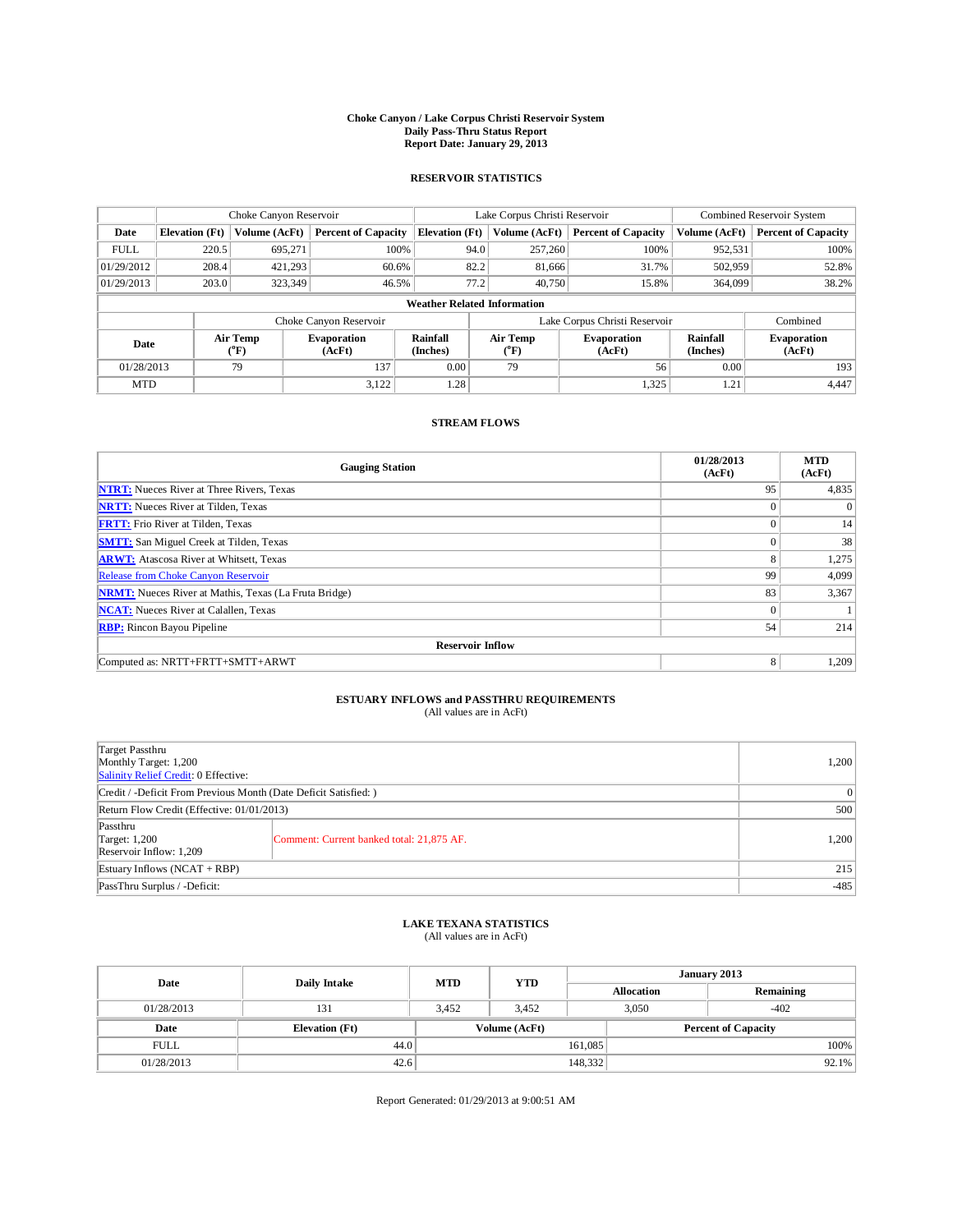## **Choke Canyon / Lake Corpus Christi Reservoir System Daily Pass-Thru Status Report Report Date: January 30, 2013**

### **RESERVOIR STATISTICS**

|             | Choke Canyon Reservoir             |                  |                              |                             | Lake Corpus Christi Reservoir |                              |                              |                             | Combined Reservoir System    |  |  |
|-------------|------------------------------------|------------------|------------------------------|-----------------------------|-------------------------------|------------------------------|------------------------------|-----------------------------|------------------------------|--|--|
| Date        | <b>Elevation</b> (Ft)              | Volume (AcFt)    | <b>Percent of Capacity</b>   | <b>Elevation</b> (Ft)       |                               | Volume (AcFt)                | <b>Percent of Capacity</b>   | Volume (AcFt)               | <b>Percent of Capacity</b>   |  |  |
| <b>FULL</b> | 220.5                              | 695,271          | 100%                         |                             | 94.0                          | 257,260                      | 100%                         | 952,531                     | 100%                         |  |  |
| 01/30/2012  | 208.4                              | 422,073          | 60.7%                        |                             | 82.2                          | 81,154                       | 31.5%                        | 503,227                     | 52.8%                        |  |  |
| 01/30/2013  | 203.0                              | 323,684          | 46.6%                        |                             | 77.2                          | 40,878                       | 15.9%                        | 364,562                     | 38.3%                        |  |  |
|             | <b>Weather Related Information</b> |                  |                              |                             |                               |                              |                              |                             |                              |  |  |
|             |                                    |                  | Choke Canyon Reservoir       |                             | Lake Corpus Christi Reservoir |                              |                              |                             | Combined                     |  |  |
| Date        |                                    | Air Temp<br>(°F) | <b>Evaporation</b><br>(AcFt) | <b>Rainfall</b><br>(Inches) |                               | <b>Air Temp</b><br>$(^{o}F)$ | <b>Evaporation</b><br>(AcFt) | <b>Rainfall</b><br>(Inches) | <b>Evaporation</b><br>(AcFt) |  |  |
| 01/29/2013  |                                    | 89               | 293                          | 0.00                        |                               | 89                           | 134                          | 0.00                        | 427                          |  |  |
| <b>MTD</b>  |                                    |                  | 3,415                        | 1.28                        |                               |                              | 1,459                        | 1.21                        | 4,874                        |  |  |

#### **STREAM FLOWS**

| <b>Gauging Station</b>                                       | 01/29/2013<br>(AcFt) | <b>MTD</b><br>(AcFt) |  |  |  |  |  |  |  |
|--------------------------------------------------------------|----------------------|----------------------|--|--|--|--|--|--|--|
| <b>NTRT:</b> Nueces River at Three Rivers, Texas             | 99                   | 4,935                |  |  |  |  |  |  |  |
| <b>NRTT:</b> Nueces River at Tilden, Texas                   | $\Omega$             |                      |  |  |  |  |  |  |  |
| <b>FRTT:</b> Frio River at Tilden, Texas                     | $\Omega$             | 15                   |  |  |  |  |  |  |  |
| <b>SMTT:</b> San Miguel Creek at Tilden, Texas               | $\Omega$             | 38                   |  |  |  |  |  |  |  |
| <b>ARWT:</b> Atascosa River at Whitsett, Texas               | 8                    | 1,283                |  |  |  |  |  |  |  |
| Release from Choke Canyon Reservoir                          | 149                  | 4,248                |  |  |  |  |  |  |  |
| <b>NRMT:</b> Nueces River at Mathis, Texas (La Fruta Bridge) | 75                   | 3,442                |  |  |  |  |  |  |  |
| <b>NCAT:</b> Nueces River at Calallen, Texas                 | $\mathbf{0}$         |                      |  |  |  |  |  |  |  |
| <b>RBP:</b> Rincon Bayou Pipeline                            | $\theta$             | 214                  |  |  |  |  |  |  |  |
| <b>Reservoir Inflow</b>                                      |                      |                      |  |  |  |  |  |  |  |
| Computed as: NRTT+FRTT+SMTT+ARWT                             | 8                    | 1,217                |  |  |  |  |  |  |  |

## **ESTUARY INFLOWS and PASSTHRU REQUIREMENTS**<br>(All values are in AcFt)

| Target Passthru<br>Monthly Target: 1,200<br>Salinity Relief Credit: 0 Effective: | 1,200                                     |       |  |  |
|----------------------------------------------------------------------------------|-------------------------------------------|-------|--|--|
| Credit / -Deficit From Previous Month (Date Deficit Satisfied: )                 |                                           |       |  |  |
| Return Flow Credit (Effective: 01/01/2013)                                       | 500                                       |       |  |  |
| Passthru<br>Target: 1,200<br>Reservoir Inflow: 1,217                             | Comment: Current banked total: 21,875 AF. | 1,200 |  |  |
| Estuary Inflows $(NCAT + RBP)$                                                   | 215                                       |       |  |  |
| PassThru Surplus / -Deficit:                                                     | $-485$                                    |       |  |  |

## **LAKE TEXANA STATISTICS** (All values are in AcFt)

| Date        | <b>Daily Intake</b>   | <b>MTD</b> | <b>YTD</b>    | January 2013 |                   |                            |       |
|-------------|-----------------------|------------|---------------|--------------|-------------------|----------------------------|-------|
|             |                       |            |               |              | <b>Allocation</b> | Remaining                  |       |
| 01/29/2013  | 131                   | 3,583      | 3,583         | 3,050        |                   | $-533$                     |       |
| Date        | <b>Elevation</b> (Ft) |            | Volume (AcFt) |              |                   | <b>Percent of Capacity</b> |       |
| <b>FULL</b> | 44.0                  |            |               | 161,085      |                   |                            | 100%  |
| 01/29/2013  | 42.7                  |            |               | 149,224      |                   |                            | 92.6% |

Report Generated: 01/30/2013 at 8:25:13 AM